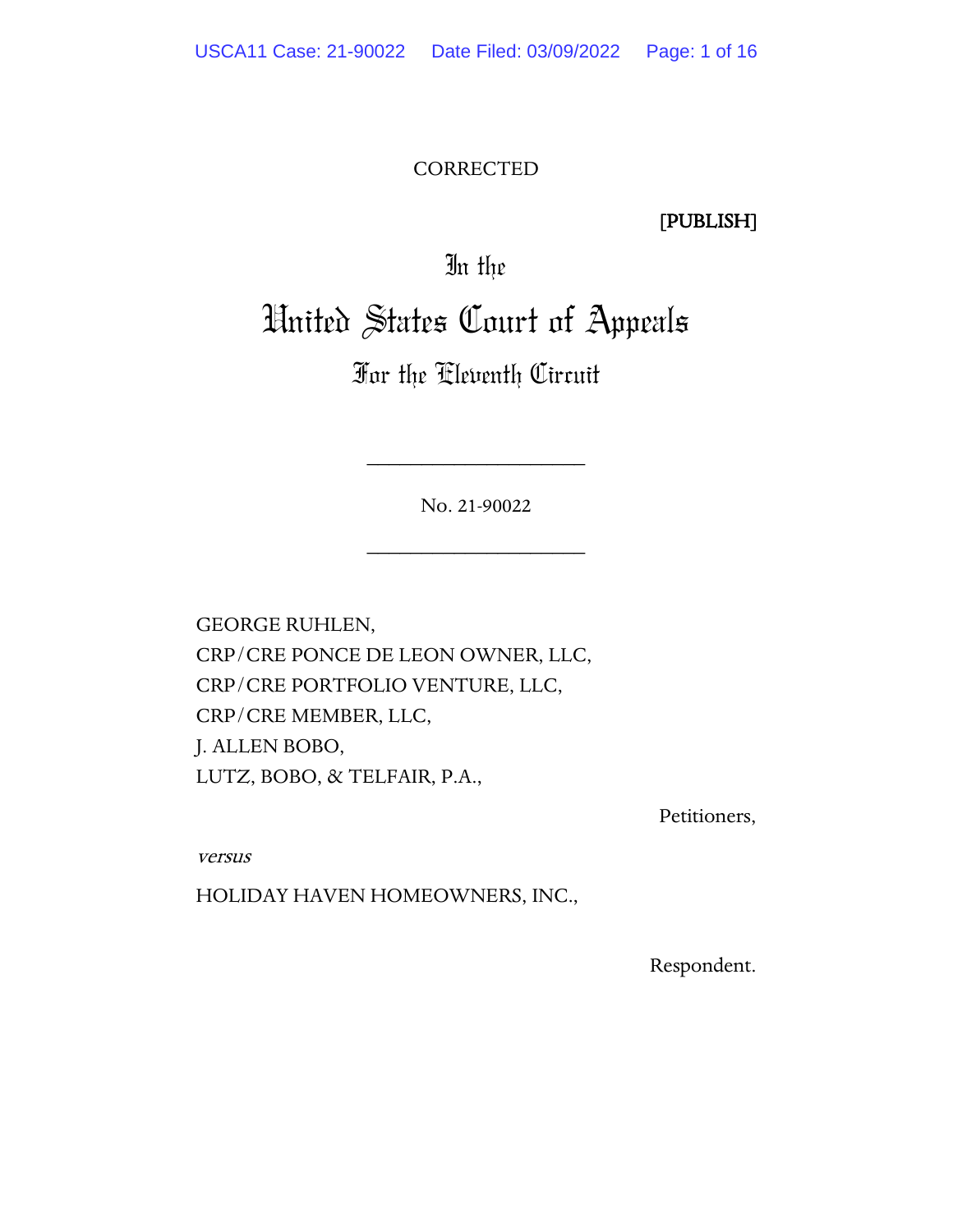2 Order of the Court 21-90022

\_\_\_\_\_\_\_\_\_\_\_\_\_\_\_\_\_\_\_\_

Petition for Permission to Appeal from the United States District Court for the Middle District of Florida

D.C. Docket No. 6:21-cv-00174-CEM-EJK

\_\_\_\_\_\_\_\_\_\_\_\_\_\_\_\_\_\_\_\_

Before: ROSENBAUM, NEWSOM, and BRANCH, Circuit Judges. BY THE COURT:

This case is before us on a petition for permission to appeal. The plaintiffs, a group of current and former mobile homeowners and their homeowners' association, filed this action in Florida state court against numerous defendants, alleging violations of the Florida Antitrust Act and the Americans with Disabilities Act. The plaintiffs framed their suit as a "representative action" filed pursuant to Florida Rule of Civil Procedure 1.222.

The defendants removed the case to the United States District Court for the Middle District of Florida based on the ADA claim and the Class Action Fairness Act. CAFA allows removal of a "class action," which it defines to mean "any civil action filed under rule 23 of the Federal Rules of Civil Procedure or similar State statute or rule of judicial procedure authorizing an action to be brought by 1 or more representative persons as a class action." 28 U.S.C. §§ 1453(b), 1332(d)(1)(B).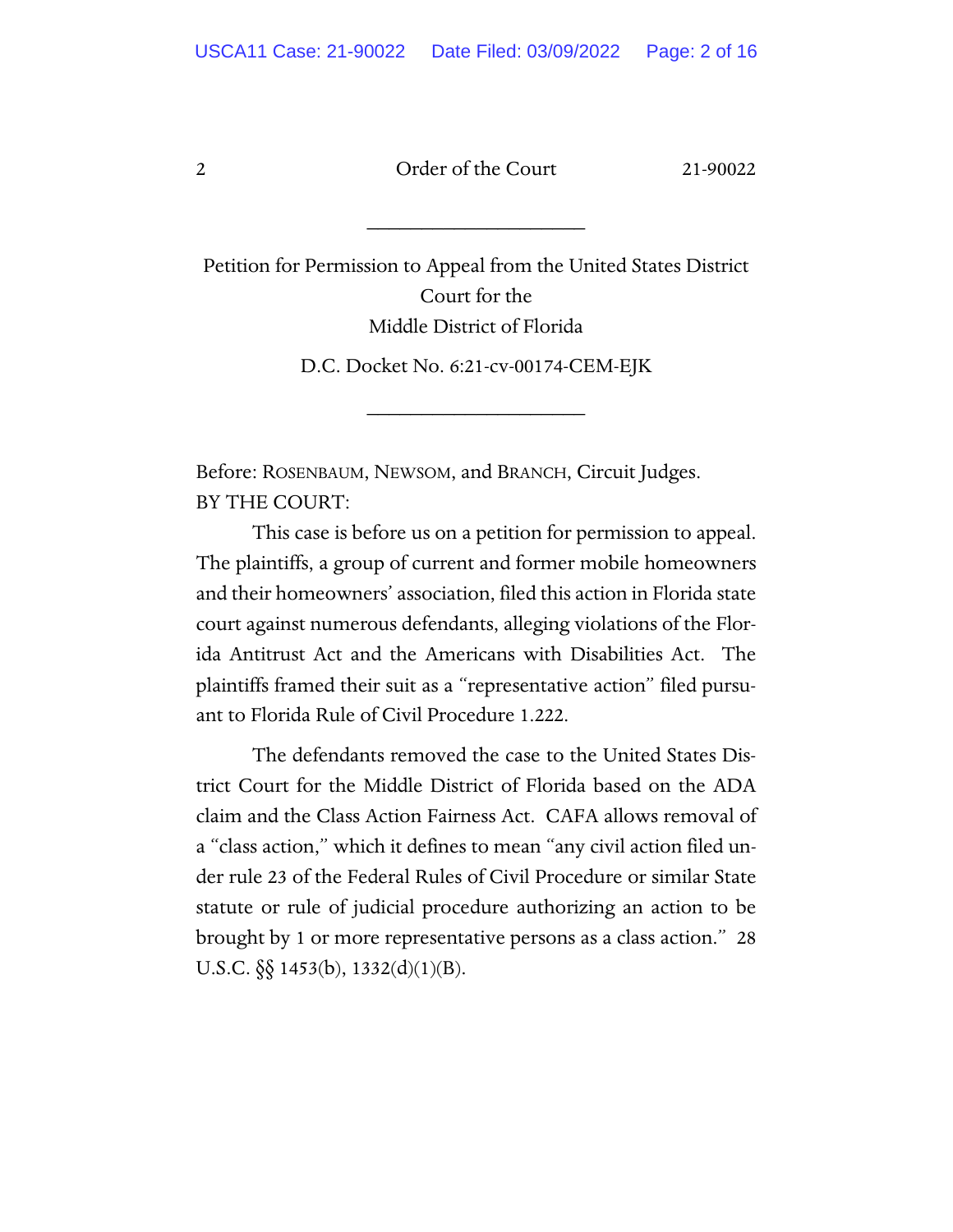#### 21-90022 Order of the Court 3

In an amended complaint, the plaintiffs omitted their ADA claim and added other state-law claims, including one alleging violations of the Florida Mobile Home Act, Fla. Stat. § 723.001 et seq. Under that count, the homeowners' association reiterated that it was authorized to file the action in its "representative capacity under Rule 1.222 of the Florida Rules of Civil Procedure and Section[] 723.075" of the Florida Statutes. The district court then sua sponte remanded the case to state court. In so doing, the district court determined that federal-question jurisdiction no longer existed because the amended complaint asserted only state-law claims and that CAFA didn't provide jurisdiction because a claim brought in a representative capacity under Florida Rule of Civil Procedure 1.222 "is not a class action, as that term is understood for CAFA jurisdiction."

The defendants then filed with this Court a petition for permission to appeal. Before deciding whether we should grant the defendants' petition, we must determine whether we have jurisdiction to consider their appeal. We hold that we do not.

As a general rule, we may not review a district court's decision to remand a case based on its determination that it lacks subject-matter jurisdiction. See 28 U.S.C. § 1447(d); Hunter v. City of Montgomery, 859 F.3d 1329, 1333 (11th Cir. 2017) (citing Thermtron Prods., Inc. v. Hermansdorfer, 423 U.S. 336, 345–46 (1976)). As relevant here, however, there is a statutory exception to the general rule that applies where the appeal is "from an order of a district court granting or denying a motion to remand a class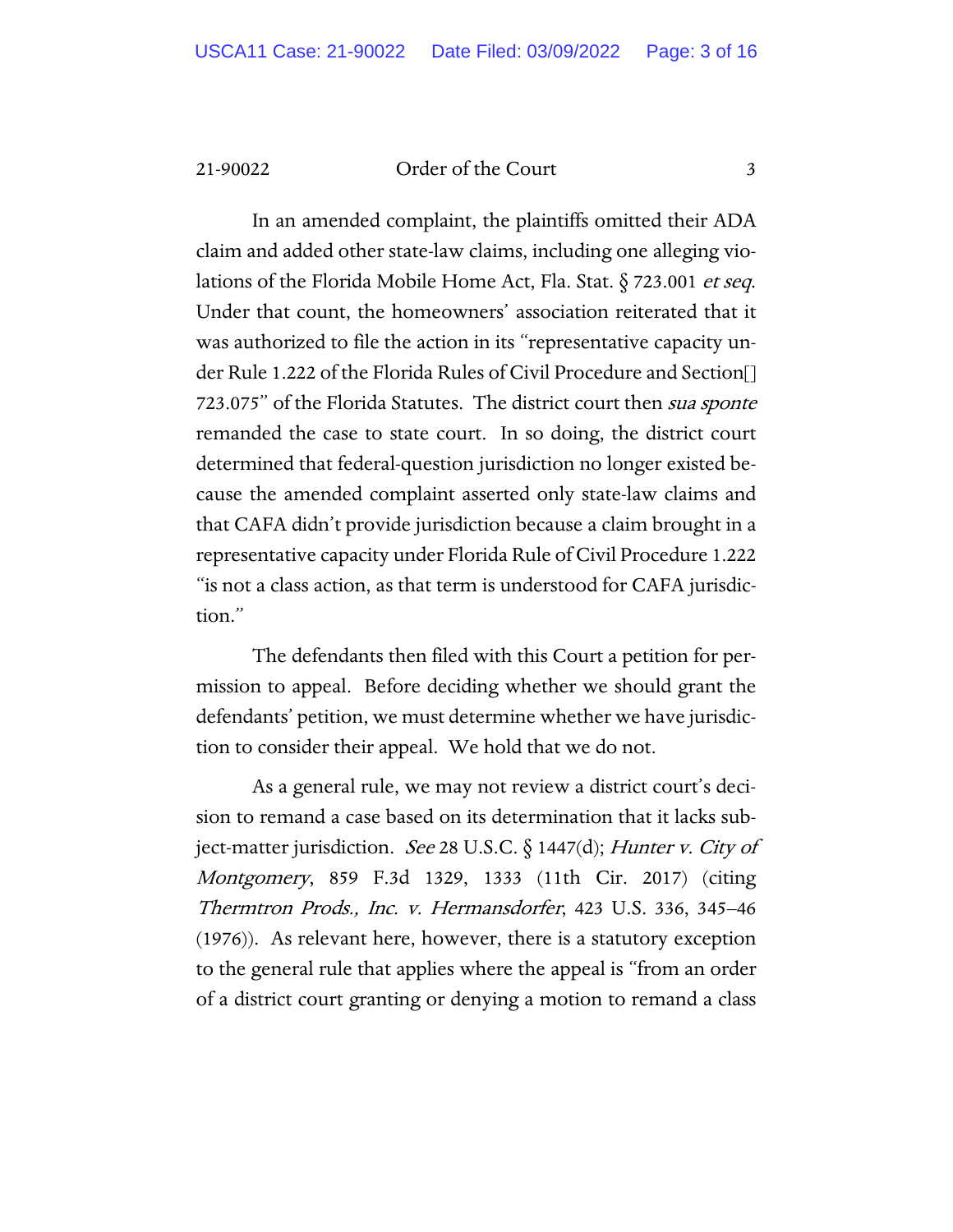4 Order of the Court 21-90022

action to the State court from which it was removed." 28 U.S.C.  $\S$  1453(c)(1).

While this case may involve a "class action" that was "removed" from a "State court"—that is the crux of the parties' dispute—neither party here ever filed a "motion to remand" the suit to state court. Rather, the district court *sua sponte* remanded the case. Accordingly, we must decide whether the phrase "an order of a district court granting or denying a motion to remand a class action" covers a district court's *sua sponte* remand order.

For better or worse,  $\S$  1453(c)(1)'s text is best interpreted not to encompass a district court's decision to remand sua sponte. Black's Law Dictionary defines the term "motion" as "[a] written or oral application requesting a court to make a specified ruling or order"—and thus, we think, clearly contemplates party initiation. Motion, Black's Law Dictionary (11th ed. 2019). Even though we sometimes say—and indeed, Black's says—that a court acting *sua* sponte does so "on its own motion," Sua Sponte, Black's Law Dictionary (11th ed. 2019), that shorthand colloquialism doesn't accurately capture reality; the court in that instance does not actually "request[]" anything of itself, nor does it grant or deny anyone else's request.

Numerous sources corroborate our conclusion that, in ordinary legal parlance, a "motion" is a request or an application *made* by a party. Bouvier's Law Dictionary, for instance, explains—like Black's—that a "motion is presented to a court . . . by one party." Motion (Movant or Move), The Wolters Kluwer Bouvier Law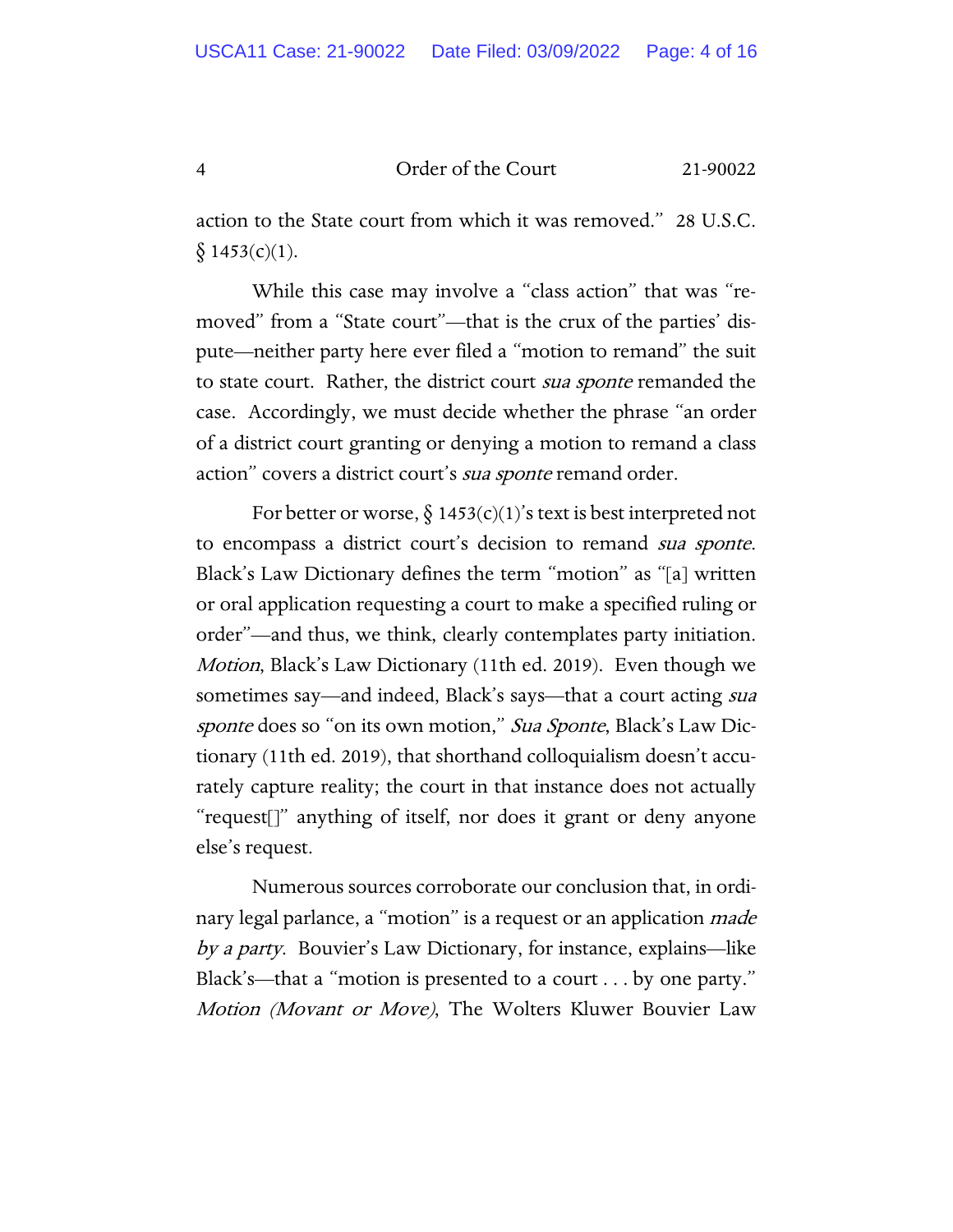21-90022 Order of the Court 5

Dictionary: Desk Edition (Stephen Michael Sheppard ed., 2012). So too, legal encyclopedias explain that "[t]he term 'motion' generally means an application made to a court or judge to obtain a rule or order directing some act to be done in the applicant's favor in a pending case," 56 Am. Jur. 2d Motions, Rules, and Orders  $\S 1$  (2020) (footnotes omitted), that "[t]he term 'motion' generally means an application made to a court or judge for the purpose of obtaining a rule or order directing some act to be done in favor of the applicant in a pending case," 60 C.J.S. Motions and Orders  $\S$  1 (2020) (footnotes omitted), and that a "motion is a request for relief, usually interlocutory relief, within a case," id.

Accordingly, we find ourselves constrained to conclude (colloquialisms aside) that when a court *sua sponte* orders a remand, it is not "granting" its own "motion" within the meaning of  $§ 1453(c)(1)$ —any more than it would be "denying" its own motion in the absence of such an order. For good or ill, the ordinary meaning of the word "motion" refers to a request or an application made by a party; it does not contemplate something a court does on its own. In re Wild, 994 F.3d 1244, 1257 (11th Cir. 2021) (en banc) ("[W]e assume that the legislative purpose is expressed by the ordinary meaning—not the idiosyncratic meaning—of the words used." (quotation marks omitted)).

Our dissenting colleague disagrees because she believes that Congress's "clear intention" in enacting  $\S$  1453(c)(1) was to include sua sponte remands. We readily admit the *possibility* that Congress "inten[ded]"  $\S$  1453(c)(1) to cover instances in which a district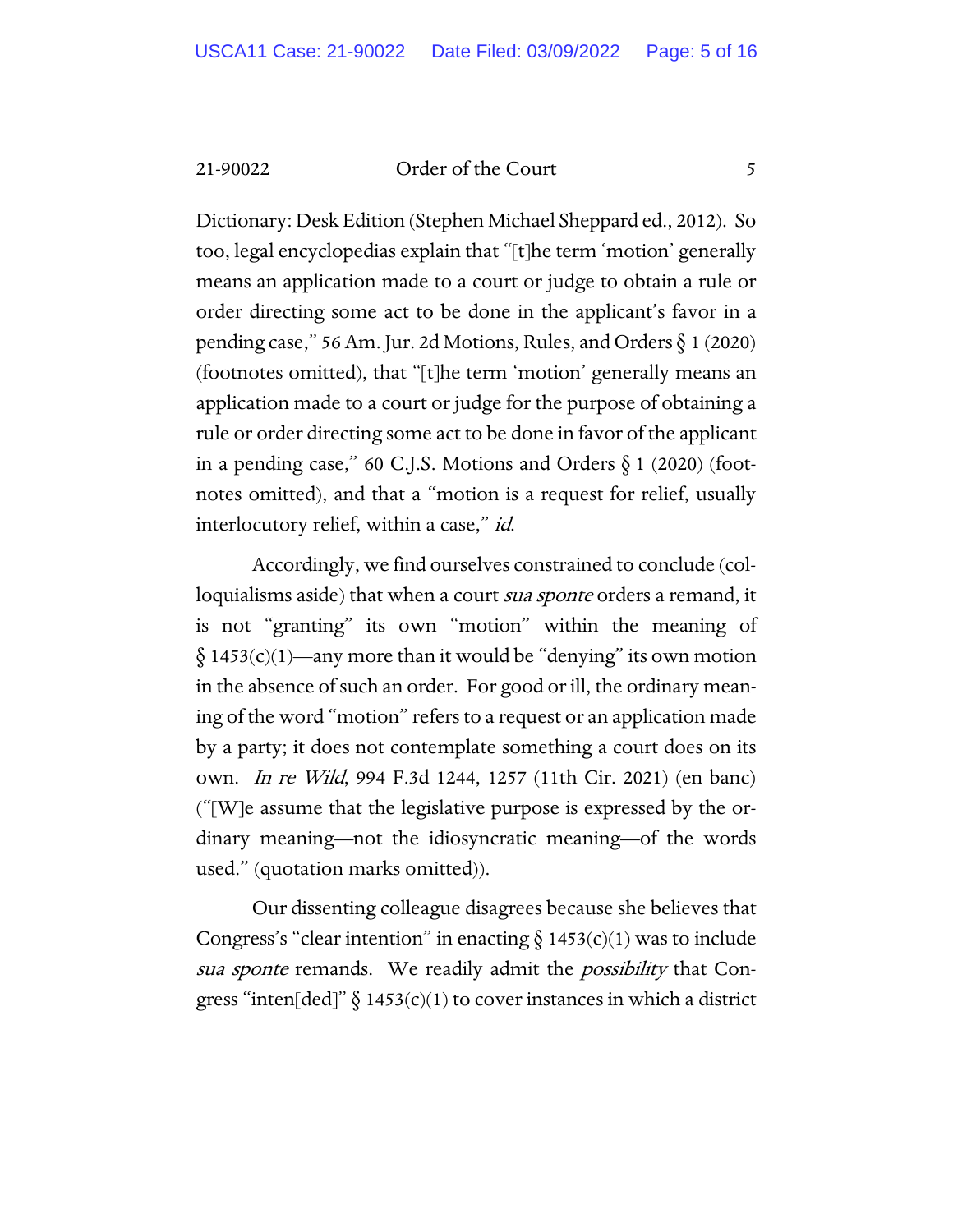#### 6 Order of the Court 21-90022

court *sua sponte* remands a case to state court, as well as those in which the court issues an order "granting or denying a motion to remand." But "[i]t is the *text's* meaning, and not the content of anyone's expectations or intentions, that binds us as law." Antonin Scalia & Bryan A. Garner, Reading Law: The Interpretation of Legal Texts 398 (2012) (quoting Laurence H. Tribe, "Comment," in Antonin Scalia, A Matter of Interpretation: Federal Courts and the Law 65, 66 (1997)). Accordingly, when interpreting a statute, our "inquiry both begins and ends with a careful examination of the statute's language." Wild, 994 F.3d at 1255. We "must presume that a legislature says in a statute what it means and means in a statute what it says there." CRI-Leslie, LLC v. Comm'r of Internal Revenue, 882 F.3d 1026, 1033 (11th Cir. 2018) (quotation marks omitted). We simply aren't at liberty to "plumb a statute's supposed purposes and policies in search of the [legislature's] intent." Wild, 944 F.3d at 1255.<sup>1</sup>

The dissent contends that our interpretation of  $\S 1453(c)(1)$ produces an absurd result. And again, we can agree that omitting

<sup>&</sup>lt;sup>1</sup>We recognize, as our dissenting colleague notes, that at least one of our sister circuits has expressly disagreed with the interpretation of  $\S$  1453(c)(1) that we embrace here. In construing that provision to cover *sua sponte* remand orders, the Ninth Circuit asserted that doing otherwise "would be inconsistent with CAFA's clearly expressed intention." Watkins v. Vital Pharms., Inc., 720 F.3d 1179, 1181 (9th Cir. 2013). But the only expression of intent to which that court pointed was the provision's text. For reasons explained above the line, we simply don't think that  $\S 1453(c)(1)$ 's plain terms express the intent that the Ninth Circuit assumed.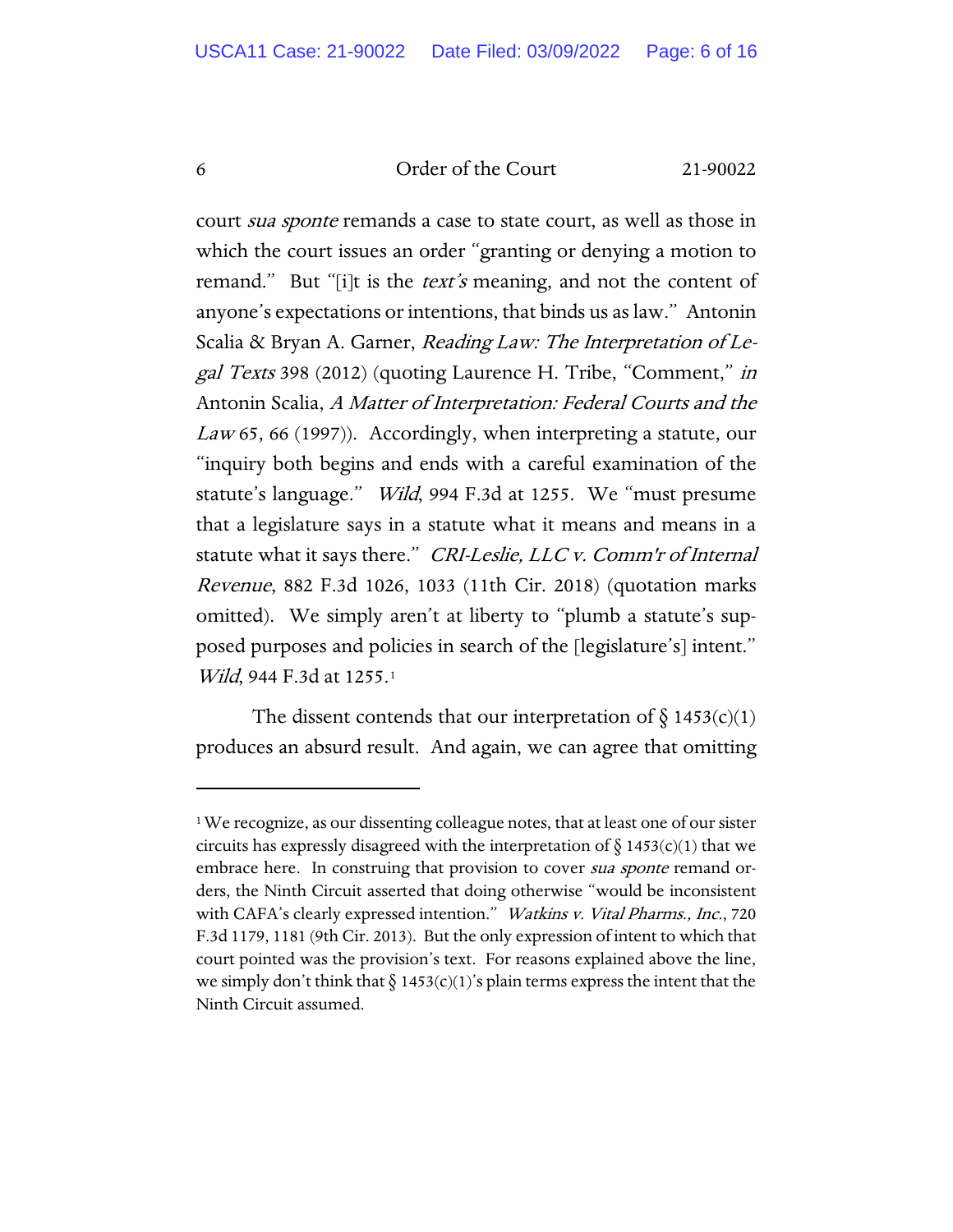21-90022 Order of the Court 7

sua sponte orders from the statute's scope may seem a little (or perhaps more than a little) odd. But the absurdity bar is a high one, and "'[s]omething that 'may seem odd . . . is not absurd.'" Scalia & Garner, *Reading Law*, at 237 (ellipses in original) (quoting *Exxon* Mobil Corp. v. Allapattah Servs., Inc., 545 U.S. 546, 565 (2005)). As Justice Story famously—and graphically—explained, the absurdity exception to the plain-meaning rule governs only where "applying the provision to the case would be so monstrous, that all mankind would, without hesitation, unite in rejecting the application." 1 Joseph Story, *Commentaries on the Constitution of the United States*  $\S$  427, at 303 (2d ed. 1858). We just don't think that this case meets the "monstrous[ness]" threshold.

Because the remand in this case was not ordered upon the motion of any party,  $\S$  1453(c)(1)'s exception doesn't apply here. The result may be an odd one, but it's the one that the statute's plain language requires. "If Congress thinks that we've misapprehended its true intent—or, more accurately, that the language that it enacted . . . inaccurately reflects its true intent—then it can and should say so by amending"  $§ 1453(c)(1)$ . *CRI-Leslie*, 882 F.3d at 1033.

Because we lack jurisdiction to review the district court's sua sponte remand, the Petition for Permission to Appeal pursuant to the Class Action Fairness Act is DENIED.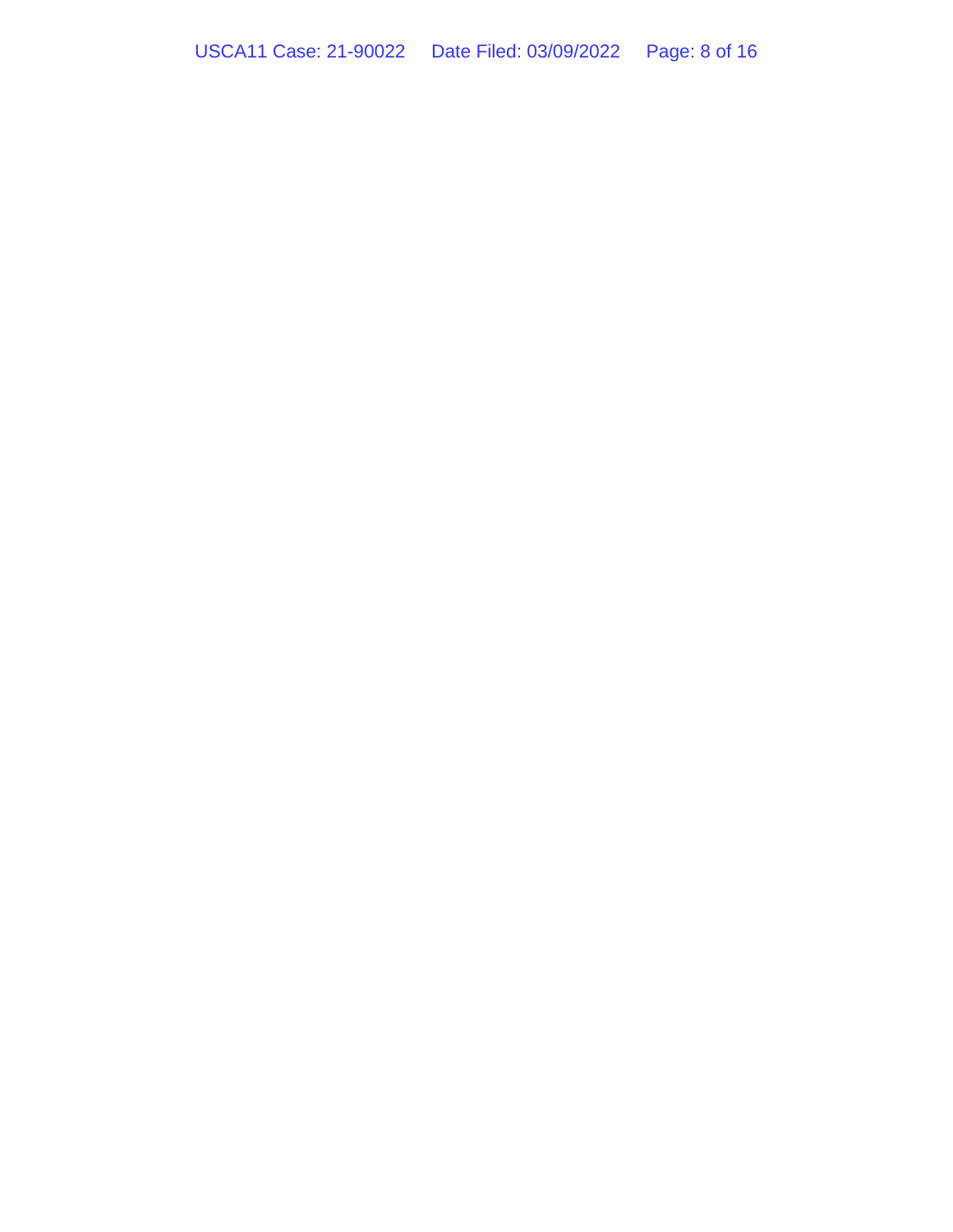#### 21-90022 Rosenbaum, J., Dissenting 1

ROSENBAUM, Circuit Judge, Dissenting:

I disagree with the majority's conclusion that we lack authority to grant the petition for permission to appeal the district court's sua sponte order remanding the case to state court. Not only can we consider the petition, but this case presents a novel issue in our Circuit that warrants a merits panel's consideration. I therefore respectfully dissent from the denial of the petition for permission to appeal.

The majority concludes that we lack authority to entertain the petition based on its interpretation of 28 U.S.C.  $\S$  1453(c)(1), which provides, in relevant part, that "a court of appeals may accept an appeal from an order of a district court granting or denying a motion to remand a class action to the State court from which it was removed . . . ." More specifically, the majority finds that "an order of a district court granting or denying a motion to remand a class action" cannot include an order of a district court that sua sponte remands a class action. This hypertechnical reading of CAFA is refuted by the broader view of the common understanding of the statutory language, the clear intention of the statute as revealed by its context, the absurd result of reading the statute as the majority does, and other circuits' understanding of  $\S$  $1453(c)(1)$ ).

Before I explain why, I must respond to the majority's suggestion in taking the words "clear intention" from my preceding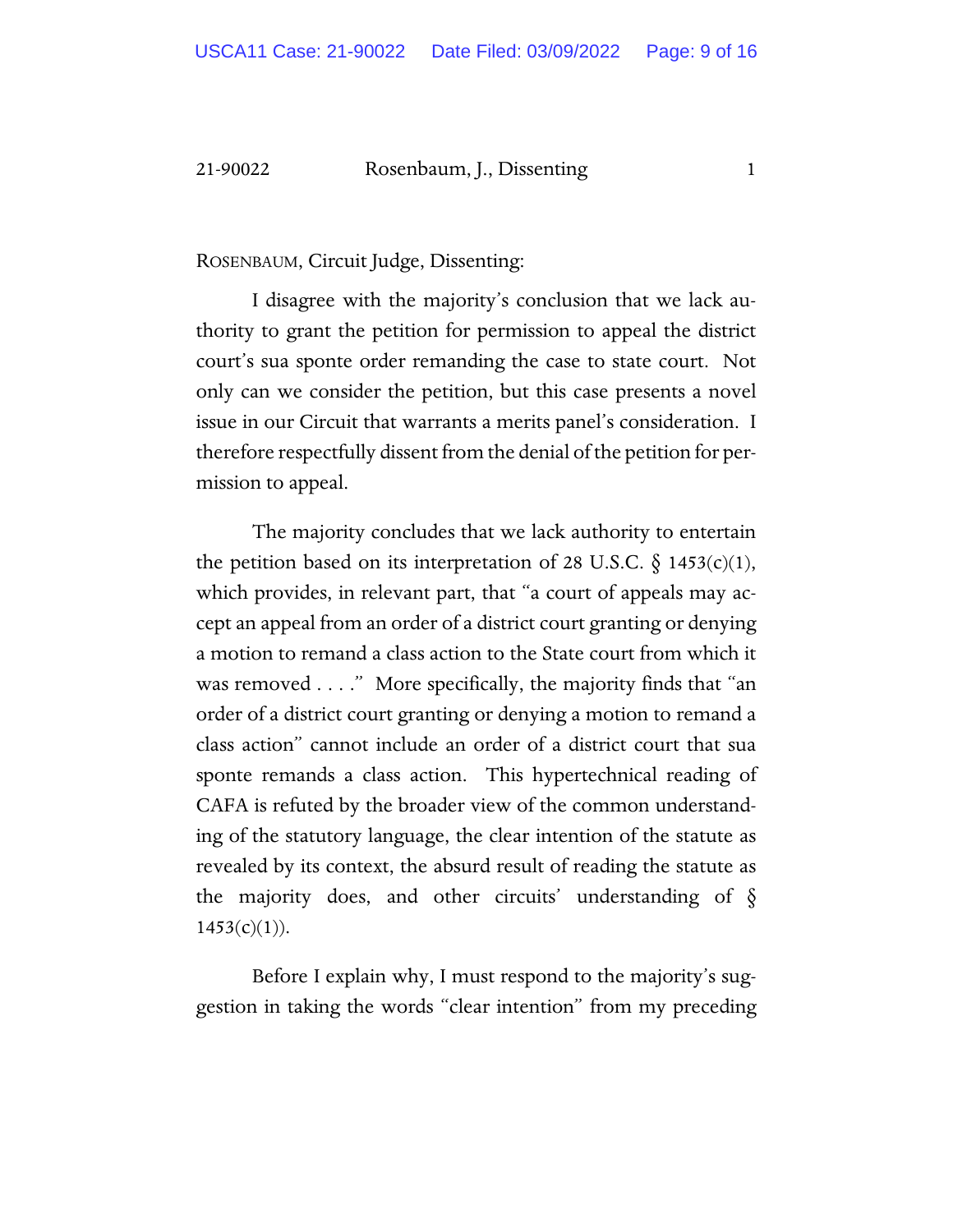2 Rosenbaum, J., Dissenting 21-90022

sentence out of context to suggest that I discern Congress's "clear intention" by relying on something outside the traditional toolbox for construing statutes. I don't. But unlike the majority, I consider the textual language *and* its position within the overall statutory scheme. And that is just as surely a part of statutory interpretation as evaluation of the language. Indeed, "[t]he definition of words in isolation . . . is not necessarily controlling in statutory construction. A word in a statute may or may not extend to the outer limits of its definitional possibilities." *Dolan v. U.S. Postal Serv.*, 546 U.S. 481, 486 (2006). The Supreme Court has explained, "oftentimes the meaning—or ambiguity—of certain words or phrases may only become evident when placed in context." King v. Burwell, 576 U.S. 473, 486 (2015) (cleaned up). And "[o]ur duty, after all, is to construe statutes, not isolated provisions." King, 576 U.S. at 486 (cleaned up). So any interpretation of "motion" without consideration of the surrounding text and meaning of the statute is an incomplete one.

With that in mind, I return to the statutory analysis. To start, I note we have never held that a district court's sua sponte remand order in a case removed under CAFA did not fall under the purview of 28 U.S.C.  $\S$  1453(c)(1). And our cases reviewing CAFA remand orders have never implied that our review was possible only because the order resulted from a party's filing of a motion. See, e.g., Anderson v. Wilco Life Ins. Co., 943 F.3d 917, 924 (11th Cir. 2019); *Dudley v. Eli Lilly & Co.*, 778 F.3d 909, 911 (11th Cir.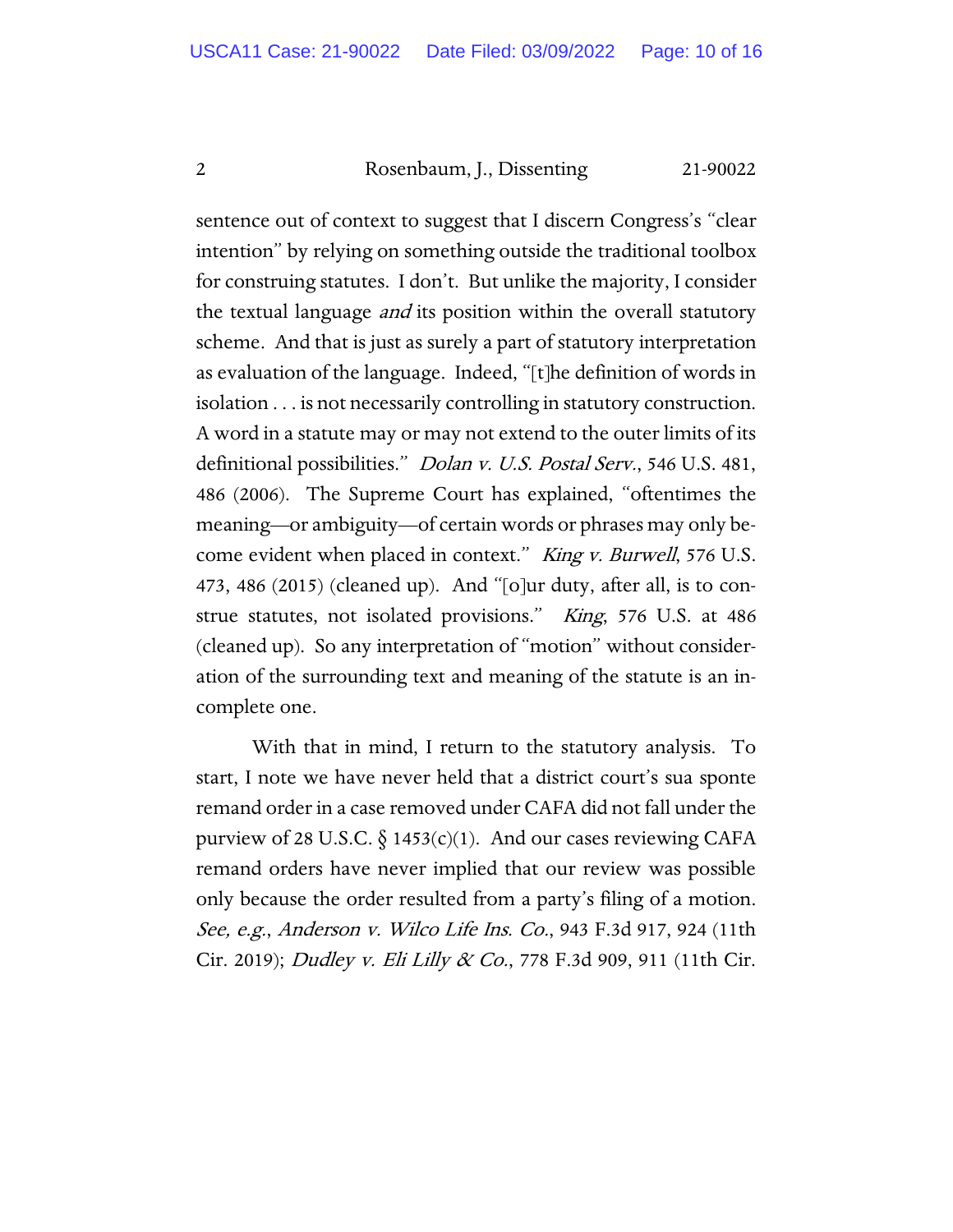21-90022 Rosenbaum, J., Dissenting 3

2014); S. Fla. Wellness, Inc. v. Allstate Ins. Co., 745 F.3d 1312, 1315 (11th Cir. 2014).

Not only that, but we have defined "*sua sponte*" as meaning "[w]ithout prompting or suggestion; on its own motion." See Velchez v. Carnival Corp., 331 F.3d 1207, 1210 (11th Cir. 2003) (emphasis added) (quoting *Black's Law Dictionary* 1437 (7th ed. 1999)). And the Supreme Court has similarly characterized sua sponte decisions by the district court as "on its own motion." Wachovia Bank v. Schmidt, 546 U.S. 303, 316 (2006). In other words, it is fair and reasonable to understand a court's sua sponte remand as court's "granting . . . [of] [its own] motion to remand a class action," meaning a sua sponte remand fits within the language of  $\delta$  $1453(c)(1)$ .

Indeed, the circuits that have explicitly or implicitly addressed the issue have all concluded that an order remanding a case removed based on CAFA jurisdiction does not become unreviewable simply because it was remanded sua sponte. As the Ninth Circuit has explained,

> We do not read  $\S 1453(c)(1)$ 's authorization of an appeal as limited only to district court orders made in response to a party's "motion." Sua sponte orders are, literally, orders issued when the court acts "on its own motion." Moreover, it is well established that district courts may address questions of subject matter jurisdiction sua sponte. If CAFA permitted review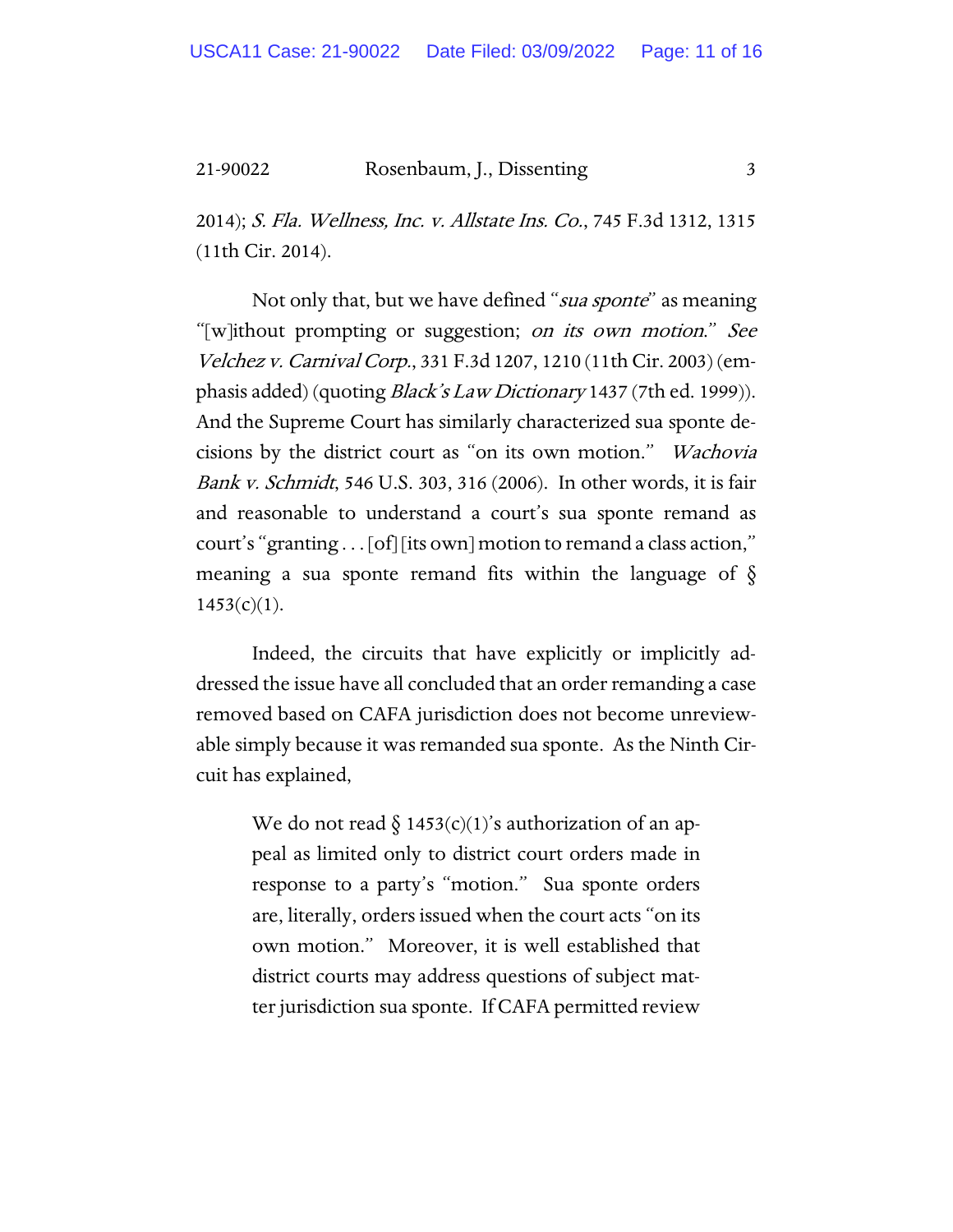#### 4 Rosenbaum, J., Dissenting 21-90022

of remand orders issued only in response to a party's motion to remand, district court orders remanding class actions sua sponte would be insulated from appellate review. Such a result would be inconsistent with CAFA's clearly expressed intention that class actions are exempt from the general jurisdictional rule that district court remand orders are not reviewable on appeal.

Watkins v. Vital Pharms., Inc., 720 F.3d 1179, 1181 (9th Cir. 2013) (footnotes and citations omitted); see also Kenny v. Wal-Mart Stores, Inc., 881 F.3d 786, 789 (9th Cir. 2018) ("We have jurisdiction to review the district court's *sua sponte* remand order pursuant to 28 U.S.C. § 1453(c)(1)." (citing Watkins, 720 F.3d at 1180–81)).

Outside the Ninth Circuit, the Seventh and Eighth Circuits have implicitly held that sua sponte remand orders in cases removed under CAFA are reviewable under  $\S 1453(c)(1)$ . See Fox v. Dakkota Integrated Sys., LLC, 980 F.3d 1146, 1151 (7th Cir. 2020) (reviewing a sua sponte CAFA remand); Dalton v. Walgreen Co., 721 F.3d 492, 494 (8th Cir. 2013) (same). And in an unpublished decision, the D.C. Circuit acknowledged that a sua sponte remand order was "properly before this court as the remand order falls within section  $1453(c)(1)$ ." In re U-Haul Int'l, Inc., No. 08-7122, 2009 WL 902414, at \*2 (D.C. Cir. Apr. 6, 2009) (Rogers, J., dissenting from majority's decision to *decline* jurisdiction over appeal). In fact, I have been unable to find any court of appeals decision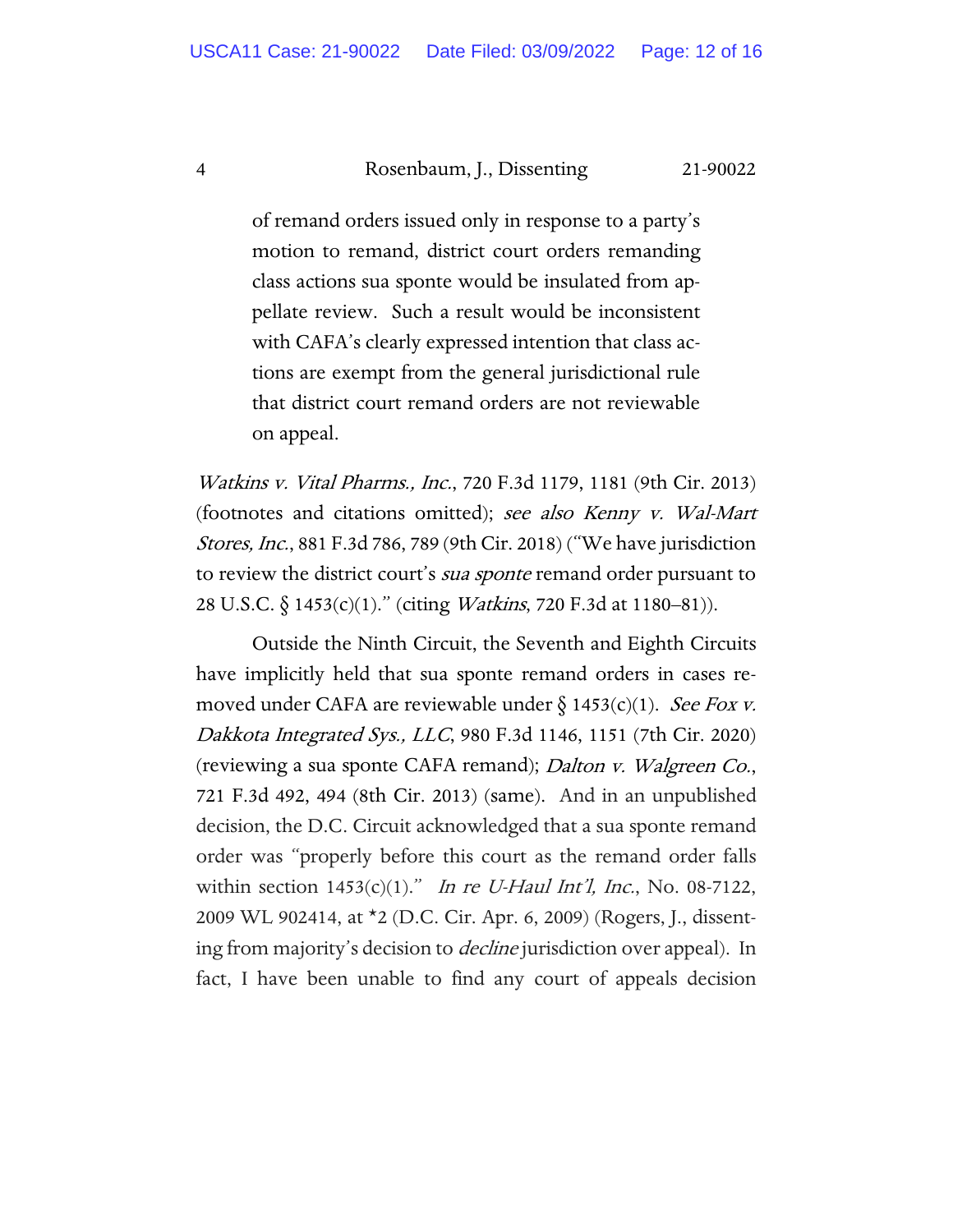21-90022 Rosenbaum, J., Dissenting 5

holding that sua sponte orders remanding CAFA cases are wholly insulated from appellate review; today, we become the first.

In so doing, we articulate an interpretation of  $\S$  1453(c)(1) that undermines what the statutory context of  $\S$  1453(c)(1) reflects Congress intended to do. Congressincluded the "granting or denying a motion to remand" language to ensure that orders dealing with remand in CAFA cases are not subject to the  $\S$  1447(d) jurisdictional bar or to the final-judgment rule. An order denying a motion to remand would obviously not qualify as a "final decision" and would therefore ordinarily be unappealable. 28 U.S.C. § 1291. But in CAFA cases, such orders are subject to immediate appellate review. Congress added the language not to exempt sua sponte orders from review, but to subject all orders about remand to immediate appellate jurisdiction.

Had Congress intended to expose only those orders about remand issued in response to a party's filed motion, it easily could have drafted the statute to say that the court of appeals may review orders "granting or denying a party's motion to remand." The majority's conclusion that we lack jurisdiction "produce[s] a result demonstrably at odds with the intentions of [the statute's] drafters." United States v. Ron Pair Enters., Inc., 489 U.S. 235, 242 (1989) (internal quotation marks omitted).

Even if we assume that the majority's hypertechnical interpretation of the statute is correct, textualism has its limits. And it hits them here. We do not apply a literal reading of the statute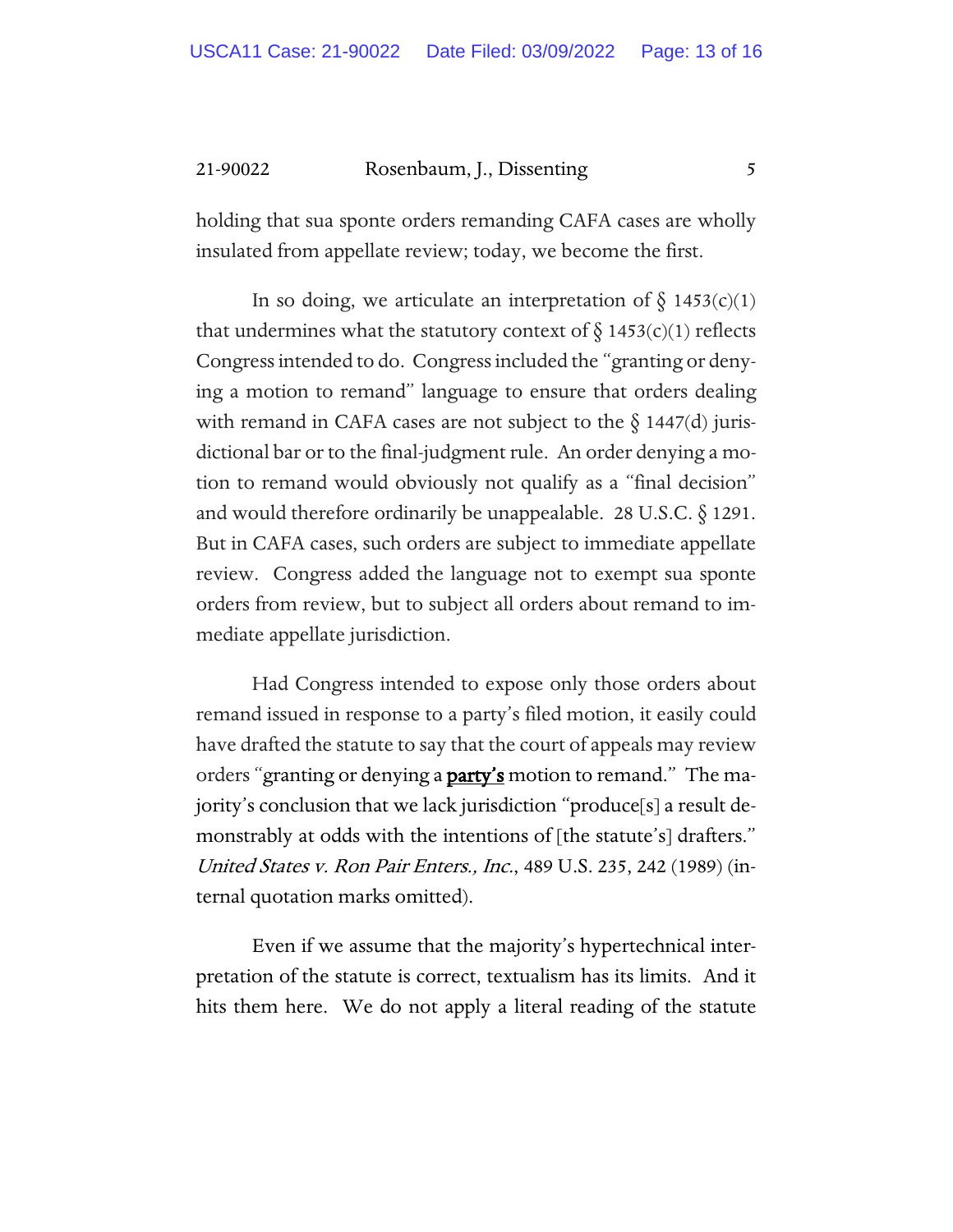#### 6 Rosenbaum, J., Dissenting 21-90022

when "the disposition required by the text is . . . absurd." *Hartford* Underwriters Ins. Co. v. Union Planters Bank, N.A., 530 U.S. 1, 6 (2000). But that's what the majority's construction requires: an absurd result. If the majority's interpretation of "motion" is correct, then Congress thought it important enough to make a special exception to the final-judgment rule and  $\S$  1447(d) appellate bar so orders granting (or denying) a party's motion to remand in a CAFA case may be immediately appealed, but it completely shielded from review of any type exactly the same result when the court remands the CAFA case on its own motion. I can conceive of no logical reason why the same action should be exposed to two opposite results, depending on whether a party made a motion before the court issued its order. Nor does the majority offer any convincing reason that Congress would have viewed sua sponte orders as an exception to the rule of immediate appellate review it imposed on remand orders in response to a party's motion.

That the result is absurd is emphasized even more by Congress's intent as shown in CAFA's legislative history. To be sure, we consult legislative history, at most, only when a statute is ambiguous. United States ex rel. Hunt v. Cochise Consultancy, Inc., 887 F.3d 1081, 1089 (11th Cir. 2018), aff'd, 139 S. Ct. 1507(2019). And as I've explained, here, the plain meaning of the statute endows us with authority to immediately review a sua sponte order remanding in a CAFA case, so I reference the history only to put a bigger exclamation point on the absurdity of the majority's proposed "plain meaning" of the statute.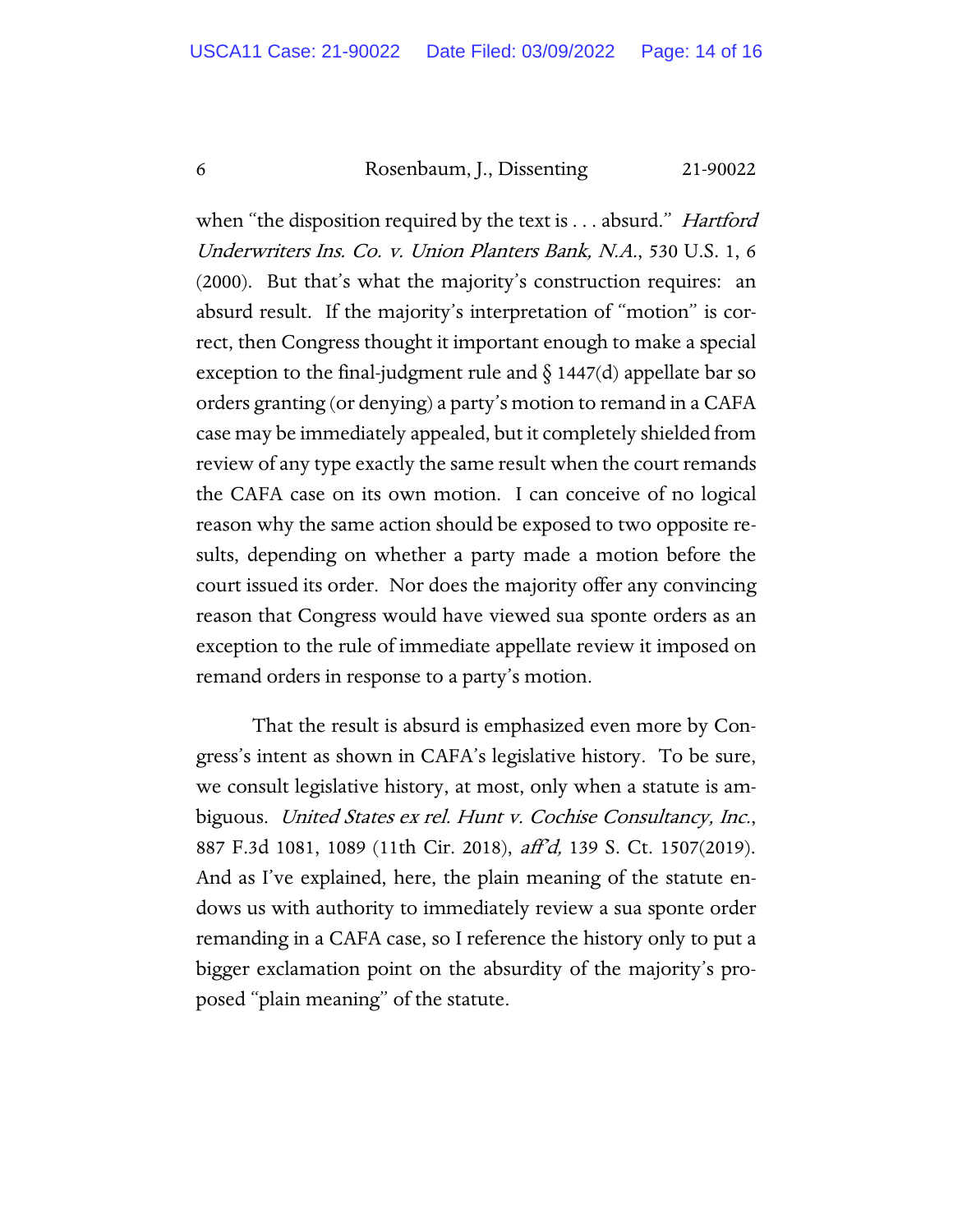21-90022 Rosenbaum, J., Dissenting 7

The Senate Report on the bill that eventually became CAFA included the following explanation of  $\S$  1453(c): "The purpose of this provision is to develop a body of appellate law interpreting the legislation without unduly delaying the litigation of class actions." S. Rep. No. 109-14, at 49 (2005), as reprinted in 2005 U.S.C.C.A.N. 3, 46. Nowhere in this history is any indication of an intent to differentiate orders that are prompted by a party's motion from orders that are sua sponte. To the contrary, the objective of facilitating speedy review of remands in class actions applies just as strongly to both.

So, in my view, we have the authority to grant the petition here. And I think we should. The petition raises an issue of first impression in our circuit: whether an action brought under Florida Rule of Civil Procedure 1.222 is a "civil action filed under rule 23 of the Federal Rules of Civil Procedure or similar State statute or rule of judicial procedure authorizing an action to be brought by 1 or more representative persons as a class action," such that it should be considered a "class action" under CAFA and thus removable to federal court. 28 U.S.C. §§ 1453(b); 1332(d)(1)(B). The Florida Supreme Court adopted Rule 1.222 because "the unique features of mobile home residency call for an effective procedural format for resolving disputes between park owners and residents concerning matters of shared interest." See Lanca Homeowners, Inc. v. Lantana Cascade of Palm Beach, Ltd., 541 So. 2d 1121, 1123 (Fla. 1988). This issue involves an intersection between state and federal law. The development of the law would benefit from this Court's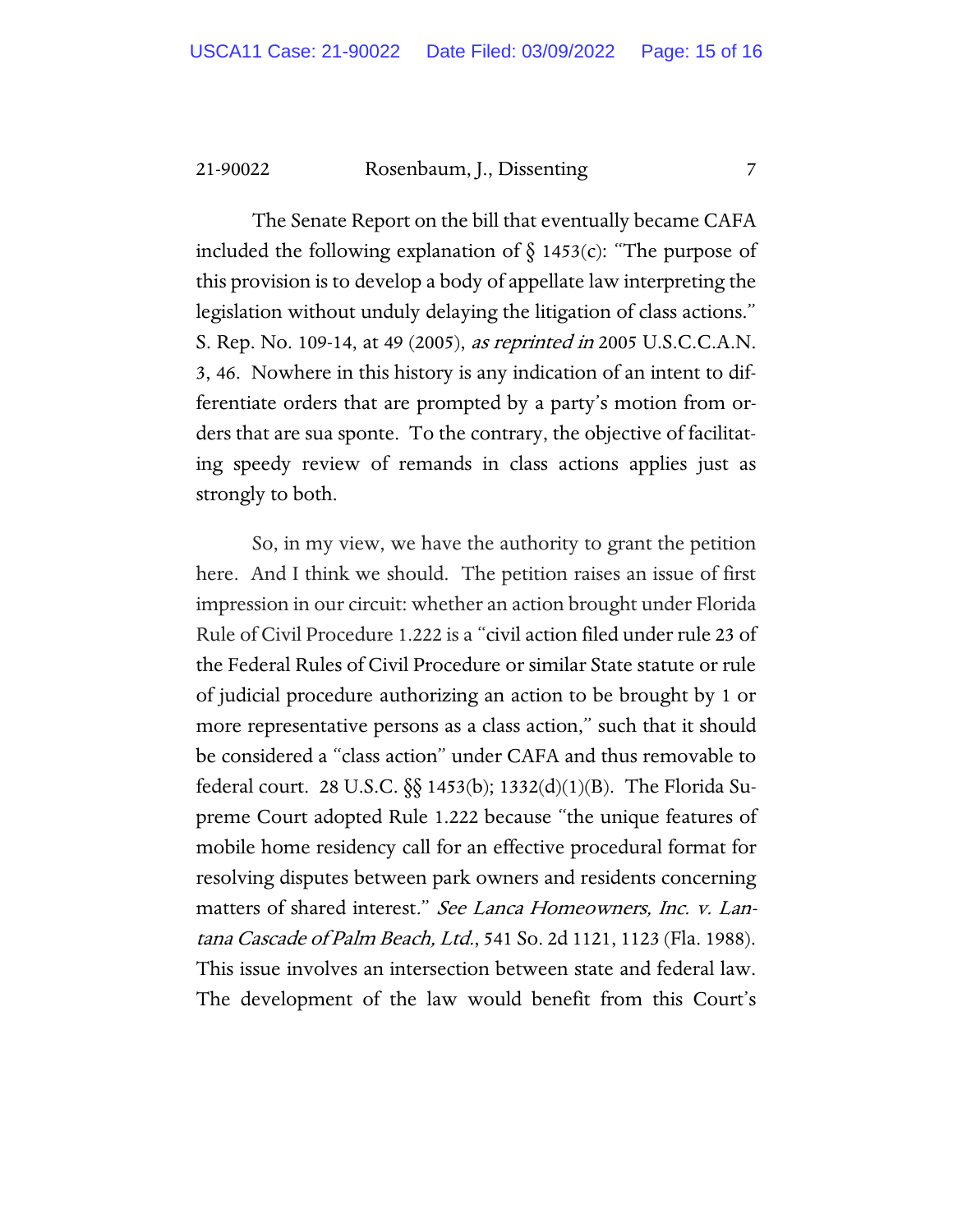8 Rosenbaum, J., Dissenting 21-90022

determination of whether Congress's intent in enacting CAFA was to make cases filed under rules like Florida Rule of Civil Procedure 1.222 subject to removal to federal court.

For these reasons, I respectfully dissent.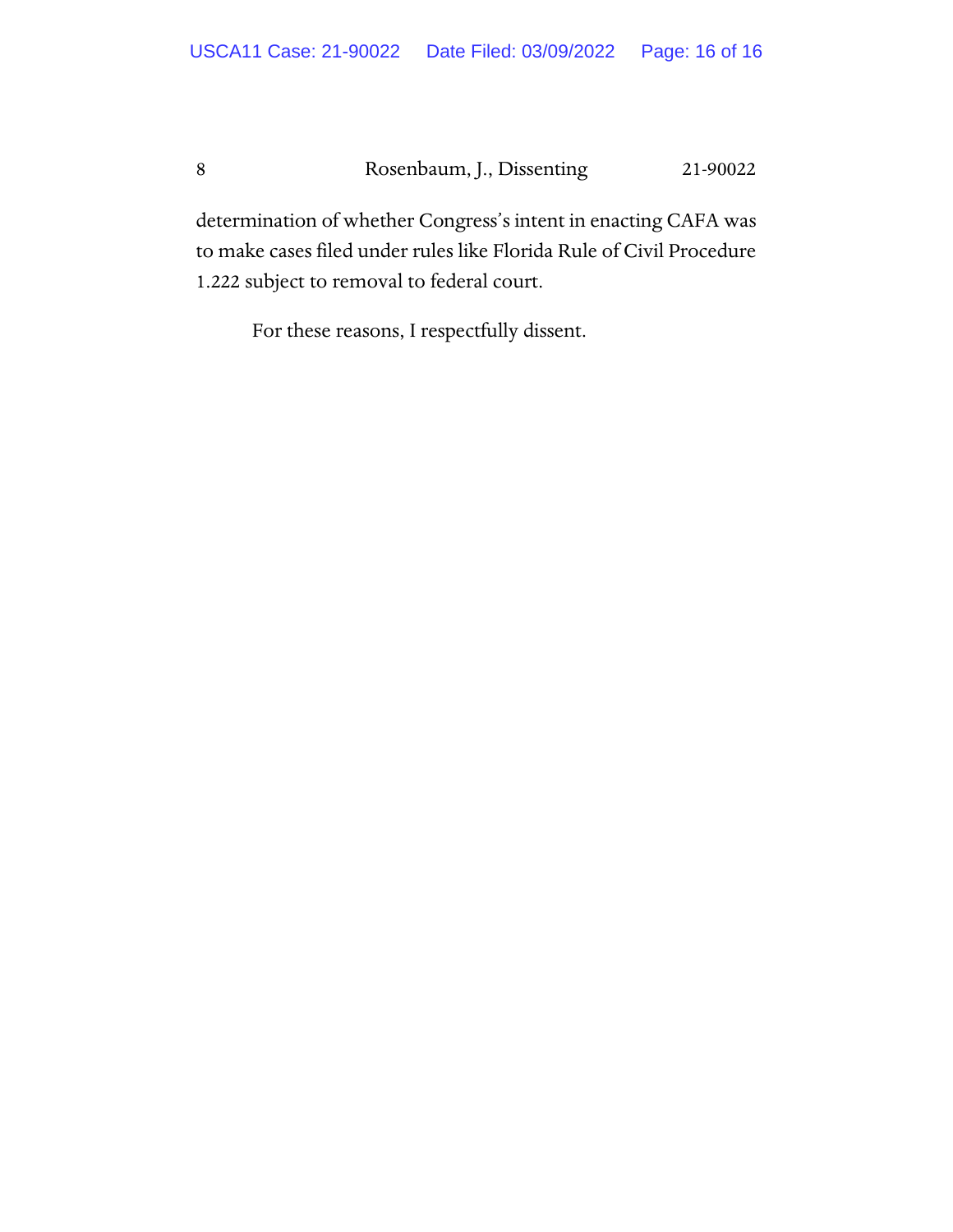### DISTRICT COURT OF APPEAL OF FLORIDA SECOND DISTRICT

VINTAGE MOTORS OF SARASOTA, INC.,

Appellant,

v.

### MAC ENTERPRISES OF NORTH CAROLINA, LLC,

Appellee.

No. 2D21-590

March 11, 2022

Appeal from the Circuit Court for Sarasota County; Andrea McHugh, Judge.

Thomas M. Fitzgibbons, Sarasota, for Appellant.

Daniel P. VanEtten and Fred E. Moore of Blalock Walters, P.A., Bradenton, for Appellee.

LUCAS, Judge.

Vintage Motors of Sarasota, Inc., appeals a final judgment

entered against it after a nonjury trial. The circuit court deemed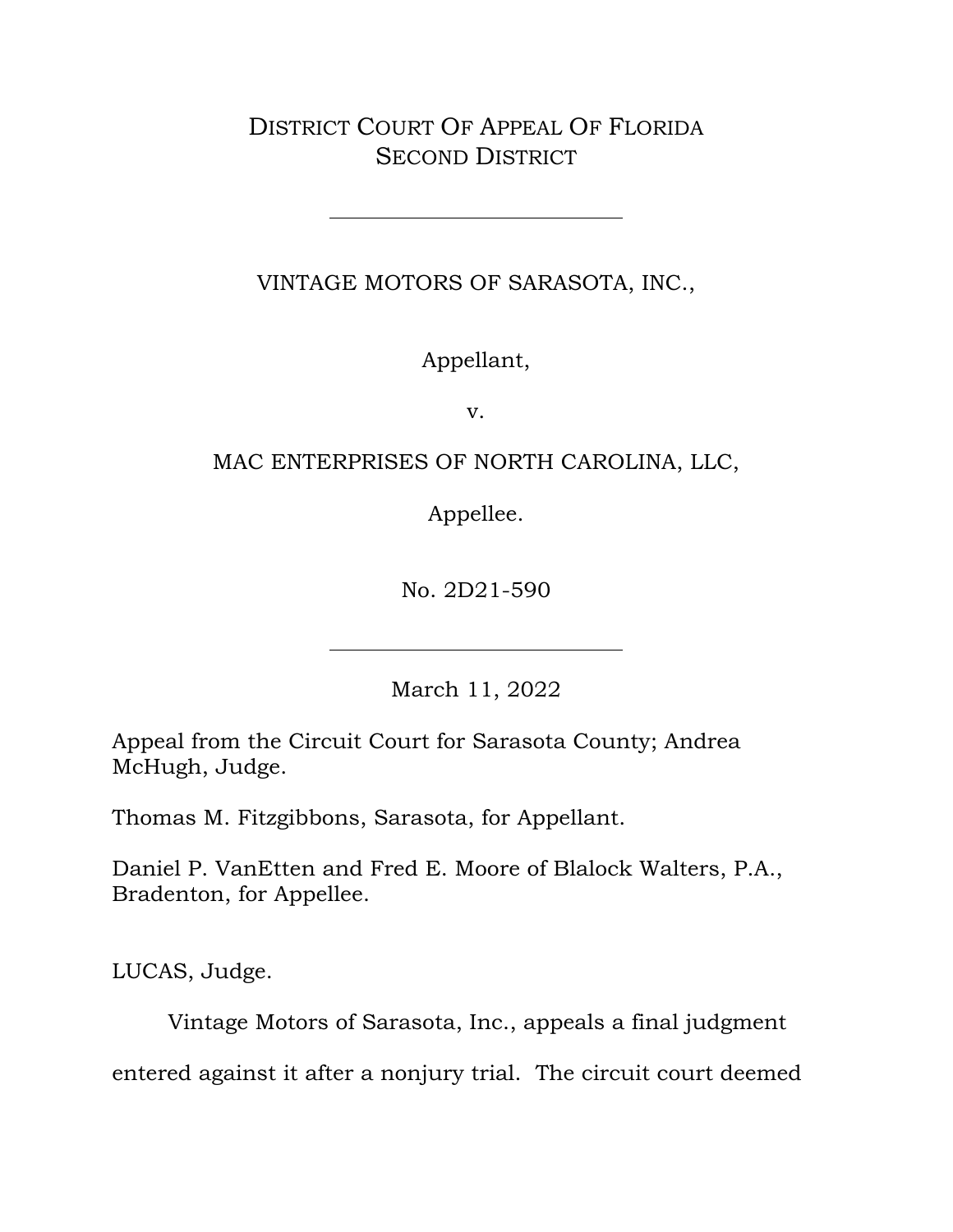that the plaintiff below, MAC Enterprises of North Carolina, LLC's attorney's fees were "actual damages" under the Florida Deceptive and Unfair Trade Practices Act. That was error, and it necessitates reversal of the judgment.

MAC Enterprises is in the business of restoring used and vintage cars; Vintage Motors is in the business of selling them on consignment. The two companies had worked together on a number of transactions in the past, but the present controversy revolves solely around a restored 1965 Porsche. MAC Enterprises contacted Vintage Motors to assist it in selling MAC Enterprises' Porsche. The car was delivered on consignment to Vintage Motors, who then identified a potential New Jersey buyer. After some backand-forth, Vintage Motors sold the Porsche to the buyer in April of 2017 for the agreed upon price of \$48,000.

Initially, the buyer had expressed dissatisfaction to Vintage Motors regarding some of the restoration work. Nevertheless, the sale closed, the buyer received the car and its title, and Vintage Motors was fully paid the price that MAC Enterprises, Vintage Motors, and the buyer had all agreed on. But Vintage Motors failed to inform MAC Enterprises that the sale had been completed.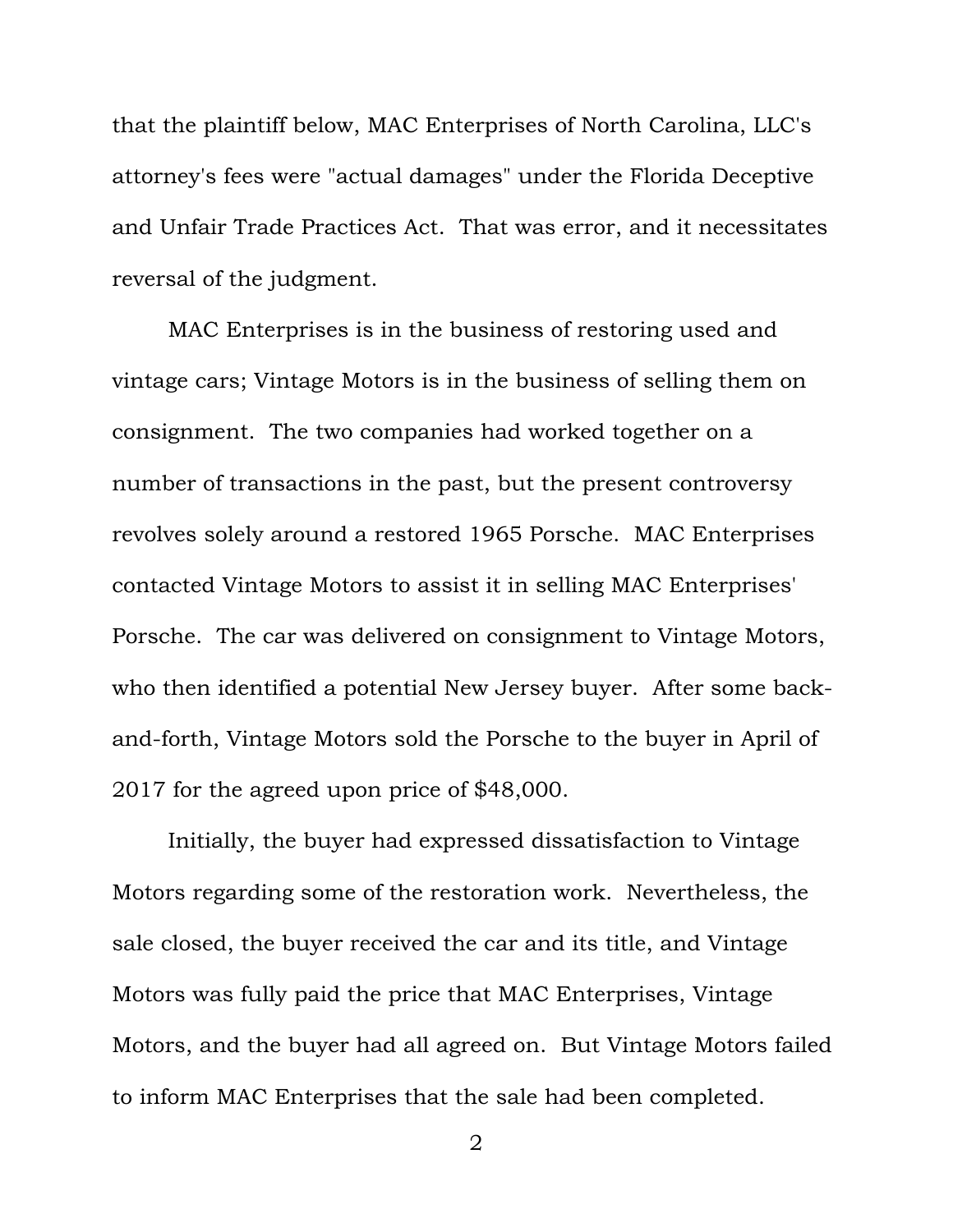Indeed, Vintage Motors' principal, Martin Godbey, represented to MAC Enterprises that the buyer had refused to close on the sale and that Vintage Motors still had possession of the Porsche. Mr. Godbey later admitted he had stonewalled the owner of MAC Enterprises for forty-five days about the status of the sale: "I led Mr. [Mac]Donald to believe that the closing of the car was going on longer than it did." Vintage Motors also ignored MAC Enterprises' request to return the Porsche.

By June 2017, MAC Enterprises had retained an attorney who drafted and sent a demand letter to Vintage Motors. The day after the attorney's demand letter was e-mailed, Vintage Motors communicated with MAC Enterprises that it would wire the funds from the sale, less its commission, to MAC Enterprises. MAC Enterprises accepted the funds, and then it filed a lawsuit against Vintage Motors.

MAC Enterprises' second amended complaint included one count against Vintage Motors for violation of sections 501.201-.213, Florida Statutes (2017), the Florida Deceptive and Unfair Trade Practices Act (FDUTPA), a second FDUTPA count against Mr. Godbey, one count against Vintage Motors for breach of fiduciary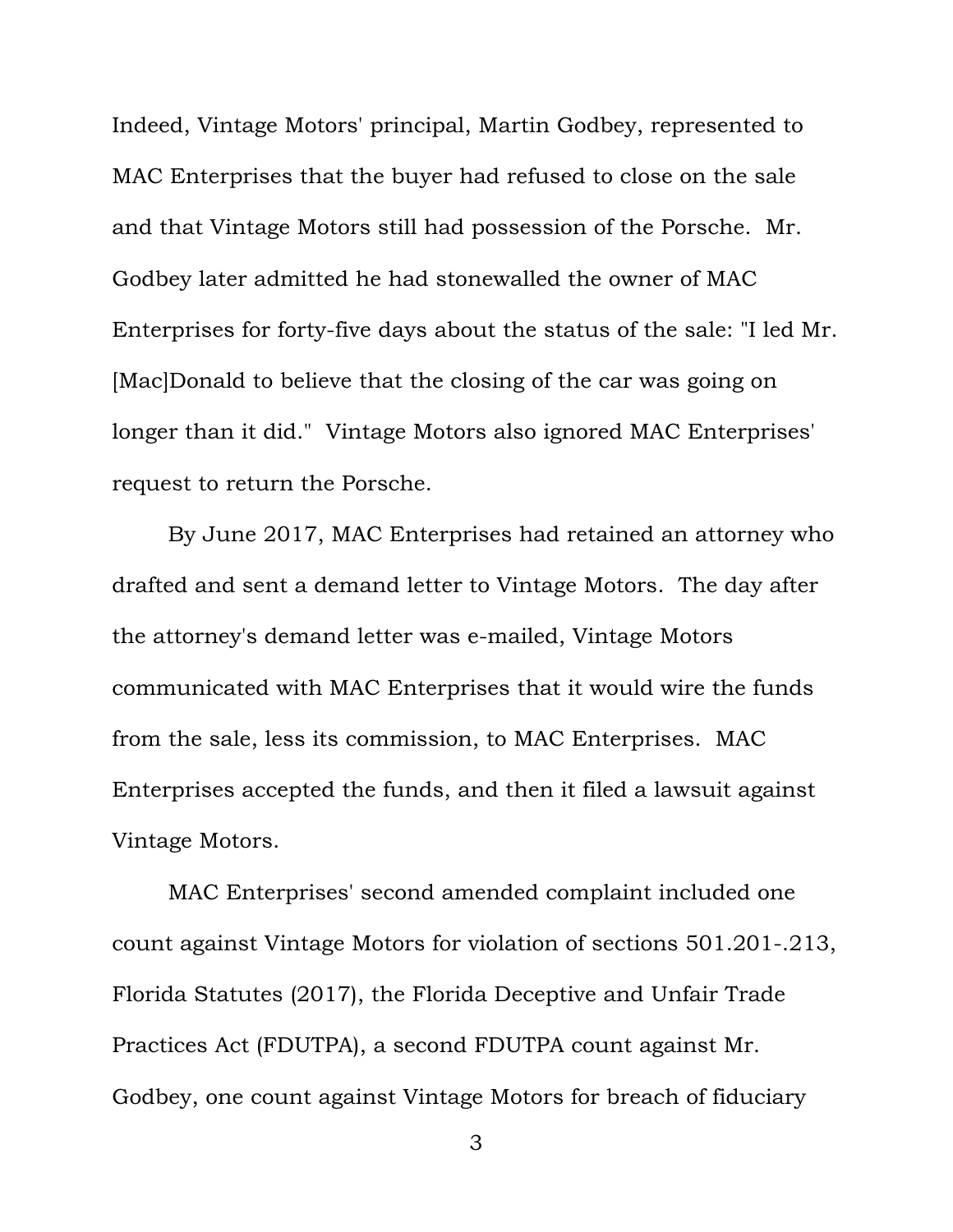duty, one count against Vintage Motors for fraud, and one count against Mr. Godbey for fraud. The circuit court held a bench trial on November 5, 2020, and entered a final judgment on December 16, 2020.

With respect to the two FDUTPA counts, the court weighed the evidence and testimony presented and concluded that MAC Enterprises had prevailed as to part of its claims. The court determined that Mr. Godbey, on behalf of Vintage Motors, had lied to MAC Enterprises and that Vintage Motors' conduct constituted a violation of FDUTPA.<sup>1</sup> The court concluded that MAC Enterprises had sustained actual damages in that it "had to hire counsel and paid the attorney \$3,500 to recover the \$42,300 [for] Mac Enterprises." The final judgment awarded MAC Enterprises the \$3,500 attorney's fee as the sole component of damages. The court concluded that Vintage Motors had also breached a fiduciary duty to MAC Enterprises but that the damages MAC Enterprises sustained on that count were "duplicative" of the damages awarded

<sup>&</sup>lt;sup>1</sup> The court only found in favor of MAC Enterprises as to the first FDUTPA count (against Vintage Motors), not the second FDUTPA count (against Mr. Godbey, individually).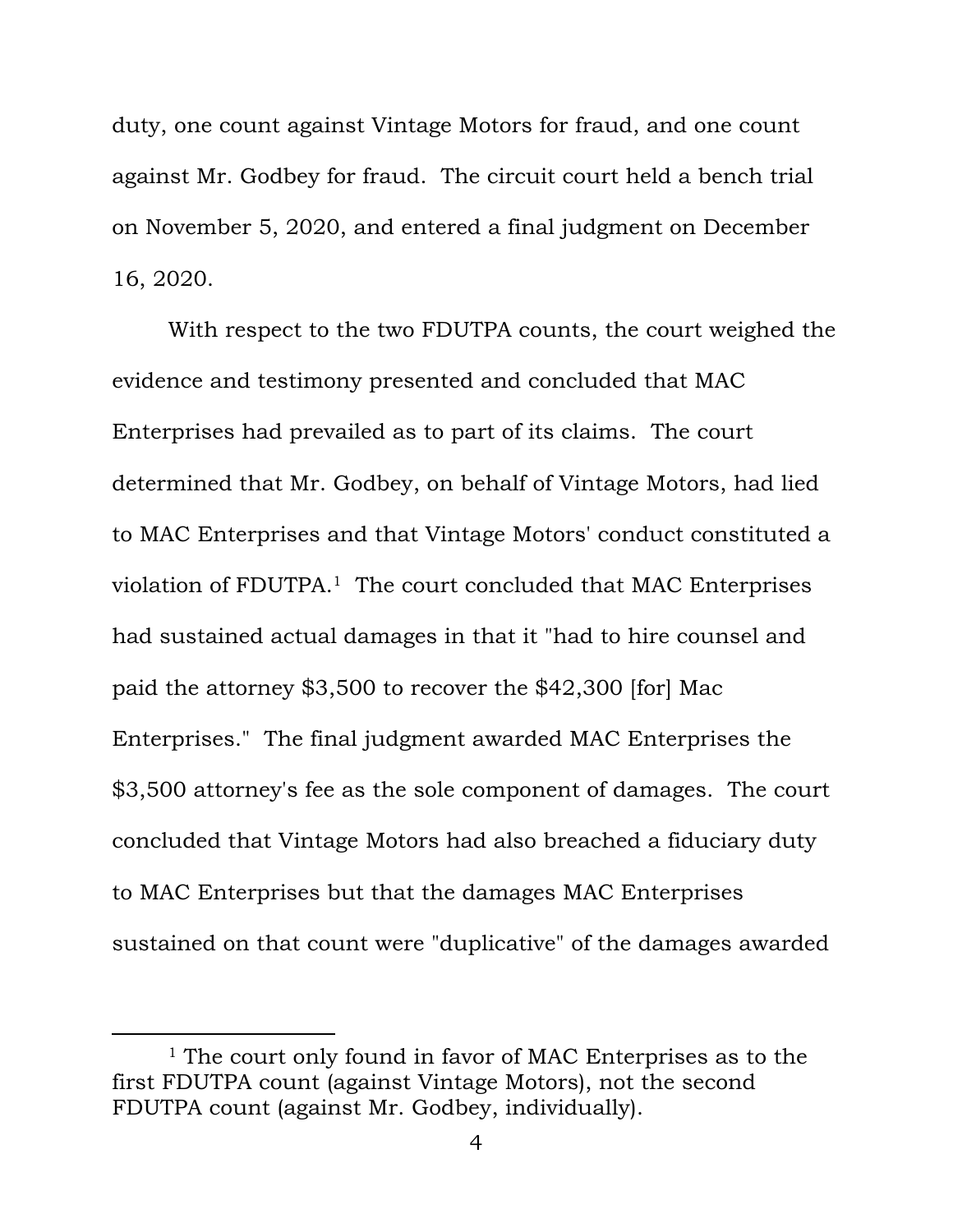in the FDUTPA count. The court found in favor of Vintage Motors and Mr. Godbey as to both fraud claims.

The discrete issue Vintage Motors presents in this appeal is whether fees spent on an attorney can comprise an element of "actual damages" under FDUTPA or "damages" in a common law breach of fiduciary duty claim. That is an issue of law that we review de novo. *Alachua County v. Watson*, No. SC19-2016, 2022 WL 247086, at \*6 (Fla. Jan. 27, 2022) ("Since the merits of this case only concern statutory interpretation, our review is de novo." (citing *GTC, Inc. v. Edgar*, 967 So. 2d 781, 785 (Fla. 2007))); *Blackboard Specialty Ins. Co. v. YTech-1428 Brickell, LLC*, 314 So. 3d 536, 538 (Fla. 3d DCA 2020) ("[A] trial court's legal conclusions in final judgments are reviewed de novo." (citing *Palm Garden of Healthcare Holdings, LLC v. Haydu*, 209 So. 3d 636, 638 (Fla. 5th DCA 2017))). We conclude that attorney's fees, although awardable as ancillary to a successful FDUTPA claim, are not a substantive component of FDUTPA's "actual damages," nor are they "damages" under a common law breach of fiduciary duty claim.

Section 501.204(1) of FDUTPA states that "[u]nfair methods of competition, unconscionable acts or practices, and unfair or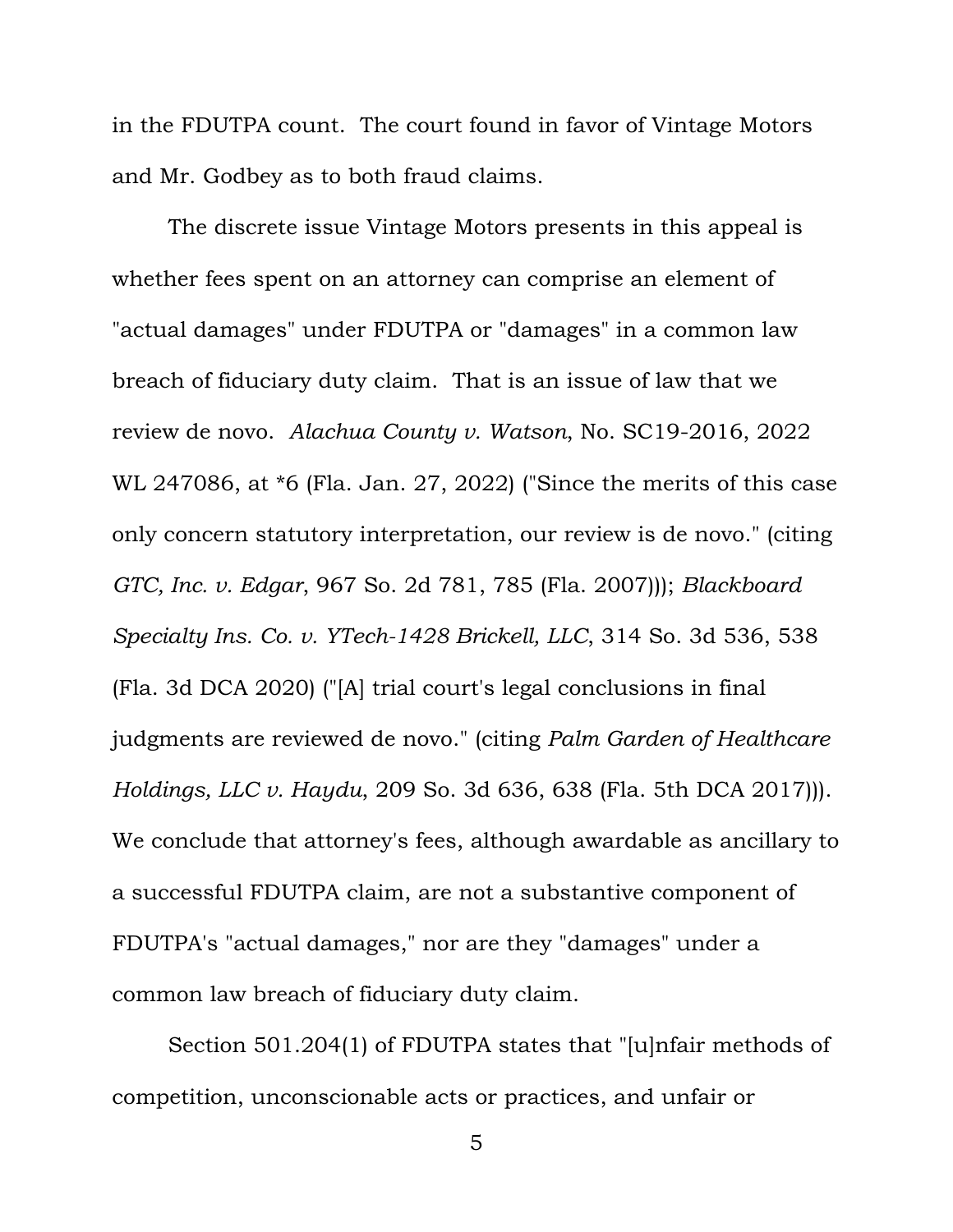deceptive acts or practices in the conduct of any trade or commerce are hereby declared unlawful." Section 501.211(1) of the act provides a private civil cause of action to anyone aggrieved by a statutory violation.<sup>2</sup> Subsection (2) of section 501.211 defines the scope of relief under this cause of action: "In any action brought by a person who has suffered a loss as a result of a violation of this part, such person may recover actual damages, plus attorney's fees and court costs as provided in s. 501.2105."

When construing statutes, we have followed the Florida Supreme Court's instruction that "legislative intent is the polestar that guides us," and that "[t]he primary source for determining legislative intent is the language chosen by the [l]egislature to express its intent." *See Money v. Home Performance All., Inc.*, 313 So. 3d 783, 786 (Fla. 2d DCA 2021) (quoting *Donato v. Am. Tel. & Tel. Co.*, 767 So. 2d 1146, 1150 (Fla. 2000)). More recently, the

<sup>&</sup>lt;sup>2</sup> In construing the statute, courts have concluded that the elements of a private FDUTPA claim are (1) a deceptive or unfair practice; (2) causation; and (3) actual damages. *See TLO S. Farms, Inc. v. Heartland Farms, Inc.*, 282 So. 3d 145, 148 (Fla. 2d DCA 2019) (citing *Rollins, Inc. v. Butland*, 951 So. 2d 860, 869 (Fla. 2d DCA 2006)).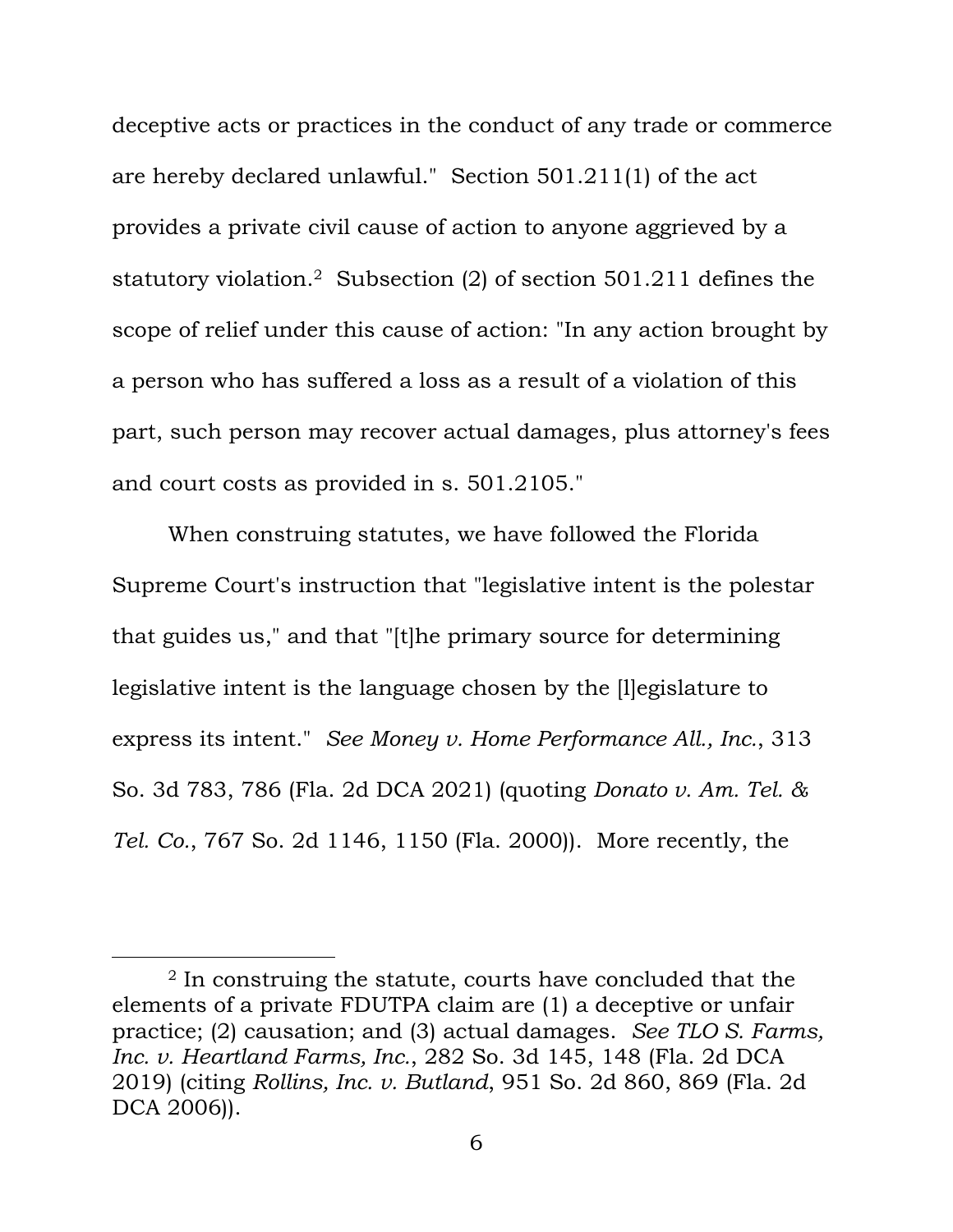Florida Supreme Court invoked the U.S. Supreme Court's

explanation of our role in interpreting statutes:

[W]hen called on to resolve a dispute over a statute's meaning, [we] normally seek[] to afford the law's terms their ordinary meaning at the time [the legislature] adopted them. The people who came before us are entitled, as well, to have independent judges exhaust "all the textual and structural clues" bearing on that meaning. When exhausting those clues enables us to resolve the interpretive question put to us, our "sole function" is to apply the law as we find it.

*Alachua County*, 2022 WL 247086, at \*6 (second, third, and fourth alterations in original) (quoting *Niz-Chavez v. Garland*, 141 S. Ct.

1474, 1480 (2021)).

Reading the statute at issue here, we have a rather obvious textual and structural clue that FDUTPA's definition of "actual damages" does not encompass attorney's fees. FDUTPA's text sets apart "attorney's fees" from "actual damages" with an intervening comma and the word "plus"—a word that, in this context, connotes "having, receiving, or being in addition to what is anticipated."<sup>3</sup> Standing alone, that would be a decisive indication that the

<sup>3</sup> *See Plus*, Merriam-Webster Dictionary, https://www.merriam-webster.com/dictionary/plus (last visited Feb. 24, 2022).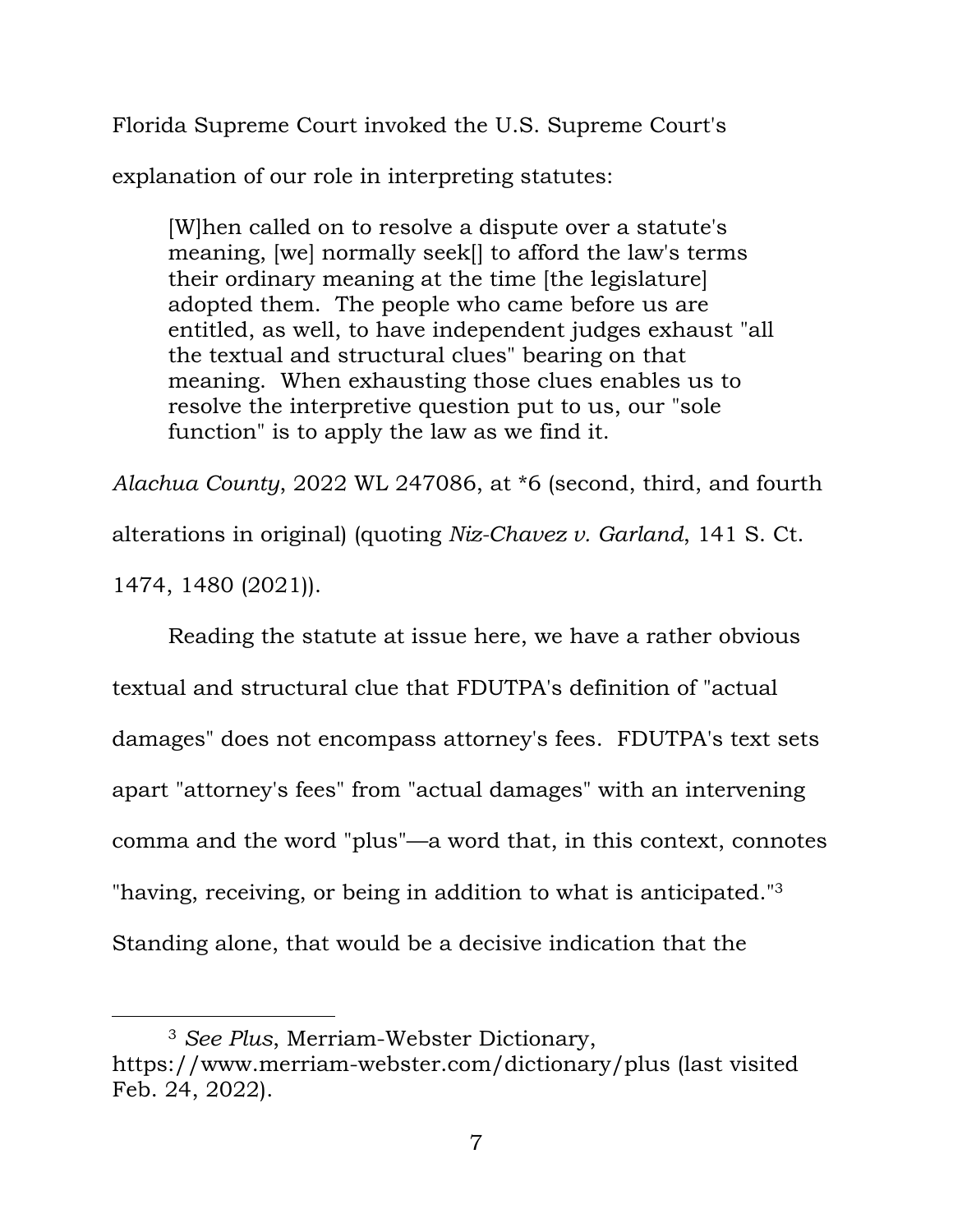legislature meant to distinguish these two terms from one another.<sup>4</sup> *See State v. Bodden*, 877 So. 2d 680, 685 (Fla. 2004) ("As we have explained, '[t]he legislature is presumed to know the meaning of words and the rules of grammar, and the only way the court is advised of what the legislature intends is by giving the generally accepted construction, not only to the phraseology of an act, but to the manner in which it is punctuated.' " (alteration in original) (quoting *Fla. State Racing Comm'n v. Bourquardez*, 42 So. 2d 87, 88 (Fla. 1949))).

Apart from phrasing and grammatical conventions, the common law distinguishes damages, as an element of a civil claim, from attorney's fees, which are usually ancillary to recovery on a civil claim. *See CCM Condo. Ass'n v. Petri Positive Pest Control, Inc.*, 330 So. 3d 1, 6 (Fla. 2021) (construing offer of judgment statute and observing that "[a]ttorney's fees and costs are not damages"

<sup>4</sup> To be sure, in some contexts, "plus" might hold a somewhat more holistic or inclusive meaning—for example, when a commercial advertises a product for \$29.99 "plus shipping and handling," one would understand that the total price to be paid will have to include the cost of shipping and handling. But note, even in this scenario, the separate cost of shipping and handling is distinguished as something unique from the product's underlying sale price.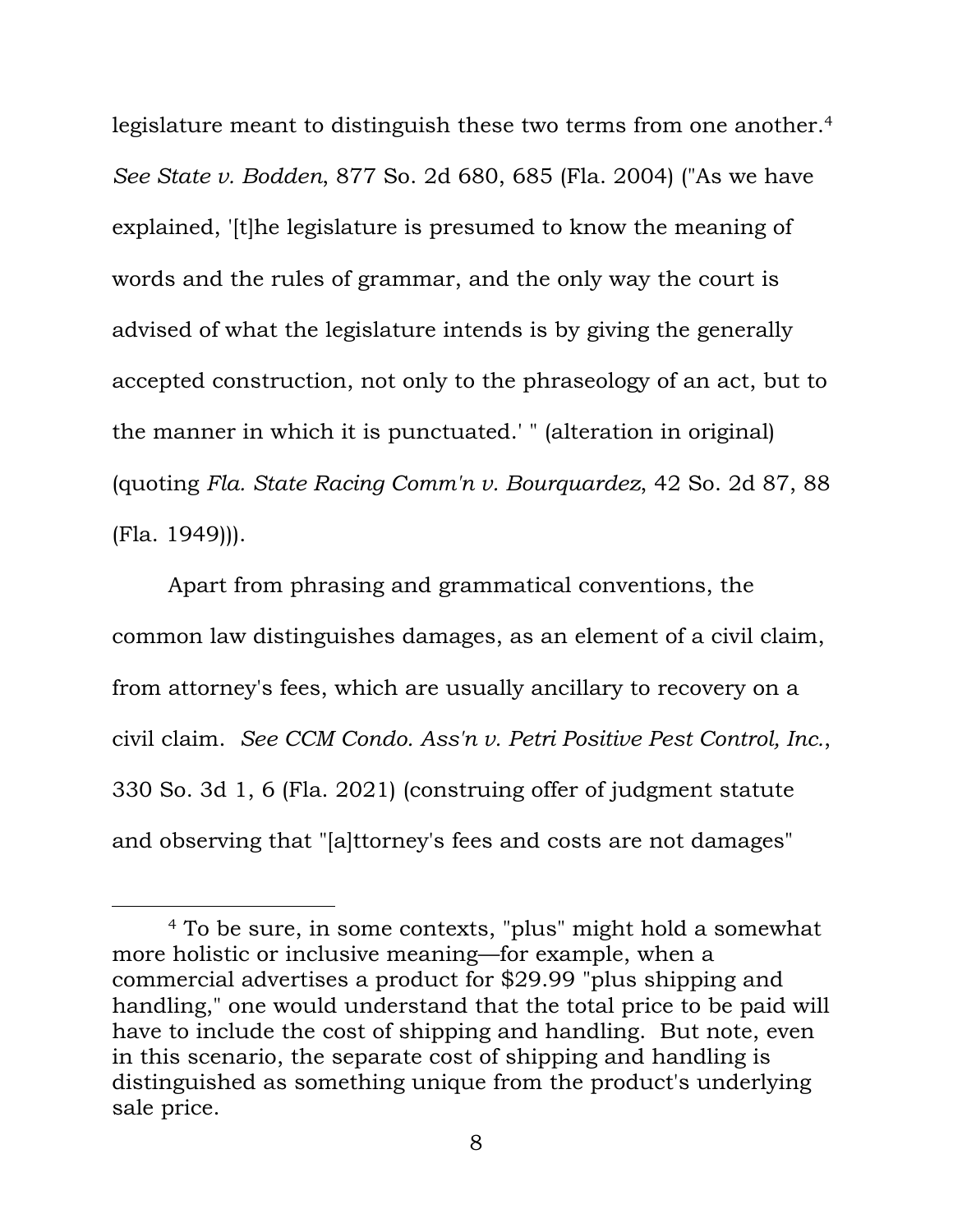(citing *First Specialty Ins. Co. v. Caliber One Indem. Co.*, 988 So. 2d 708, 714 (Fla. 2d DCA 2008); *Golub v. Golub*, 336 So. 2d 693, 694 (Fla. 2d DCA 1976) (noting that costs are not part of damages and are "recoverable by the successful party as an incident to the main adjudication"))); *Cheek v. McGowan Elec. Supply Co.*, 511 So. 2d 977, 979 (Fla. 1987) ("[T]he recovery of attorney's fees is ancillary to the claim for damages."); *Orkin Exterminating Co. v. Petsch*, 872 So. 2d 259, 263 (Fla. 2d DCA 2004) ("Attorney's fees are not damages." (citing *Scottsdale Ins. Co. v. Haynes*, 793 So. 2d 1006, 1009 (Fla. 5th DCA 2001))). And "it is ordinarily assumed that the legislature is aware of the state of the common law when it enacts or amends a statute." *Parsons v. Culp*, 328 So. 3d 341, 349 (Fla. 2d DCA 2021); *cf. Baskerville-Donovan Eng'rs, Inc. v. Pensacola Exec. House Condo. Ass'n*, 581 So. 2d 1301, 1303 (Fla. 1991) ("[S]tatutes should be construed with reference to the common law, and we must presume that the legislature would specify any innovation upon the common law." (alteration in original) (citing *Ellis v. Brown*, 77 So. 2d 845, 847 (Fla. 1955), *overruled in part on other grounds by Garner v. Ward*, 251 So. 2d 252 (Fla. 1971)).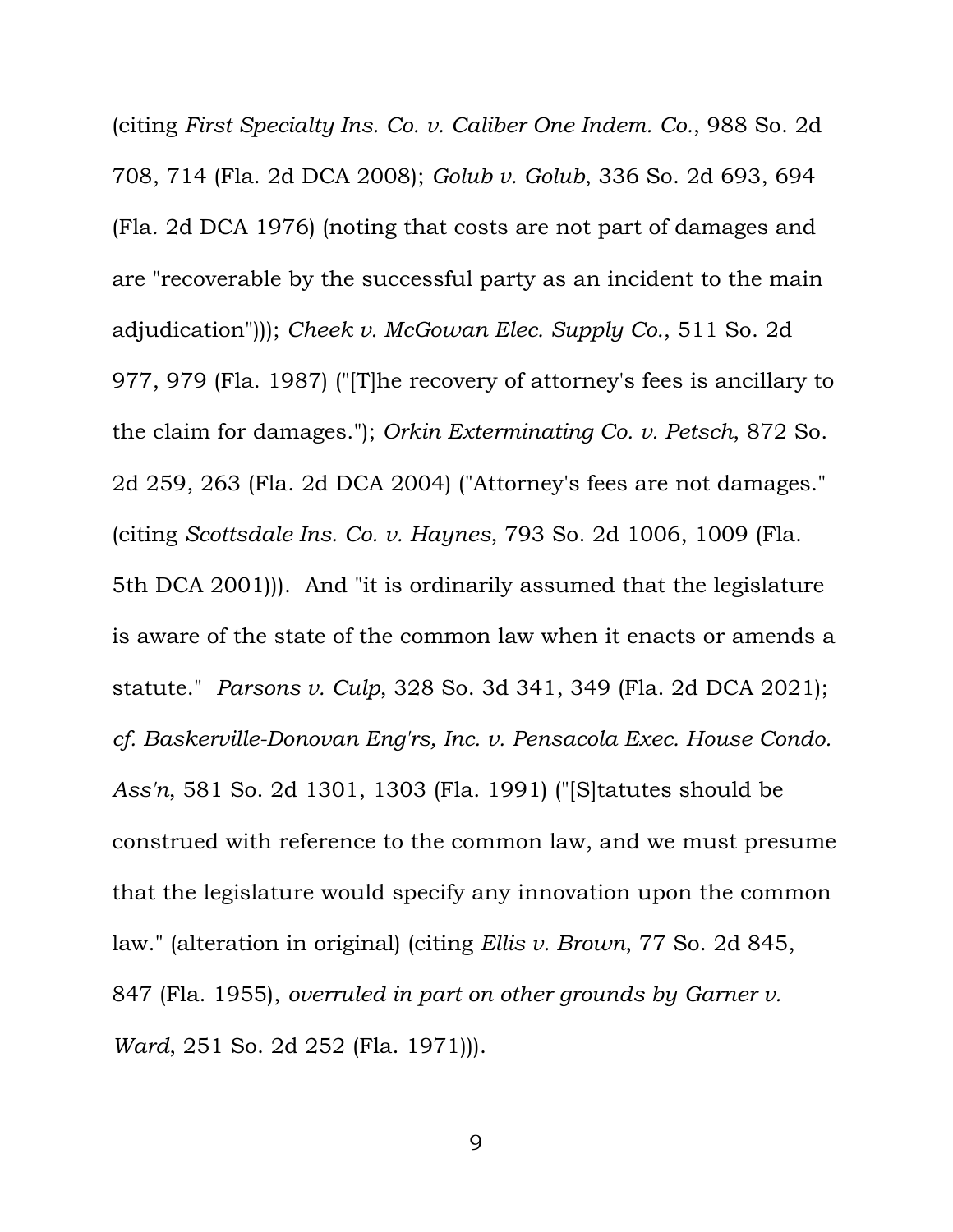Finally, Florida courts construing FDUTPA have consistently defined the statute's provision of "actual damages" to mean "the difference in the market value of the product or service in the condition in which it was delivered and its market value in the condition in which it should have been delivered according to the contract of the parties." *See Rollins, Inc. v. Butland*, 951 So. 2d 860, 869 (Fla. 2d DCA 2006) (quoting *Rollins, Inc. v. Heller*, 454 So. 2d 580, 585 (Fla. 3d DCA 1984)); *Rodriguez v. Recovery Performance & Marine, LLC*, 38 So. 3d 178, 180 (Fla. 3d DCA 2010) (same); *Fort Lauderdale Lincoln Mercury, Inc. v. Corgnati*, 715 So. 2d 311, 314 (Fla. 4th DCA 1998) (same). In sum, the plain meaning of section 501.211's text, the common law's treatment of damages as being distinct from attorney's fees, and the district courts' consistent interpretation of section 501.211(2) leads us to conclude that actual damages under FDUTPA cannot include attorney's fees incurred in bringing the FDUTPA action. The circuit court erred when it concluded otherwise.

We are unpersuaded by the alternative basis for affirmance MAC Enterprises suggests—that its \$3,500 attorney's fees could be deemed a component of damages under its fiduciary duty claim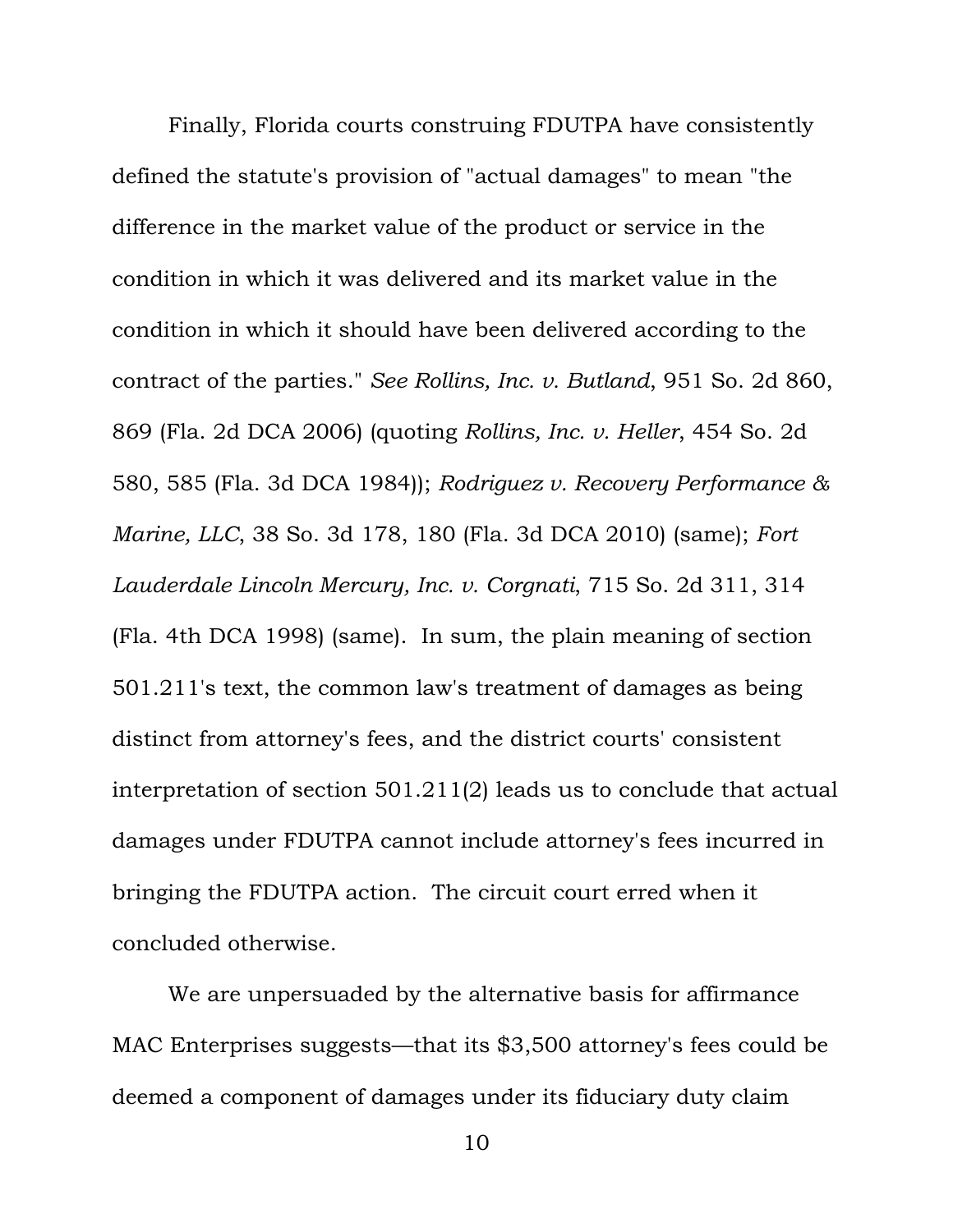(which the circuit court declined to award as "duplicative" of the damages it had incorrectly awarded under the FDUTPA claims). As we have already observed, the element of damages in common law claims, such as breach of fiduciary duty, does not ordinarily include attorney's fees. *See, e.g.*, *Cheek*, 511 So. 2d at 979. And from our review of the record, MAC Enterprises provided no other basis to substantiate its damages under any of its claims.

We, therefore, reverse the final judgment and remand for the circuit court to enter a judgment in favor of Vintage Motors.

Reversed and remanded.

KHOUZAM and BLACK, JJ., Concur.

Opinion subject to revision prior to official publication.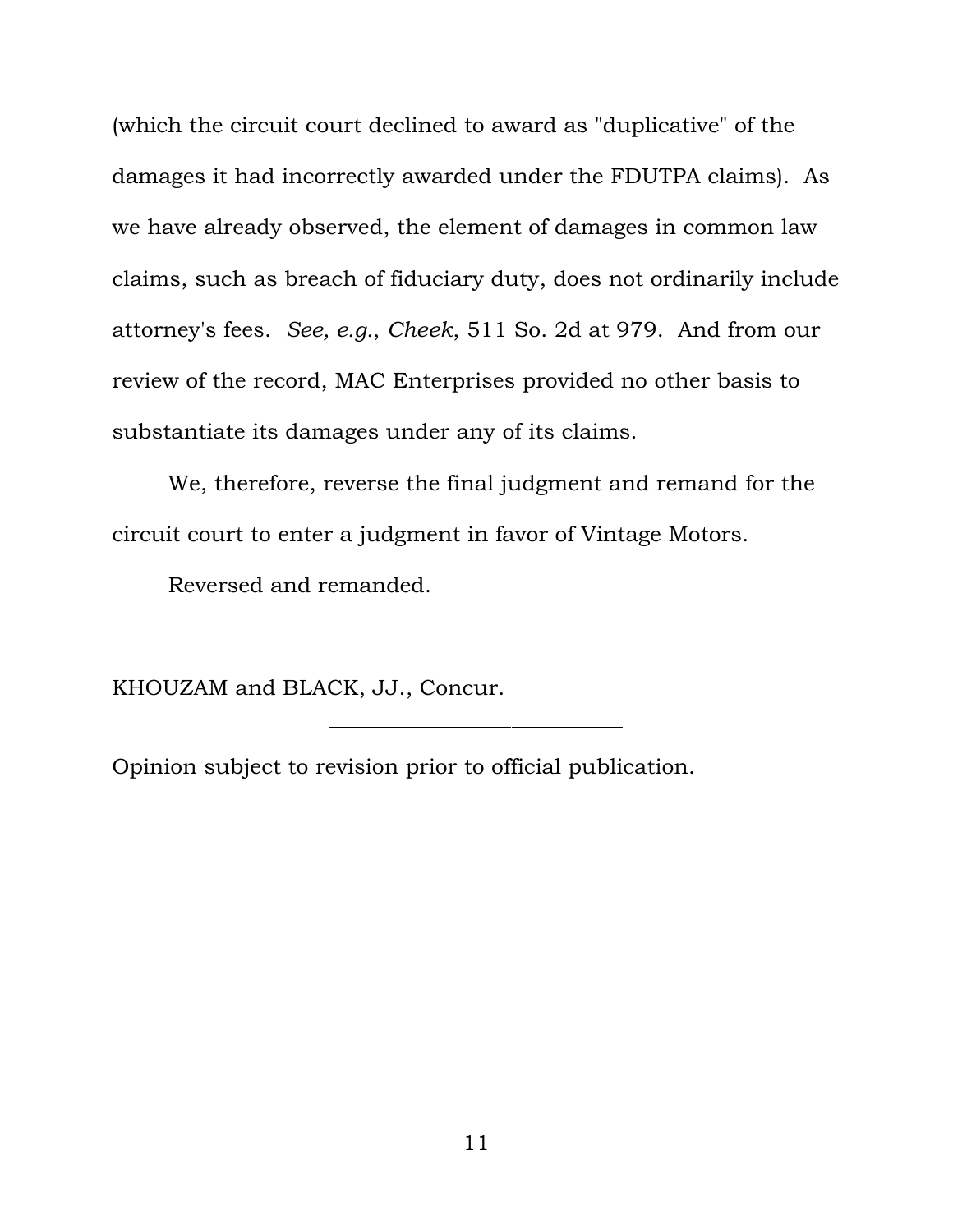# Third District Court of Appeal

#### State of Florida

Opinion filed March 9, 2022. Not final until disposition of timely filed motion for rehearing.

> Nos. 3D21-2344 & 3D21-2437 Lower Tribunal No. 20-8460

> > $\overline{\phantom{a}}$

\_\_\_\_\_\_\_\_\_\_\_\_\_\_\_\_

**Corey Shader, et al.,**

Petitioners,

vs.

### **ABS Healthcare Services, LLC, et al.,**

Respondents.

Writs of Certiorari to the Circuit Court for Miami-Dade County, William Thomas, Judge.

Carlton Fields, P.A., and Benjamine Reid, Alan Grunspan, and Clifton R. Gruhn, for petitioner Corey Shader; Cozen O'Connor, and James A. Gale, Samuel A. Lewis, David M. Stahl, and Jonathan E. Gale, for the Kratos petitioners.

Boies Schiller Flexner LLP, and Carlos M. Sires and Sigrid S. McCawley (Fort Lauderdale), for respondents.

Before LOGUE, LINDSEY, and LOBREE, JJ.

LOGUE, J.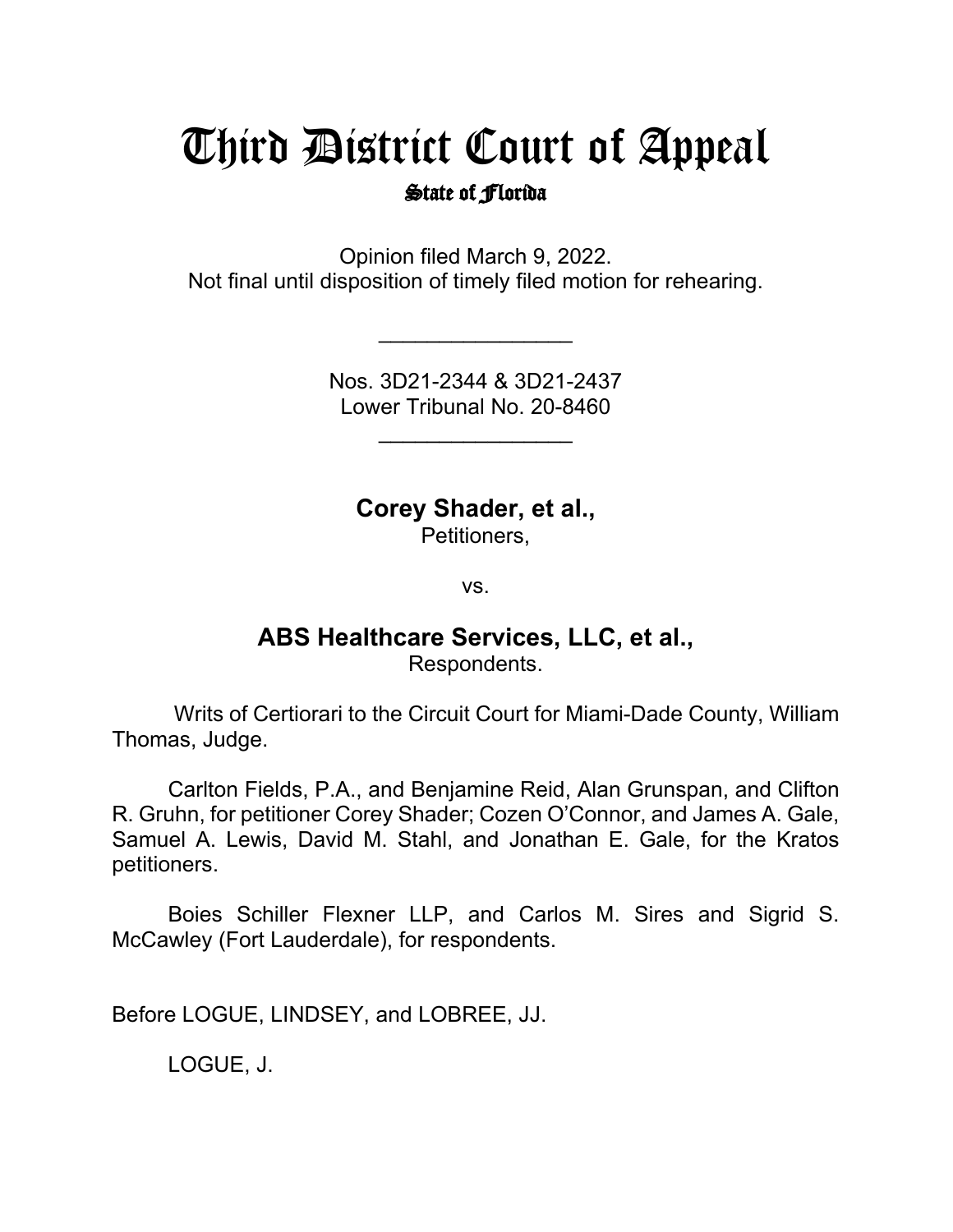Petitioner Corey Shader, a non-party below, and the Defendants below have filed separate petitions for a writ of certiorari seeking to quash the same discovery order issued by the trial court. We have consolidated the petitions. One of the Defendants, Richard Ryscik, and the non-party Corey Shader were deposed and portions of their testimony regarding financial and business matters were designated as confidential pursuant to a procedure established in a protective order entered by the trial court. Subsequently, the Respondents, the plaintiffs below, filed a motion to de-designate Ryscik's and Shader's testimony pursuant to a procedure established in the same protective order. The trial court granted the motion, de-designating the testimony and authorizing its public use. The Petitioners seek to quash that order.

The twist in this case is that the protective order and the designation of the material as confidential occurred before the case was submitted to arbitration but the motion to de-designate and the court order de-designating occurred after the case was submitted to arbitration.

The question presented is whether the authority to interpret and apply the trial court's interlocutory pre-trial protective order entered prior to the case being submitted to arbitration lies with the trial court or the arbitrators during the pendency of an arbitration. We hold that, during the pendency of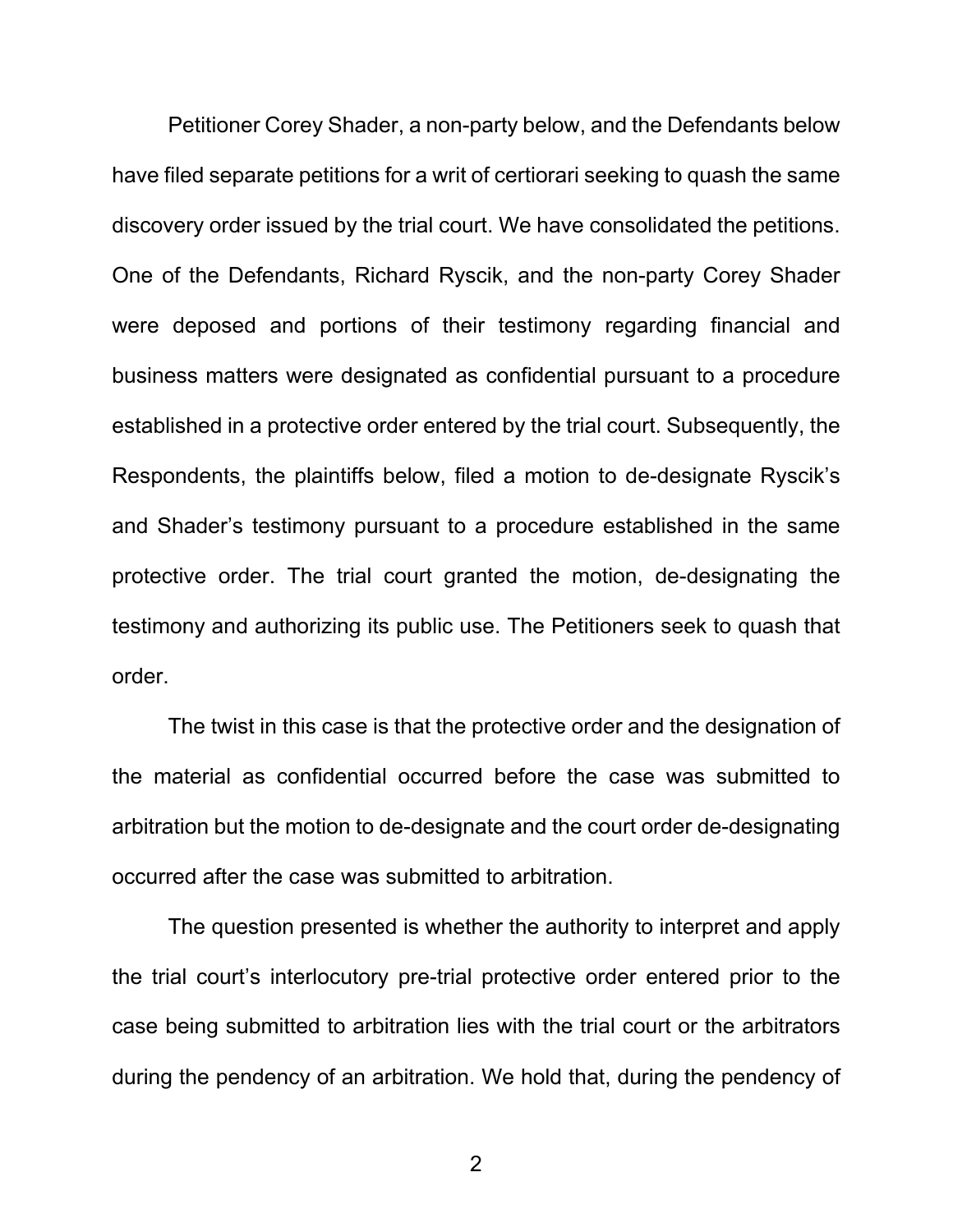the arbitration, the arbitrators have exclusive authority to determine these matters. To decide otherwise would mean that disputes arising in the course of the arbitration out of interlocutory pre-trial court orders (including basic discovery disputes) would need to be referred back to the judicial process in contravention of the purpose of arbitration which is to provide a dispute resolution process outside of the court system. Accordingly, we issue the writ.

#### BACKGROUND

This matter stems from a lawsuit in which ABS Healthcare Services, LLC and Health Option One, LLC (collectively, "Plaintiffs") sued Kratos Investments LLC, Health Team One LLC, Complete Vital Care LLC, Health Essential Care LLC, and Richard Ryscik (collectively "Defendants") over an alleged scheme to steal Plaintiffs' business. The Defendants moved to compel arbitration. The trial court denied the motion. Then, as part of the management of the case, the trial court entered a protective order governing discovery.

The protective order allowed both parties and non-parties to designate documents or testimony as confidential so long as the information was "entitled to confidential treatment under the applicable legal principles."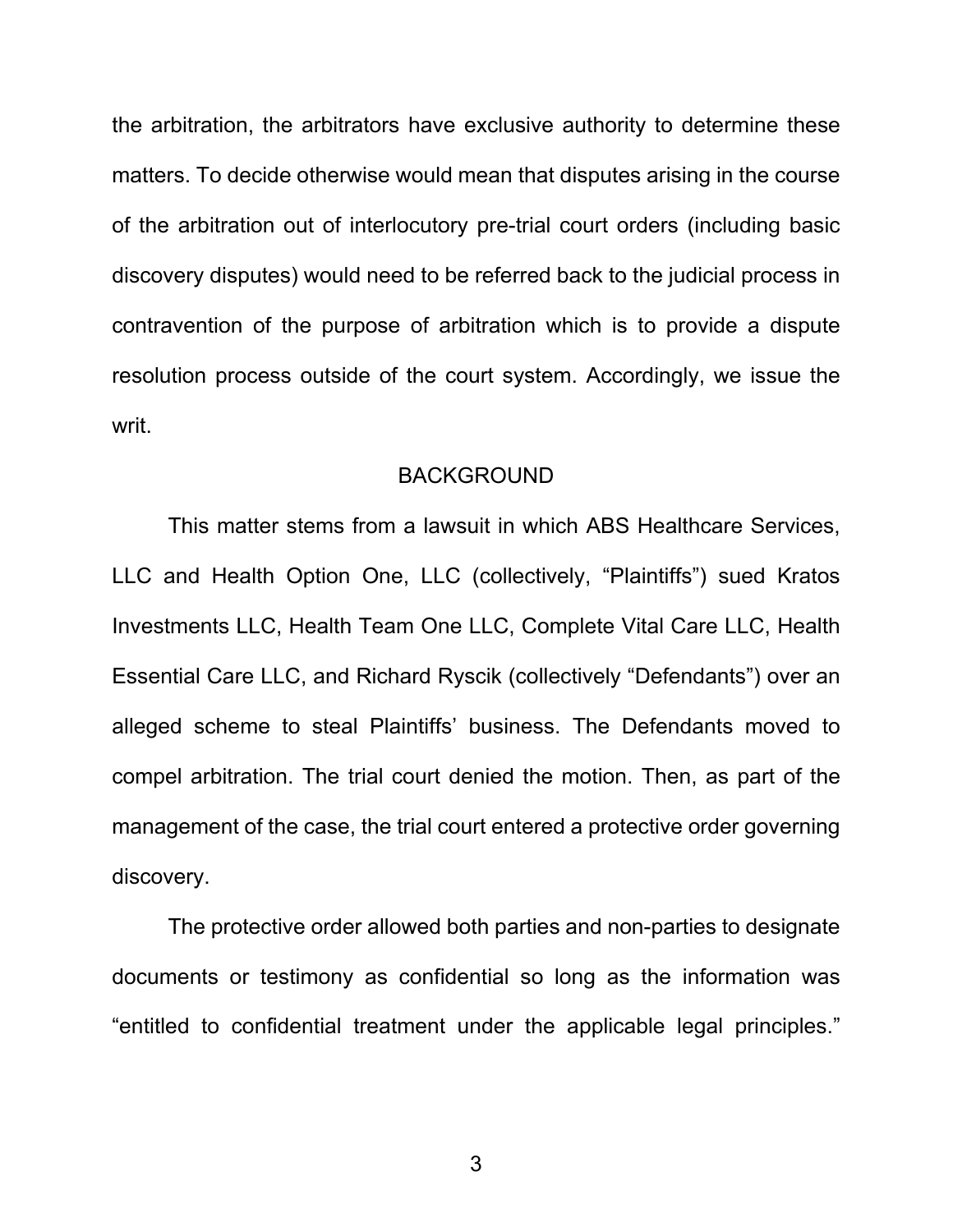Materials so designated were required to be treated as confidential until the designating party agrees otherwise in writing "or a court otherwise directs."

The protective order provided that a party opposing the designation of the materials as confidential "may file a motion challenging a confidentiality designation at any time if there is good cause for doing so, including a challenge to the designation of a deposition transcript or any portion thereof." Even after a motion was filed, however, the designated information was to be protected "until the court rules on the challenge."

Pursuant to the terms of the protective order, Petitioner Corey Shader, a non-party below was deposed and portions of his deposition testimony were designated as confidential.

Shortly afterwards, however, this Court reversed the trial court's denial of arbitration and ordered the matter submitted to arbitration pursuant to a written agreement to arbitrate "in accordance with Commercial Arbitration Rules of the American Arbitration Association pursuant to the laws of the State of Florida governing arbitration." Kratos Invs. LLC v. ABS Healthcare Servs., LLC, 319 So. 3d 97, 99-100, 102 (Fla. 3d DCA 2021). The trial court duly entered a stay of the court proceedings and sent the matter to arbitration.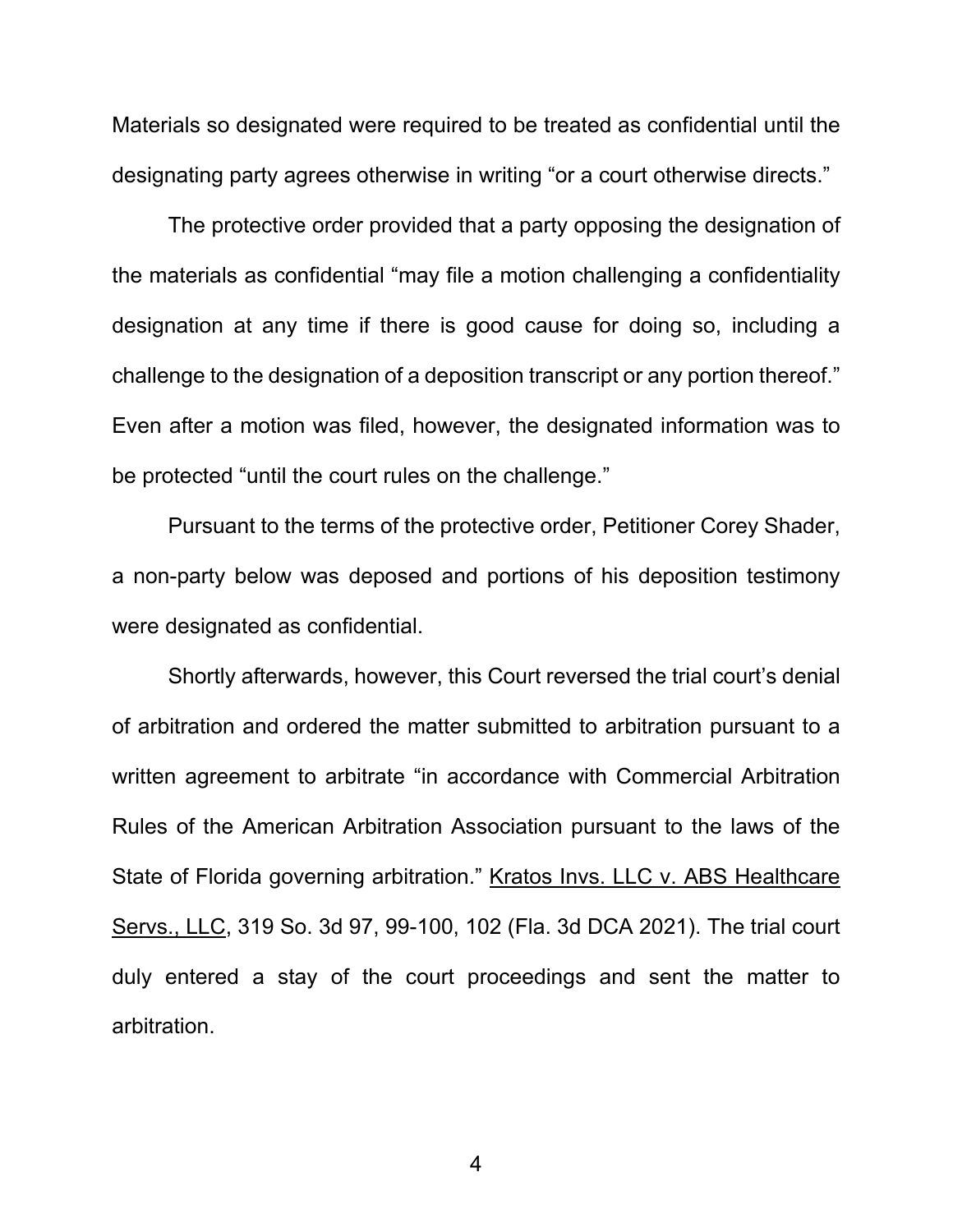Several months later, while the arbitration was still pending, the Plaintiffs filed a motion in the trial court to de-designate portions of Corey Shader's testimony. After initially expressing concerns over its authority to lift the stay entered when the case was pending in arbitration, the trial court entered an order expressly lifting the stay and de-designating Shader's testimony.

#### ANALYSIS

"To grant certiorari relief, there must be: '(1) a material injury in the proceedings that cannot be corrected on appeal (sometimes referred to as irreparable harm); and (2) a departure from the essential requirements of the law.'" Fla. Power & Light Co. v. Cook, 277 So. 3d 263, 264 (Fla. 3d DCA 2019) (quoting Nader v. Fla. Dep't of Highway Safety & Motor Vehicles, 87 So. 3d 712, 721 (Fla. 2012)).

Certiorari jurisdiction is present here because "an order requiring the disclosure of confidential 'cat-out-of-the-bag' information is precisely the type of order that can cause irreparable harm." Rousso v. Hannon, 146 So. 3d 66, 71 (Fla. 3d DCA 2014) (citing Allstate Ins. Co. v. Langston, 655 So. 2d 91, 94 (Fla. 1995)) (granting certiorari to quash order requiring disclosure of third party's financial information). In this regard, "[d]iscovery orders that require the disclosure of claimed confidential information are reviewed with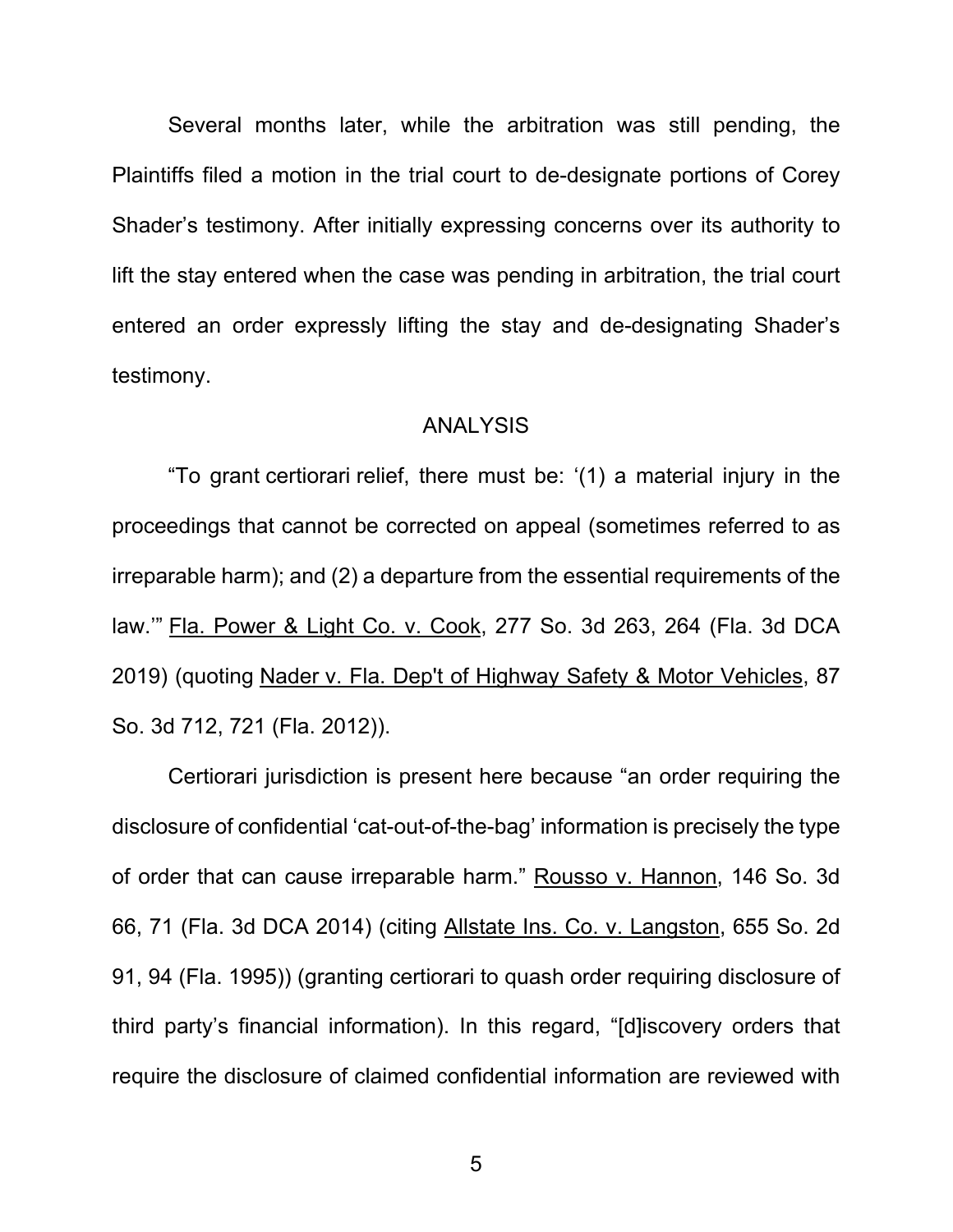greater caution than those that are simply burdensome or costly due to overbreadth." Id.

The question of whether the trial court's order at issue represents a departure from the essential requirements of law is a closer question. This concept means something greater than "the mere existence of legal error." Haines City Cmty. Dev. v. Heggs, 658 So. 2d 523, 528 (Fla. 1995). As repeatedly explained by our Supreme Court:

> Since it is impossible to list all possible legal errors serious enough to constitute a departure from the essential requirements of law, the district courts must be allowed a large degree of discretion so that they may judge each case individually. The district courts should exercise this discretion only when there has been a violation of a clearly established principle of law resulting in a miscarriage of justice.

Nader, 87 So. 3d at 722 (quoting Combs v. State*,* 436 So.2d 93, 95–96 (Fla.1983)). "This standard, while narrow, also contains a degree of flexibility and discretion." Id. at 723 (quoting Heggs, 658 So. 2d at 530). Moreover, our Supreme Court has recognized that "'clearly established law' can derive from a variety of legal sources, including recent controlling case law, rules of court, statutes, and constitutional law." Allstate Ins. Co. v. Kaklamanos, 843 So. 2d 885, 890 (Fla. 2003). "Accordingly, a district court may grant a writ of certiorari after determining that the decision is in conflict with the relevant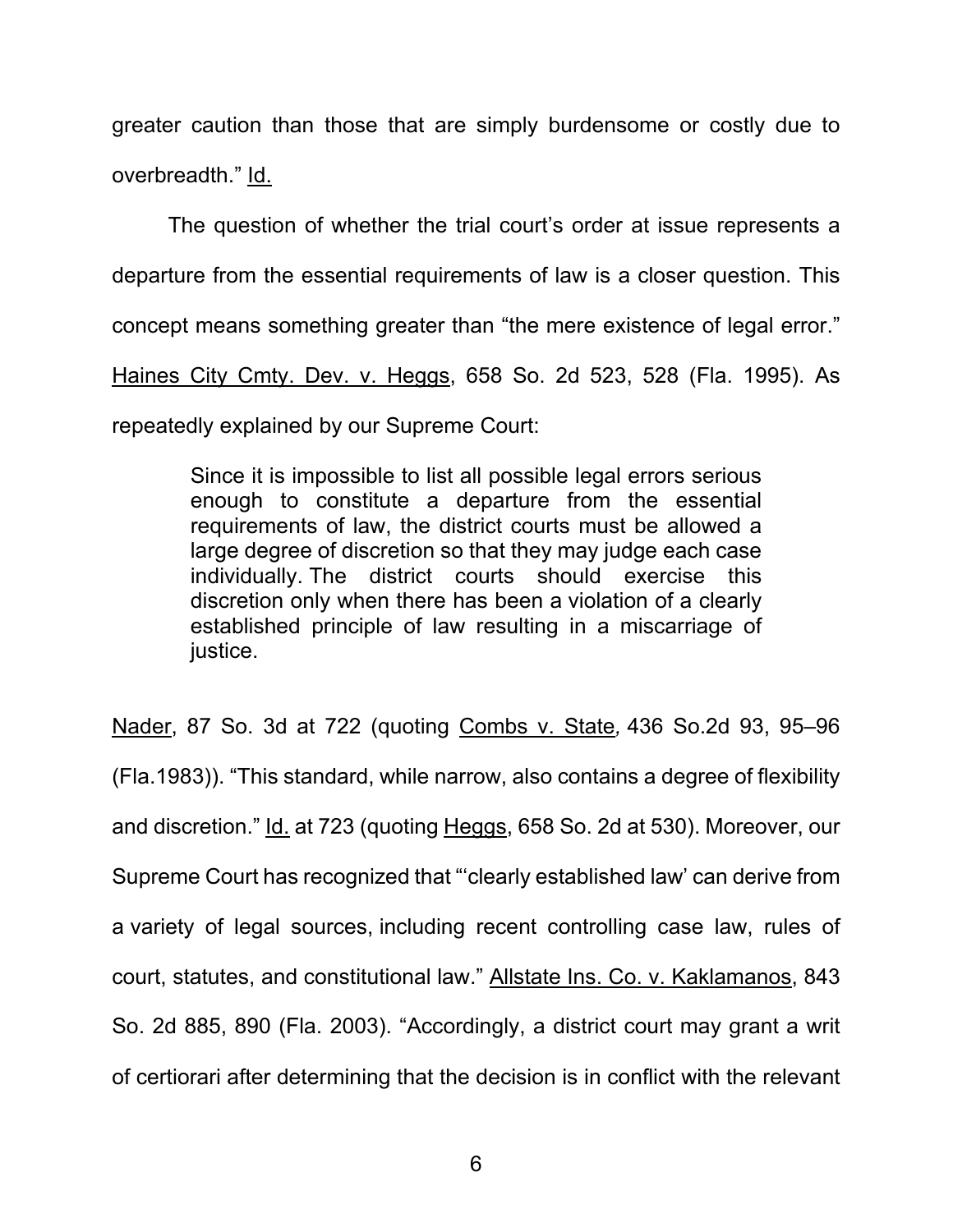statute, so long as the legal error is also 'sufficiently egregious or fundamental to fall within the limited scope' of certiorari jurisdiction." Nader, 87 So. 3d at 723.

The relevant statute here is Florida's Arbitration Code. §§ 682.03– 682.15, Fla. Stat (2021). The statute squarely places discovery matters relating to an arbitration within the authority of the arbitrators. Among other things, the Florida Arbitration Code generally gives the arbitrator the authority to "permit such discovery as the arbitrator decides is appropriate in the circumstances," § 682.08(3), Fla. Stat., and enforce these rulings by "issu[ing] subpoenas for the attendance of a witness and for the production of records and other evidence at a discovery proceeding, and tak[ing] action against a noncomplying party to the extent a court could if the controversy were the subject of a civil action in this state." § 682.08(4), Fla. Stat.

More to the point at issue here, the Code also specifically provides that the arbitrator's authority extends to protective orders. It empowers the arbitrator to "issue a protective order to prevent the disclosure of privileged information, confidential information, trade secrets, and other information protected from disclosure to the extent a court could if the controversy were the subject of a civil action in this state." § 682.08(5), Fla. Stat.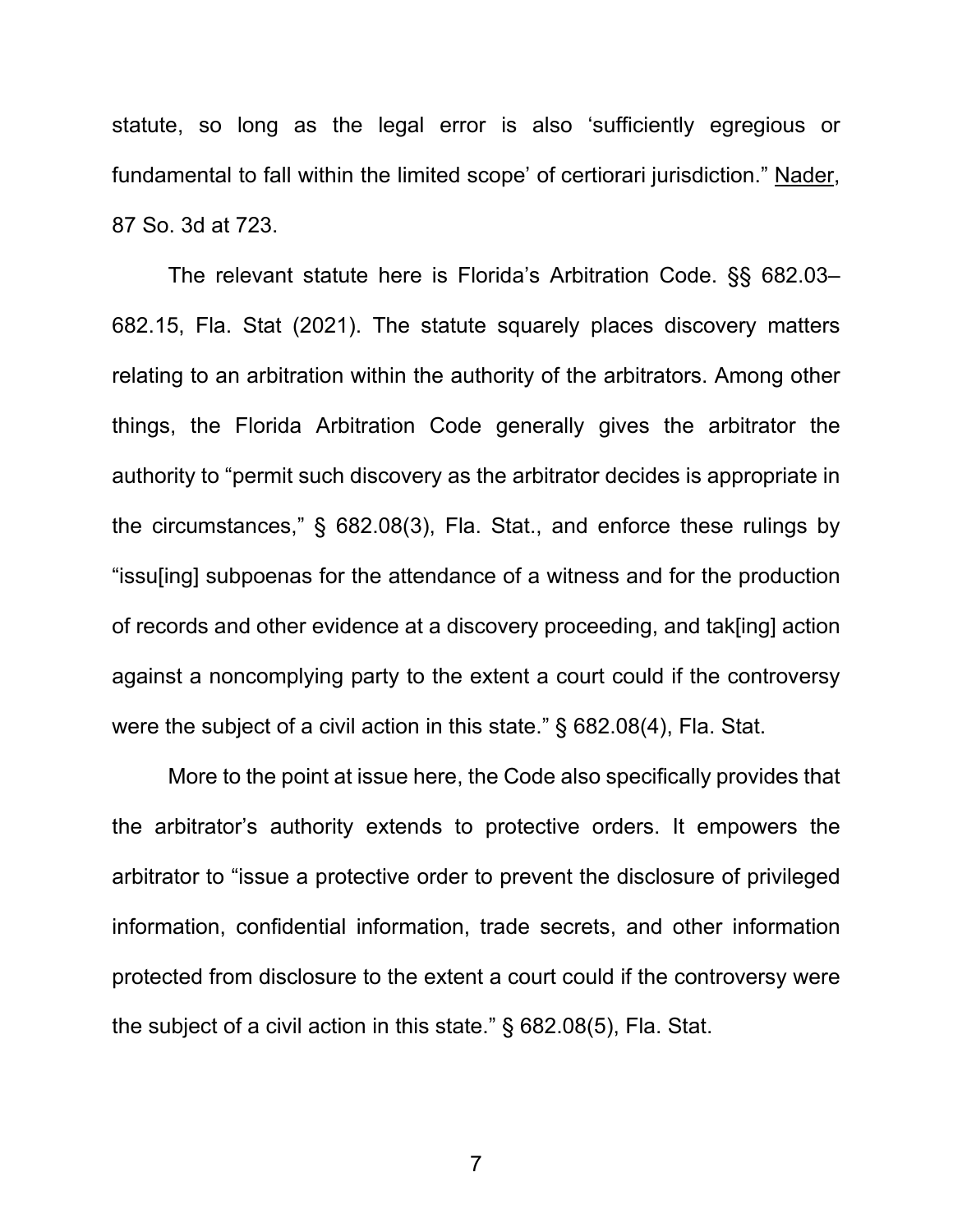Of course, "an order of referral [to arbitration] is an interlocutory order, and as a statutory matter, the trial court retains jurisdiction during the pendency of the stay and until final judgment." Ocala Breeders' Sales Co. v. Brunetti, 567 So. 2d 490, 492 (Fla. 3d DCA 1990). Nevertheless, the Code also mandates the stay of the judicial proceeding after referral to arbitration: "[i]f the court orders arbitration, the court on just terms shall stay any judicial proceeding that involves a claim subject to the arbitration." § 682.03(7), Fla. Stat. (emphasis added). See also Chemstar Corp. v. Stark, 634 So. 2d 794, 795 (Fla. 3d DCA 1994) ("Any proceedings involving an issue subject to arbitration under the Florida Arbitration Code must be stayed when the order for arbitration is made.").

"[T]he effect of a stay of proceedings is to prevent the taking of any further steps in the action during the period of the stay . . . ." Ocala Breeders', 567 So. 2d at 492. In short, "[o]nce a matter has been voluntarily submitted to arbitration, a trial court lacks authority to become involved in the arbitration." Sea Vault Partners, LLC v. Bermello, Ajamil & Partners, Inc, 274 So. 3d 473, 477 (Fla. 3d DCA 2019).

Under this law and related law, we have held that a court departed from the essential requirements of law by asserting jurisdiction over discovery after a matter has been referred to arbitration. Macro Cap. Corp. v. The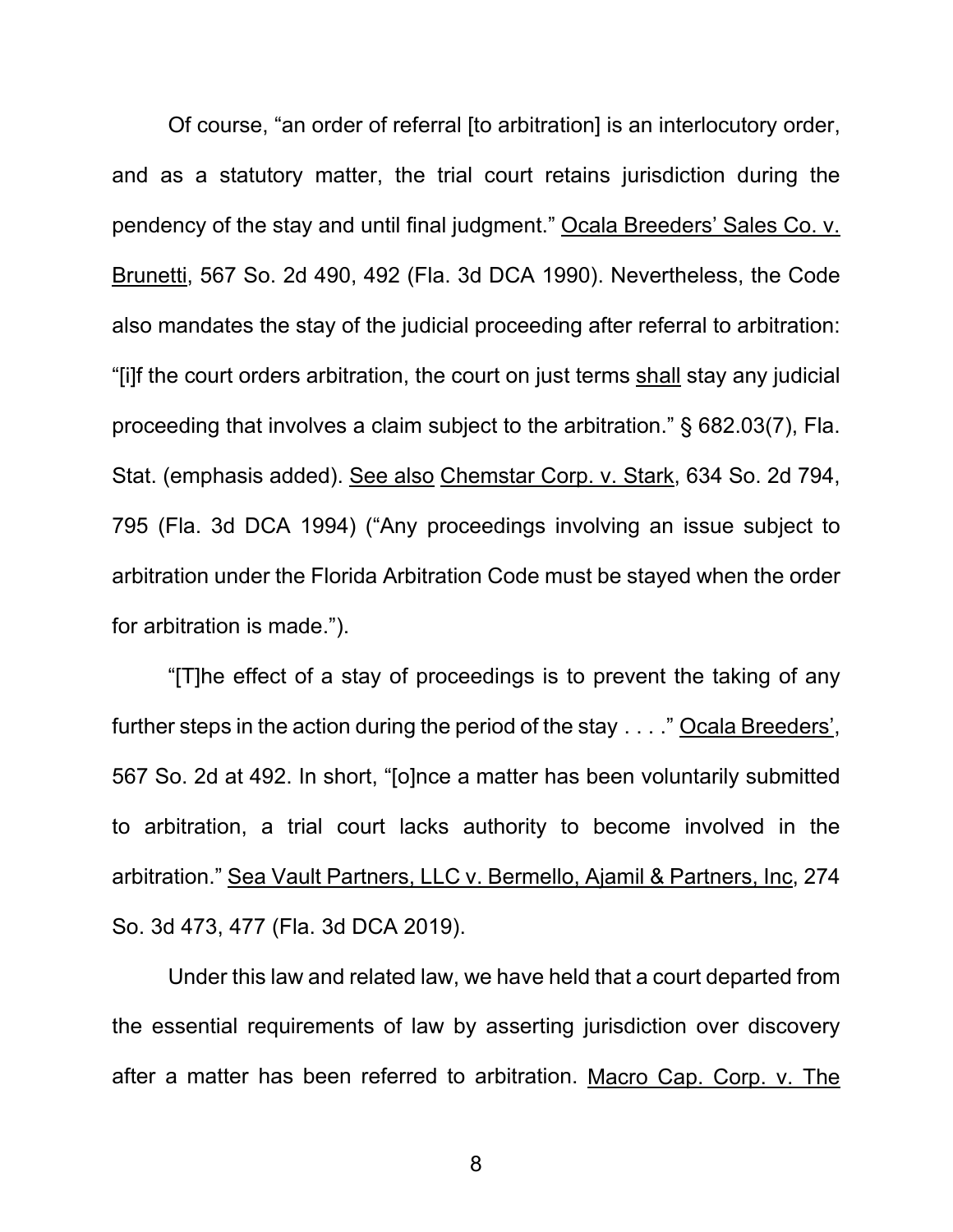Soffer Grp. ex rel. Soffer, 822 So. 2d 525, 526 (Fla. 3d DCA 2002); Greenstein v. Baxas Howell Mobley, Inc., 583 So. 2d 402, 403 (Fla. 3d DCA 1991) (issuing writs of certiorari to quash orders governing discovery after a matter has been referred to arbitration).

Respondents contend that the plain language of the order at issue requires designated material to be kept confidential "until a court otherwise directs." They go so far as to maintain that testimony and documents produced and designated as confidential under the protective order cannot be disclosed to the arbitrator for any purpose, even for the purpose of seeking a de-designation of the documents or materials. Respondents accurately report the plain language of the protective order. This plain language, however, must yield to the law described above which mandates a stay in the trial court once arbitration is ordered, prohibits the trial court from becoming involved in the arbitration, and authorizes the arbitrator to take charge of discovery—including the issuance of protective orders during the pendency of the arbitration.

Accordingly, we issue the writ and quash the trial court order under review as such matters are left to the arbitrators during the pendency of the arbitration.

Petition granted. Writ issued.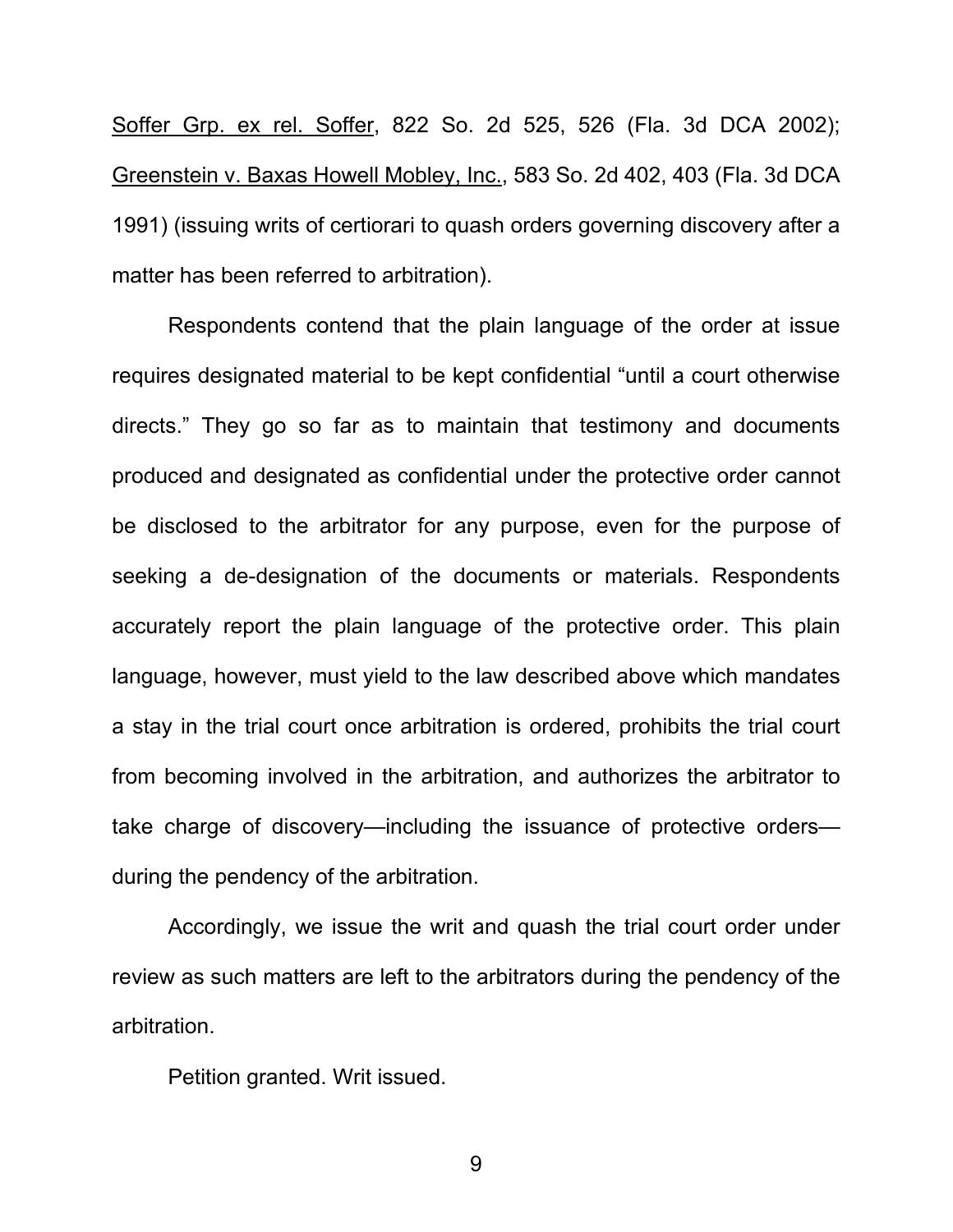[PUBLISH]

### In the

# United States Court of Appeals

### For the Eleventh Circuit

No. 20-12422

\_\_\_\_\_\_\_\_\_\_\_\_\_\_\_\_\_\_\_\_

\_\_\_\_\_\_\_\_\_\_\_\_\_\_\_\_\_\_\_\_

MELISSA COMPERE, VALDO SULAJ, ALVARO BETANCOURTE, ALBA CASTILLA, SLAGJANA KOVACHEVSKA, ALDALYNNE ALDANA, DANIEL PACHECO, SANTOS RIVERA, WILLIAM CAMERON, ADAM JAGODA, ALEJANDRA LAVALLE, ANTONIO SCIANCALEPORE, MERVE BUDOK, ARBER LUKOVIC, VIOLETA MARKOVIC,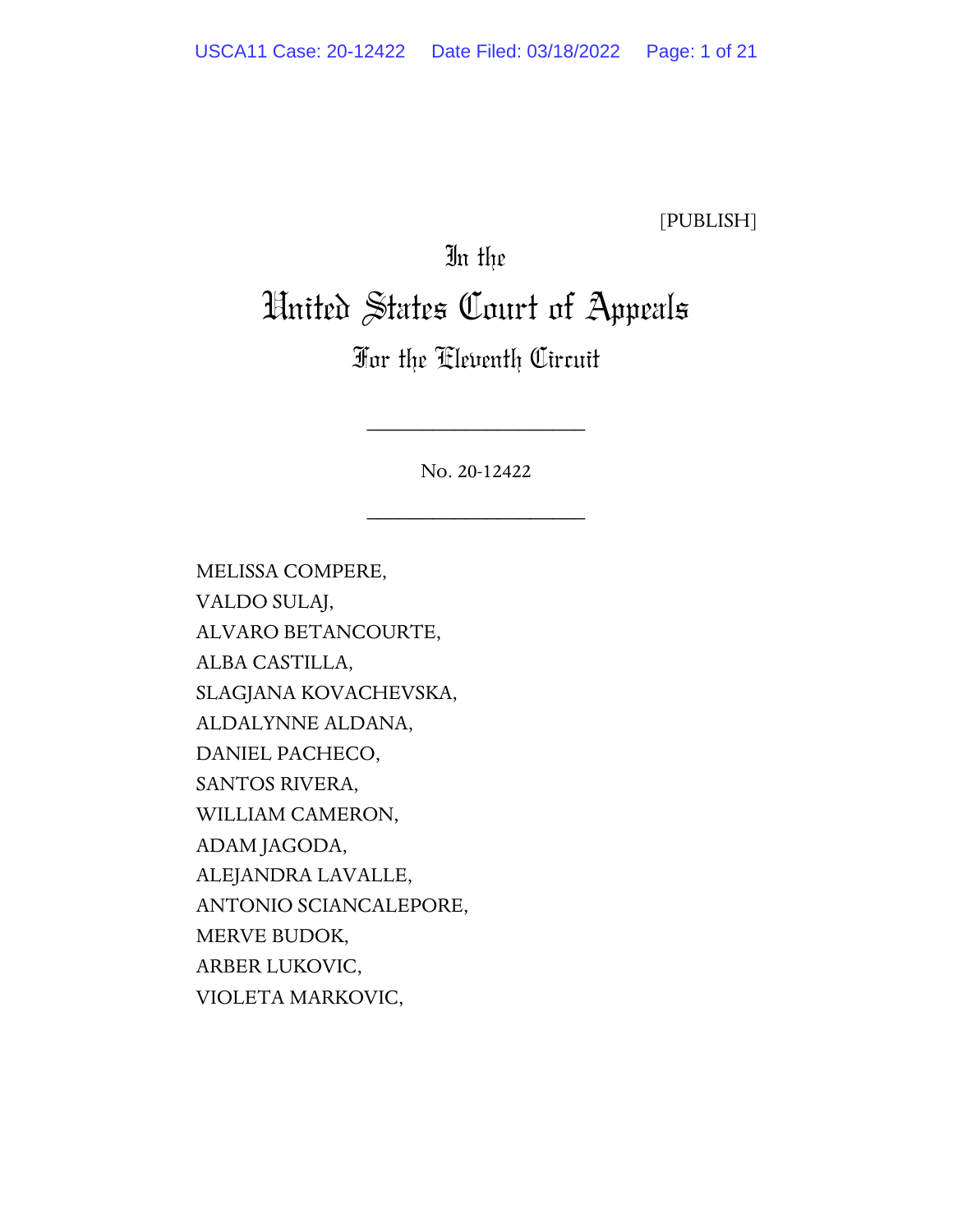2 Opinion of the Court 20-12422

TAMAS CZOMBOS, PABLO CANO, LUIS LUCIANO, GORDON MACK, RONALDO ESCALONA, ODALYS BURGOS, MUNEVVER KOC, MEHMET BAYKARA,

Plaintiffs-Appellants,

DIEGO VARGAS,

Plaintiff,

versus

NUSRET MIAMI, LLC, d.b.a. Nusr-et Steakhouse, a Florida limited liability company, NUSRET GOKCE, an individual,

Defendants-Appellees.

Appeal from the United States District Court for the Southern District of Florida D.C. Docket No. 1:19-cv-20277-AHS

\_\_\_\_\_\_\_\_\_\_\_\_\_\_\_\_\_\_\_\_

\_\_\_\_\_\_\_\_\_\_\_\_\_\_\_\_\_\_\_\_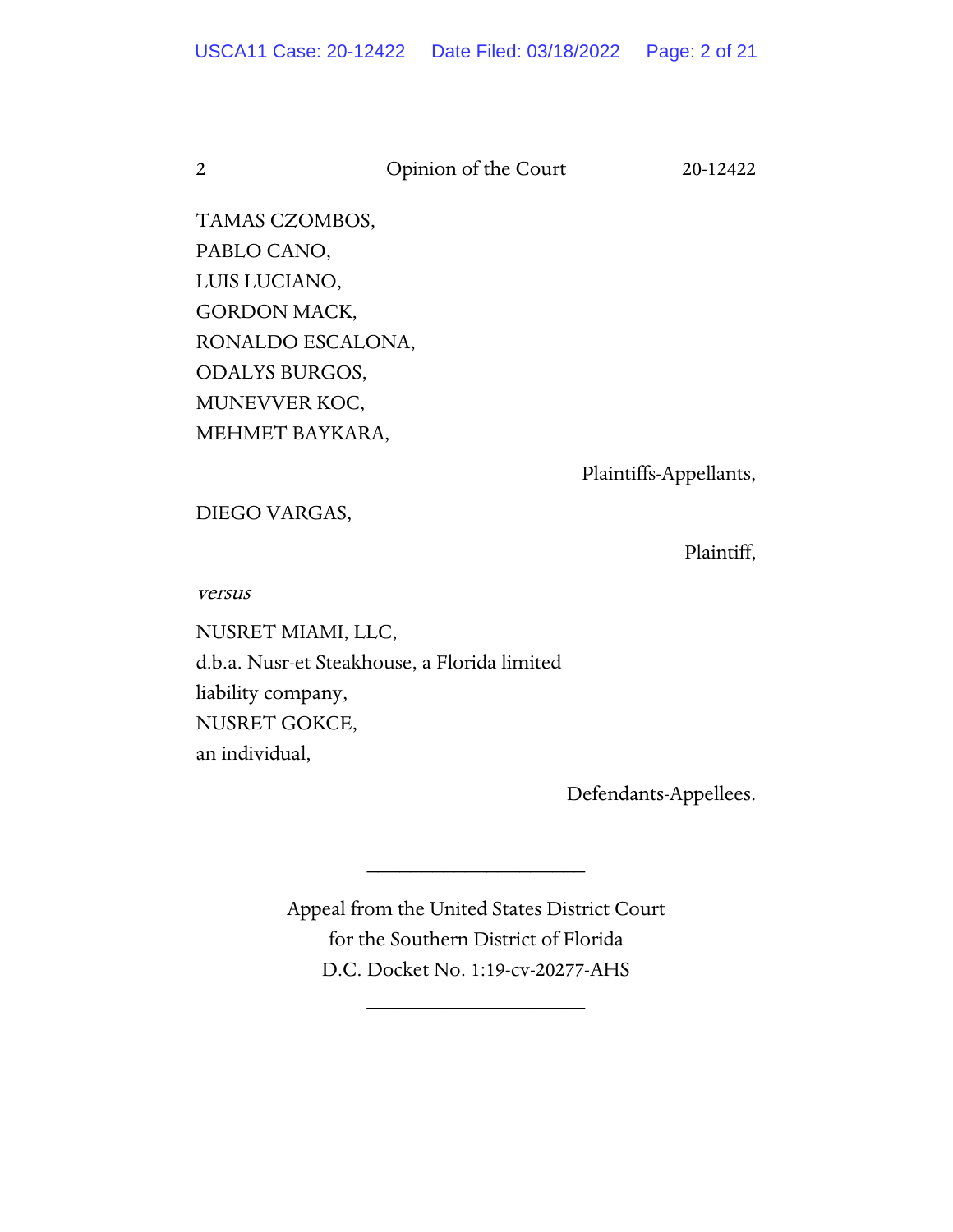#### 20-12422 Qpinion of the Court 3

Before BRANCH, GRANT, and BRASHER, Circuit Judges.

BRANCH, Circuit Judge:

Restaurants regularly add mandatory service charges or gratuities to customers' bills. This appeal is about whether such charges are "tips" under federal employment law, an issue of first impression in the Eleventh Circuit. If the mandatory service charges are tips, federal law would generally prohibit restaurants from using the fees to pay minimum and overtime wages to employees. But if the charges are not tips, establishments may apply them toward employee wages.

Nusret Miami, LLC is an upscale steakhouse in Miami, Florida. It is owned by Nusret Gokce, a chef and internet celebrity also known by the nickname "Salt Bae."[1](#page-38-0) Since opening in November 2017, the restaurant added a mandatory 18% "service charge" to customers' bills. It collected these payments and redistributed them to certain employees on a pro rata basis to cover Nusret's minimum and overtime wage obligations. To do so, the restaurant used a provision in the Fair Labor Standards Act ("FLSA") exempting certain retail and service establishment employers from paying overtime wages if, as relevant here, "the

<span id="page-38-0"></span><sup>1</sup> For clarity's sake, we will refer to Nusret Gokce and Nusret Miami—the two defendants—collectively as "Nusret."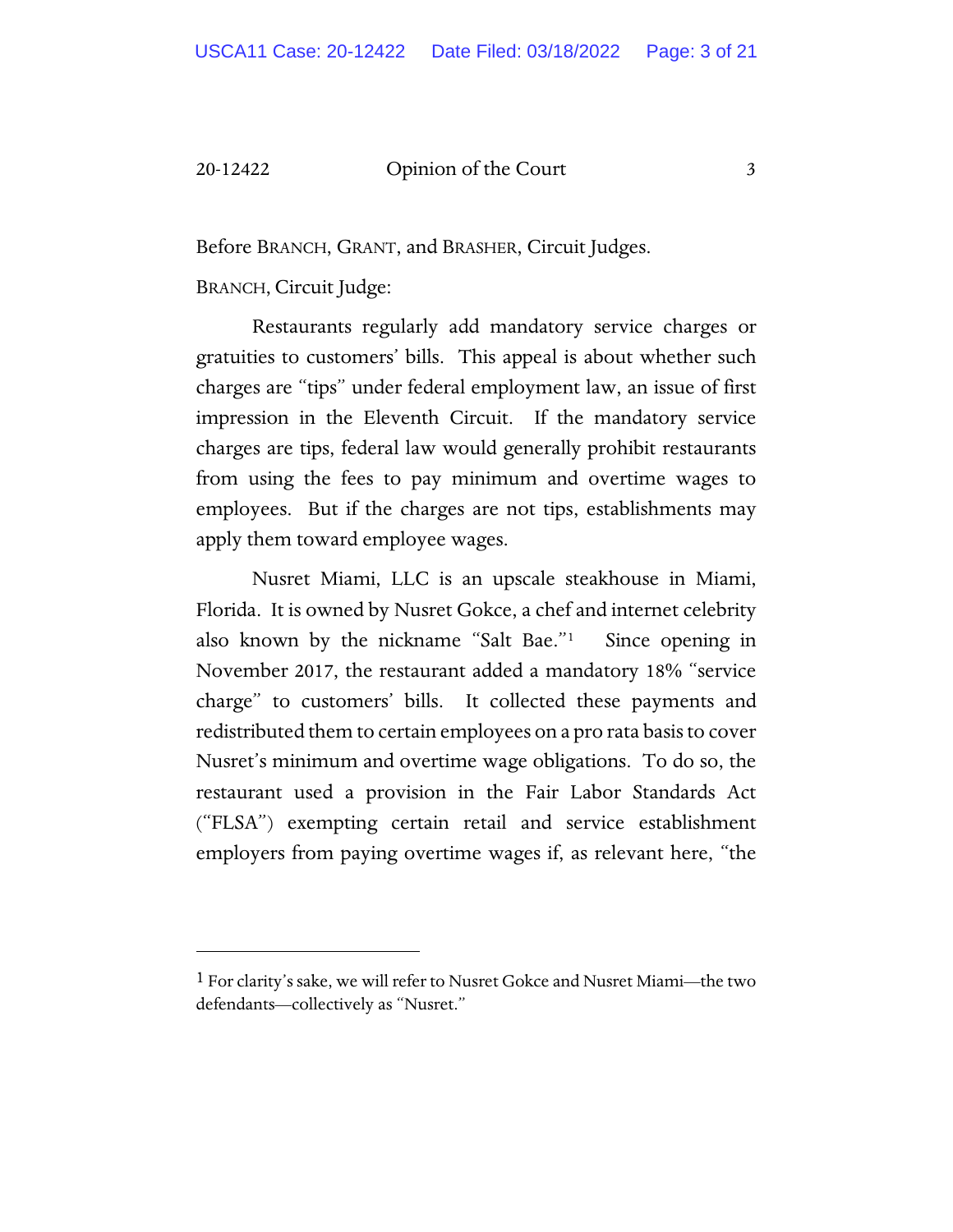4 Opinion of the Court 20-12422

regular rate of pay" of employees exceeds one and one-half times the applicable minimum hourly rate. *See* 29 U.S.C.  $\S$  207(i).

In this collective action under the FLSA, the plaintiffs—a group of tipped employees at Nusret ("Employees")—challenge Nusret's compensation scheme. The Employees allege that from November 1, 2017, through January 18, 2019, the restaurant paid them less than the required federal minimum and overtime wages and forced them to participate in an illegal tip pool with non-tipped employees. The heart of their argument is that, although their portion of the service charges exceeded the statutory wage requirements (e.g., some employees made over \$100,000 per year), Nusret still violated the FLSA because the 18% "service charge" was not a service charge, but, in fact, a tip. And because tips are not part of the Employees' "regular rate of pay," the restaurant could not use them to offset its wage obligations under the FLSA. See, e.g., Walling v. Youngerman-Reynolds Hardwood Co., 325 U.S. 419, 424 (1945) (explaining that "[t]he regular rate by its very nature must reflect all payments which the [Employer and Employees] have agreed shall be received regularly during the work week"); 29 U.S.C.  $\S$  207(e). The district court rejected the Employees' argument and granted summary judgment to Nusret. The Employees timely appealed.

The primary issue before us is whether Nusret's mandatory 18% "service charge" is a tip under the FLSA and associated regulations. The Employees say that the charge is a tip; Nusret says it is a bona fide service charge. The classification of this charge is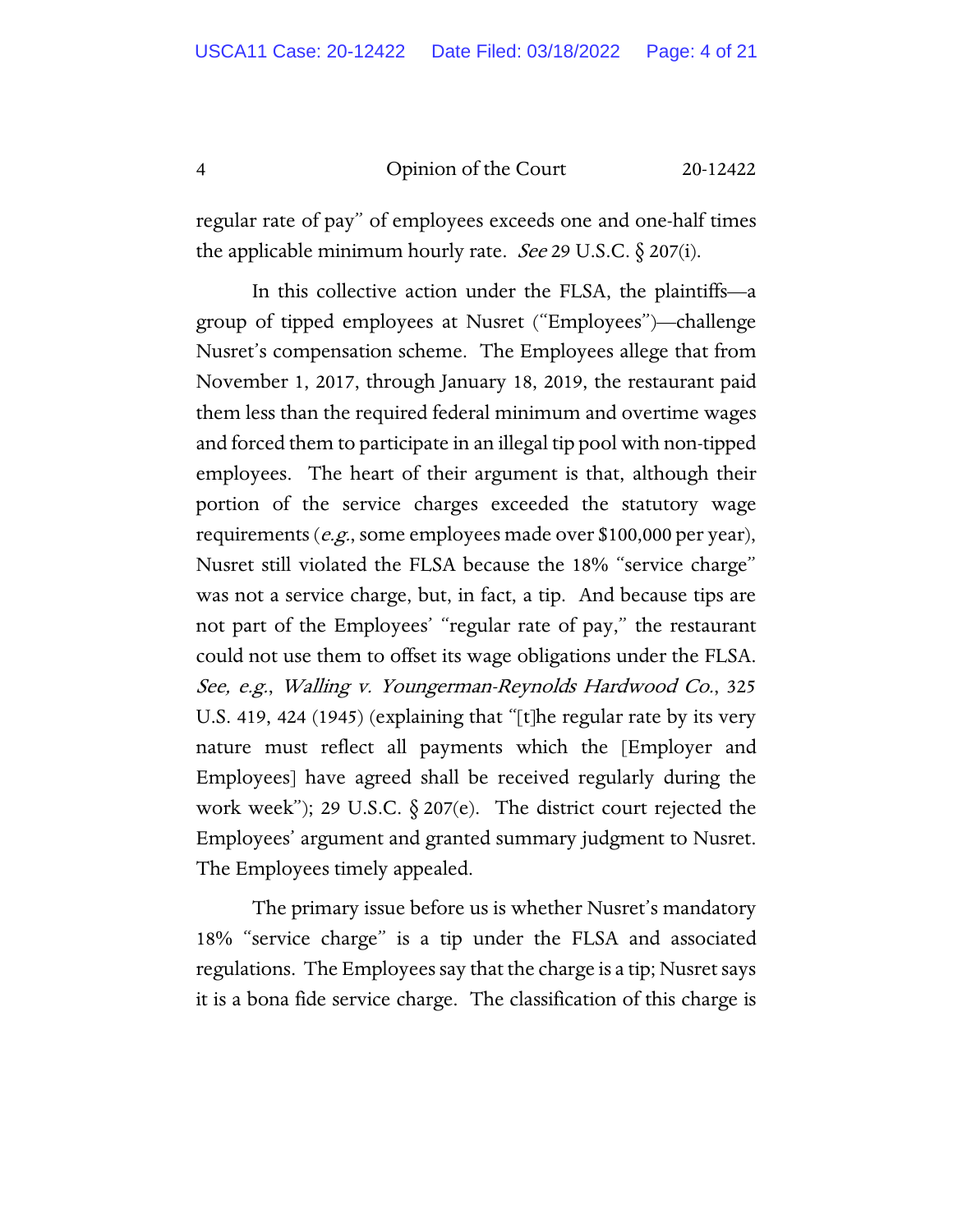20-12422 Opinion of the Court 5

dispositive of this appeal. To wit: If the charge *is* a tip, the FLSA barred Nusret from using that money to satisfy its minimum and overtime wage obligations to the Employees. But if the charge is not a tip, Nusret could use it to meet its wage obligations under the FLSA, and the district court properly granted summary judgment.

After careful review and with the benefit of oral argument, we agree with the district court that the service charge was not a tip and could lawfully be used to offset Nusret's wage obligations under the FLSA.[2](#page-40-0) Accordingly, we affirm.

#### I. Background

#### A. Factual Background

Nusret's menu informs customers of the service charge: "For your convenience an 18% service charge will be added to your final bill and will be distributed to the entire team."[3](#page-40-1) Separate from

<span id="page-40-0"></span> $2$  The Employees also appeal the denial of their motions to extend the pretrial and trial deadlines and the deadline for responding to Nusret's motion for summary judgment, as well as a motion for deferred consideration of summary judgment—all for the purpose of conducting the in-person deposition of Nish Patel of Paperchase Accounting, Nusret's outside accountant, which was delayed because of the COVID-19 pandemic. The Employees hoped Patel's testimony would reveal that Nusret did not report the service charges in its tax returns. As explained further below, we need not reach these issues given our holding that Nusret's service charge was not a tip no matter how it was treated for tax accounting purposes.

<span id="page-40-1"></span> $3$  At first, Nusret referred to the charge as an "automatic gratuity" and not a "service charge." At some point between November 2017 and April 2018, the restaurant began calling it a "service charge." Yet in every relevant legal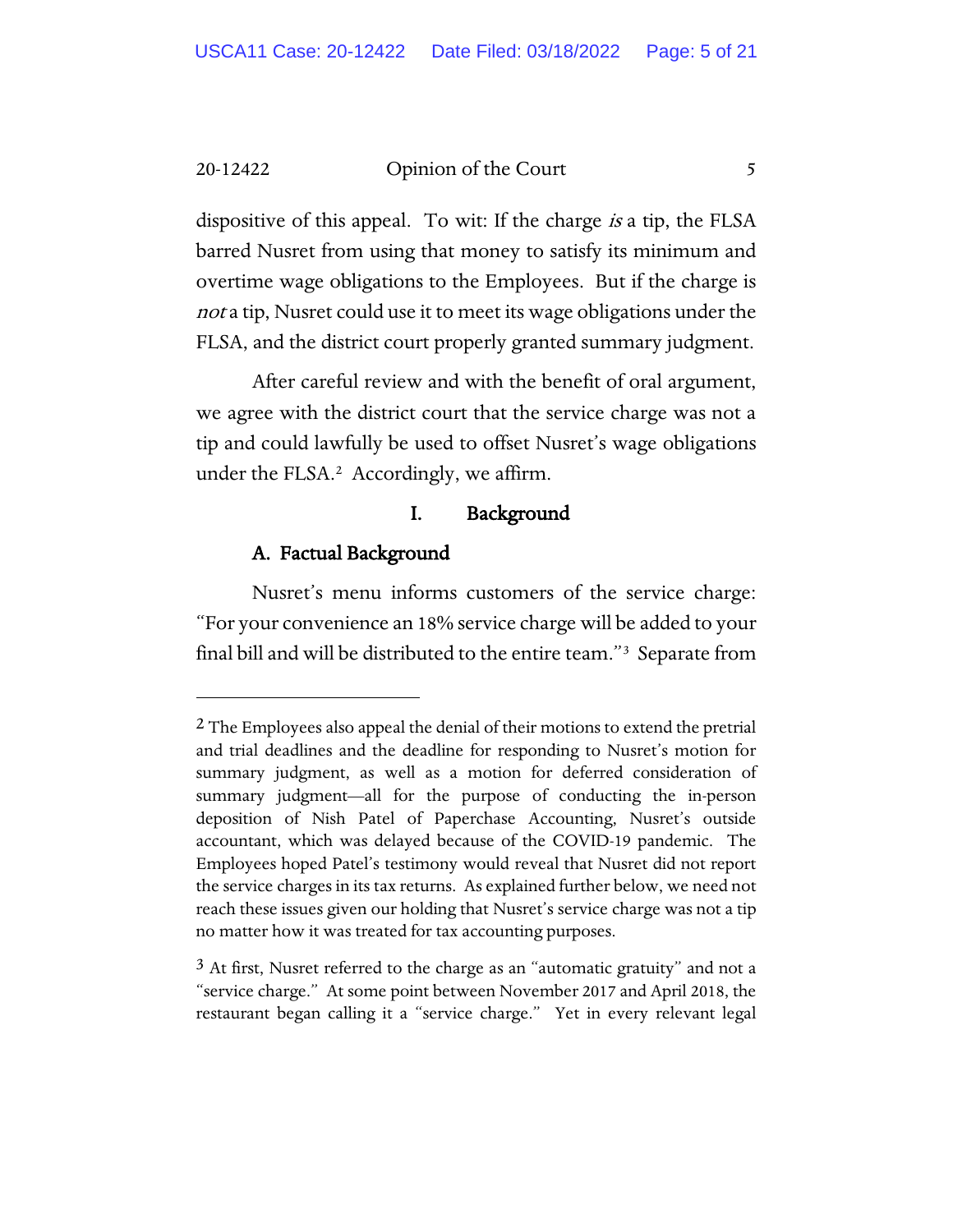6 Opinion of the Court 20-12422

the service charge, customers can add a voluntary, discretionary gratuity by writing in the desired amount on a blank line on the final receipt or by leaving cash tips. The service charge, however, is non-negotiable. Although restaurant managers have the discretion to remove it from the bill when a customer complains about the service or food, the record contains no evidence that the customer has the discretion to negotiate or remove the charge.

The service charge payments never went directly to restaurant employees. Instead, Nusret would process the bill and the service charge (and credit card tips) through a point-of-sale system ("POS System"). Nusret would then distribute the collected service charges—minus 2.65% for credit card processing fees—to employees using a point system to give each employee a pro-rata share of the total.[4](#page-41-0) Nusret would also distribute the additional gratuities to tip-eligible employees.

Nusret's pay structure for the Employees changed slightly over the relevant period: From November 2017 through April

respect, the service charge remained the same throughout the period at issue in this appeal. And the Employees advance no argument turning on this change in nomenclature.

<span id="page-41-0"></span><sup>4</sup> The Employees dispute Nusret's claim that the service charges were distributed to service employees only (i.e., non-managerial, tipped employees), pointing to the lead plaintiff's deposition testimony that the money was distributed to some employees who performed non-tipped work. This dispute is immaterial, because, as explained below, the service charges were not tips, so it is irrelevant whether Nusret paid some of that money to non-tipped employees.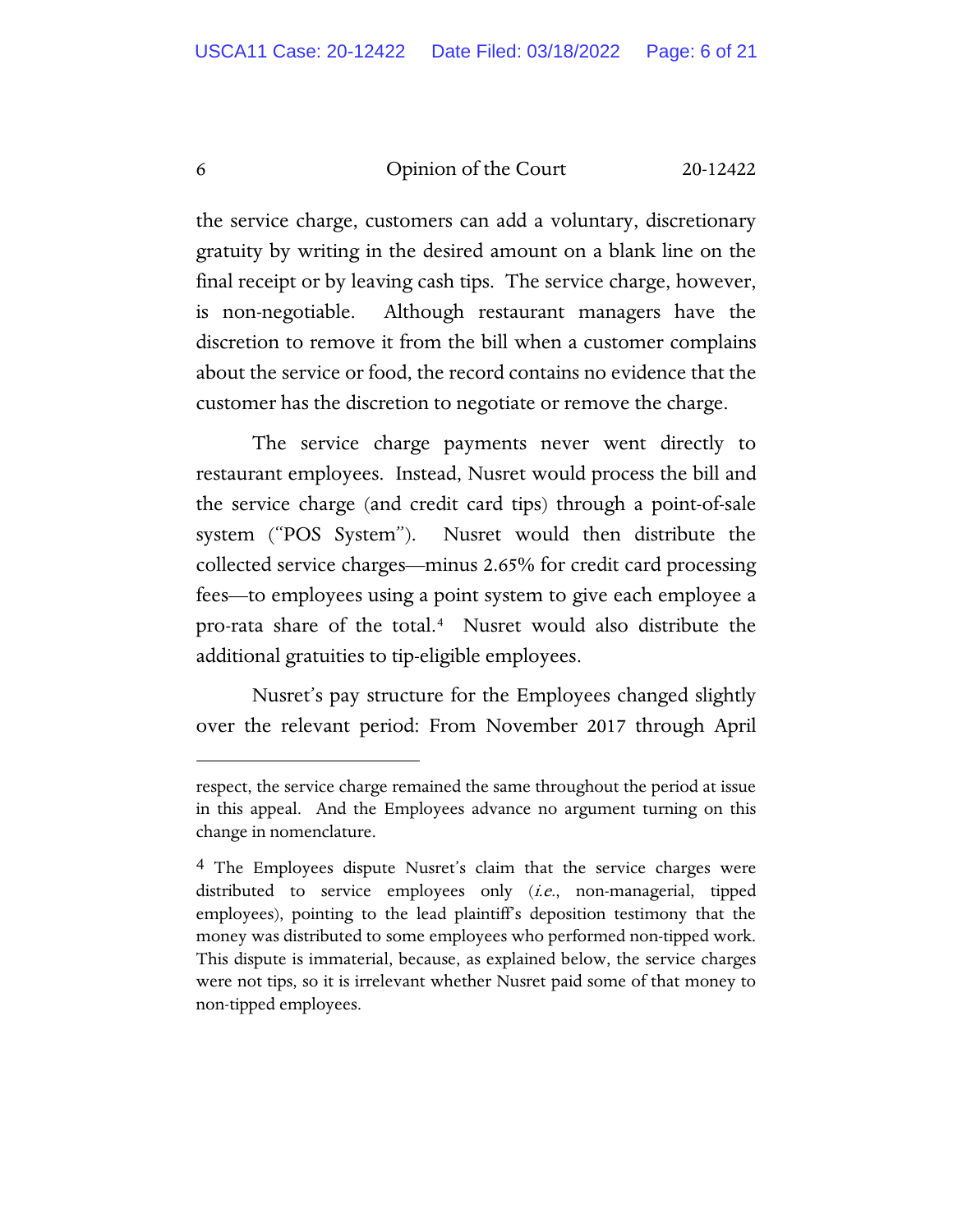20-12422 Opinion of the Court 7

2018, the restaurant paid the Employees an hourly rate and overtime wage and a pro rata share of the collected service charges. Starting on April 30, 2018, however, the restaurant eliminated the hourly rate for the Employees and instead satisfied its wage obligations exclusively through the service charges.

Nusret explained to its employees that the new pay structure was lawful under 29 U.S.C.  $\S 207(i)$ , which exempts certain employers from paying overtime wages if: (1) "the regular rate of pay of such employee is in excess of one and one-half times the minimum hourly rate"; and (2) if "more than half [the employee's] compensation for a representative period (not less than one month) represents commissions on goods or services." 29 U.S.C. 207(i).

In 2017, Florida's minimum wage was \$8.10 per hour; in 2018, it was \$8.25 per hour; and in 2019, it was \$8.46 per hour. From November 1, 2017 through January 1, 2019—the period at issue in this lawsuit—Nusret paid the Employees amounts ranging from \$23.68 to \$51.58 per hour.

#### B. Procedural History

On January 18, 2019, Melissa Compere, a former Nusret server, initiated a collective action complaint<sup>[5](#page-42-0)</sup> on behalf of herself and similarly situated service employees against Nusret Miami and

<span id="page-42-0"></span><sup>5</sup> Like class actions, a collective action under the FLSA permits the aggregation of claims by multiple plaintiffs against a defendant, but unlike the prerequisites for class certification in Fed. R. Civ. P. 23, the FLSA requires only that the employees be "similarly situated." See 29 U.S.C.  $\S$  216(b).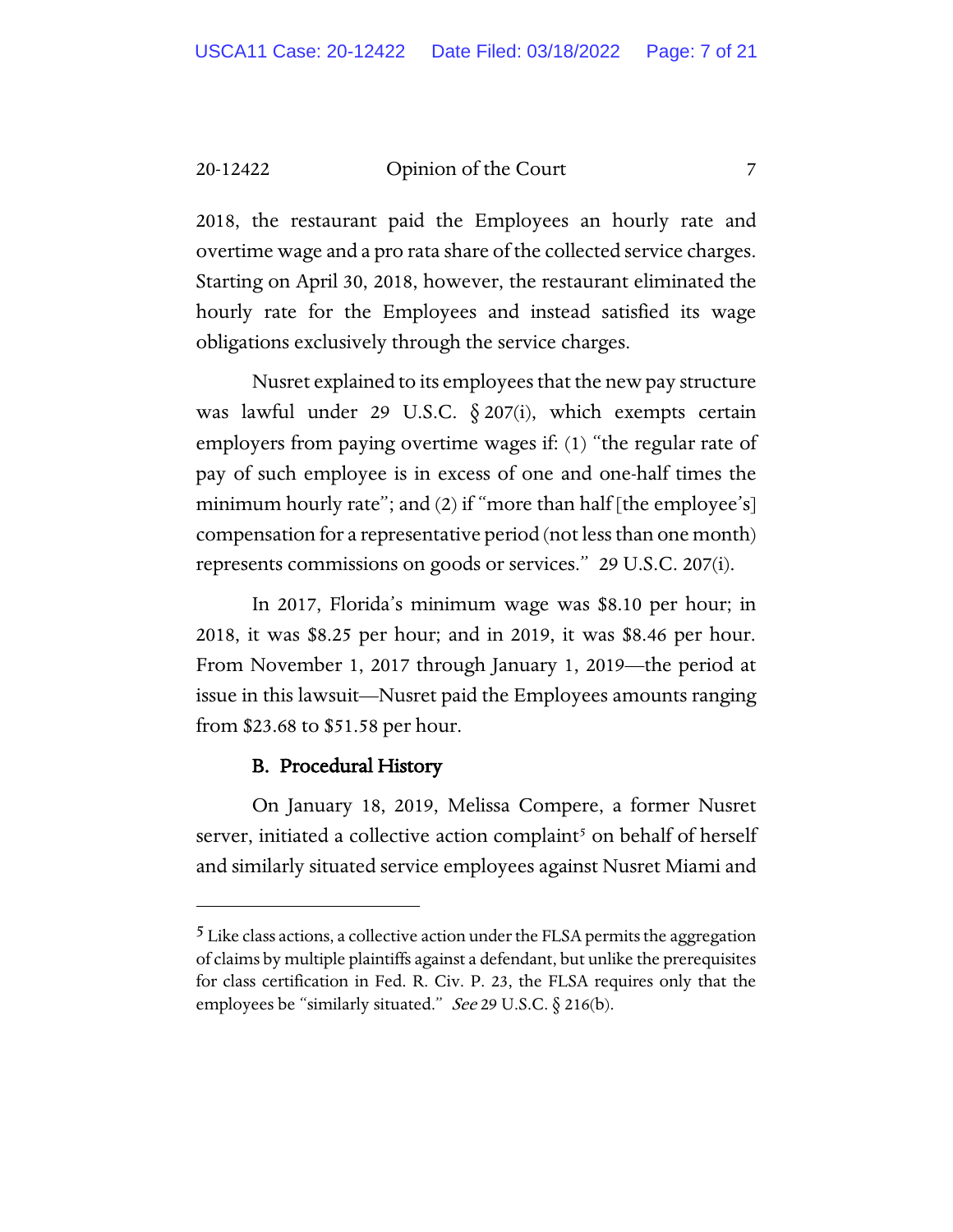#### 8 Opinion of the Court 20-12422

Gokce for "unpaid minimum wage compensation, unpaid overtime wage compensation, liquidated damages, return of tips wrongfully taken, and other relief under the Fair Labor Standards Act of 1938." See 29 U.S.C. § 216(b) (providing for a collective action of "similarly situated" employees against employers who violate the provisions of the FLSA). The district court granted her motion for conditional certification and certified a collective action of former and current Nusret service employees who worked at the restaurant from November 2017 to January 1, 2019.

The Employees alleged that, "[t]hroughout the majority of [lead plaintiff Compere's] employment as a tipped employee at Nusret Steakhouse," she "and others similarly situated . . . were only paid a share of the tips collected," and therefore were paid no wages at all, in violation of the FLSA's minimum and overtime wage requirements. They also alleged that "non-tipped employees" and "management" improperly participated in the tip pool, which also violates the FLSA. *See* 29 U.S.C.  $\S$  203(t) (defining "tipped employee" as any employee "engaged in an occupation in which he customarily and regularly receives more than \$30 a month in tips"); *id.*  $\S$  203(m)(2)(B) (providing that employers "may not . . . allow[] managers or supervisors to keep any portion of employees' tips").

Nusret filed an answer stating that the Employees "have been fully compensated for all hours worked in accordance with the applicable provisions of the FLSA."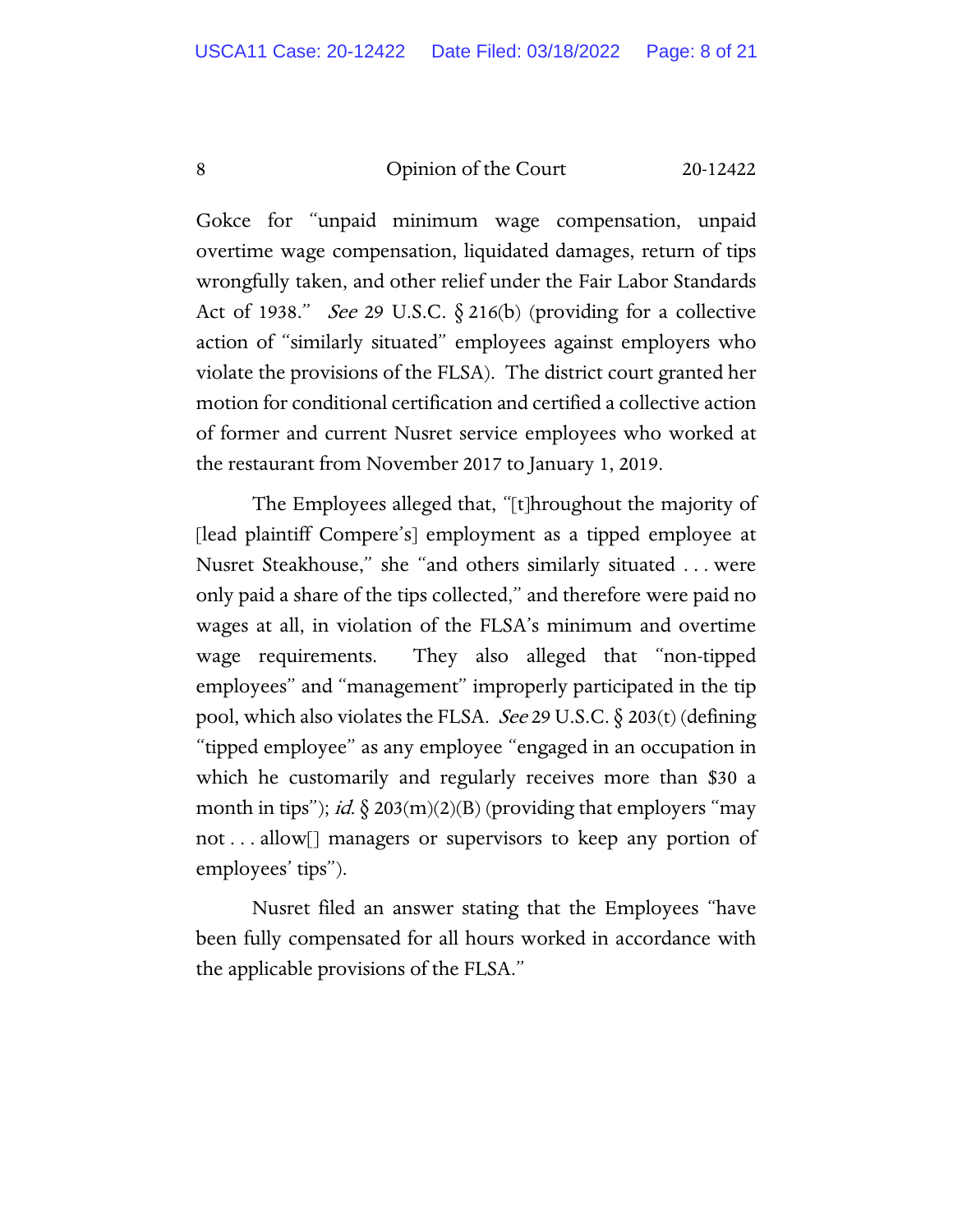#### 20-12422 Opinion of the Court 9

#### (i) Discovery

During discovery, Employees sought to depose Nish Patel, the corporate representative of Nusret's accounting firm, Paperchase, on the restaurant's treatment of the service charge for financial and tax purposes. Patel's deposition was set for March 20, 2020, in Miami, Florida. But on March 17, 2020, the Employees moved to extend the deadline to file pretrial motions, claiming that, "[t]oday, Defendant's counsel advised that Mr. Patel would not be able to come to Miami, Florida, for his scheduled deposition on March 20, 2020, because he has self-quarantined" at home in New York City and that Compere herself was also quarantined due to the COVID-19 pandemic. Although the filing never explicitly demanded an in-person deposition of Patel, the Employees insisted that they could not take Patel's deposition—which they described as "critically important"—without him traveling to Miami. The district court granted the motion and extended the pretrial motions deadline to April 20, 2020. And then on April 16, 2020, the parties jointly moved to further extend the deadline another sixty days, in part because the Employees had yet to depose Patel due to COVIDrelated restrictions.

While the joint motion to extend the relevant deadlines was pending, Nusret moved for summary judgment on April 20, 2020. Shortly before the May 4 deadline for responding, the Employees filed for a 30-day extension. And then on Monday, May 4, the Employees responded to Nusret's motion for summary judgment along with a motion to defer consideration of summary judgment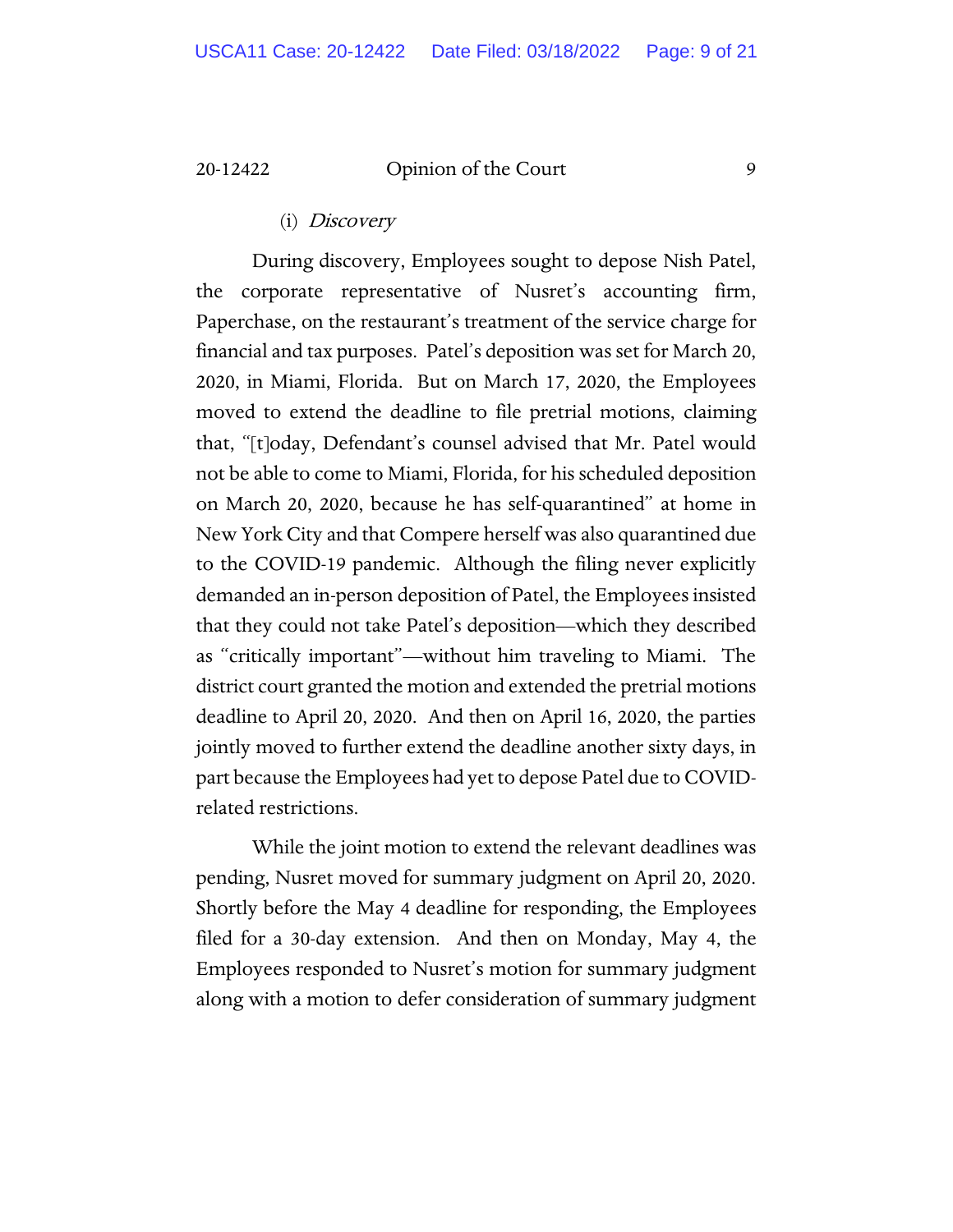10 Opinion of the Court 20-12422

because they had been unable to depose Patel due to the pandemic, see Fed. R. Civ. P. 56(d) and (e). The district court denied the Employees' motions for an extension and for deferred consideration of summary judgment.

#### (ii) Summary Judgment

In its motion for summary judgment, Nusret contended that the 18% fee was a bona fide service charge and that the undisputed record evidence showed that the Employees were compensated well above the statutory wage rates. Nusret argued that the critical feature of a tip, unlike a service charge, is that the decision to pay a tip (and how much to pay) is entirely within the customer's discretion. Service charges, in contrast, are mandatory. Because Nusret did not allow customers to refuse to pay the service charge, it was not a tip.

The Employees responded that, for the 18% fee to be a bona fide service charge (and not a tip), Nusret was required to report the payments in its gross receipts on its tax returns. According to the Employees, there is a genuine issue of fact as to whether Nusret reported the service charges in this way, and summary judgment was therefore inappropriate. The Employees also suggested that the charge was not mandatory because managers had discretion to remove it from the bills of dissatisfied customers.

Soon after, the district court granted Nusret's motion for summary judgment, concluding that the restaurant satisfied the 29 U.S.C.  $\S 207(i)$  exemption because: (1) it was a retail or service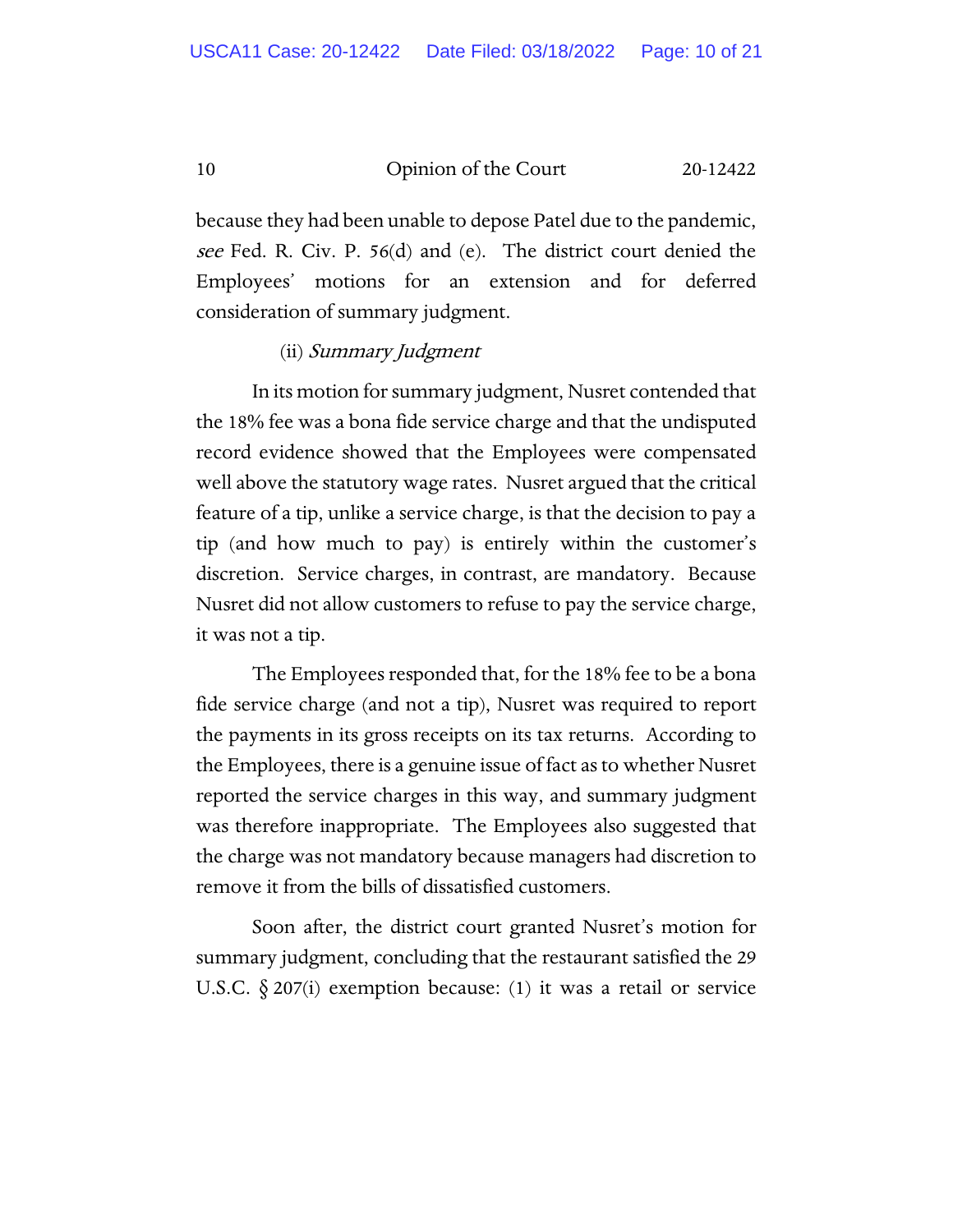20-12422 Opinion of the Court 11

establishment; (2) it was undisputed that at all relevant times Compere's "regular rate of pay" was more than one and one-half times the minimum wage; and (3) more than half of the Employees' compensation for the relevant time consisted of commissions on goods or services. The district court called the Employees' argument that the service charge was actually a tip "erroneous as a matter of law and untenable as a matter of fact." Citing the definition of a tip set forth in 29 C.F.R.  $\S$  531.52,<sup>[6](#page-46-0)</sup> the district court noted that Nusret's service charge was not paid directly to the Employees, nor did customers have a right to direct who would receive the service charge. The district court also noted that at least one court had observed that "the essential element of a tip is its voluntary nature," and that Nusret's customers had no choice but to pay the service charge. Accordingly, the court held that because the service charge was not

29 C.F.R. § 531.52.

<span id="page-46-0"></span> $6$  This regulation defines a "tip" as:

<sup>[</sup>A] sum presented by a customer as a gift or gratuity in recognition of some service performed for the customer. It is to be distinguished from payment of a charge, if any, made for the service. Whether a tip is to be given, and its amount, are matters determined solely by the customer.... Only tips actually received by an employee as money belonging to the employee may be counted in determining whether the person is a "tipped employee" within the meaning of the [FLSA] and in applying the provisions of section  $3(m)(2)(A)$  which govern wage credits for tips.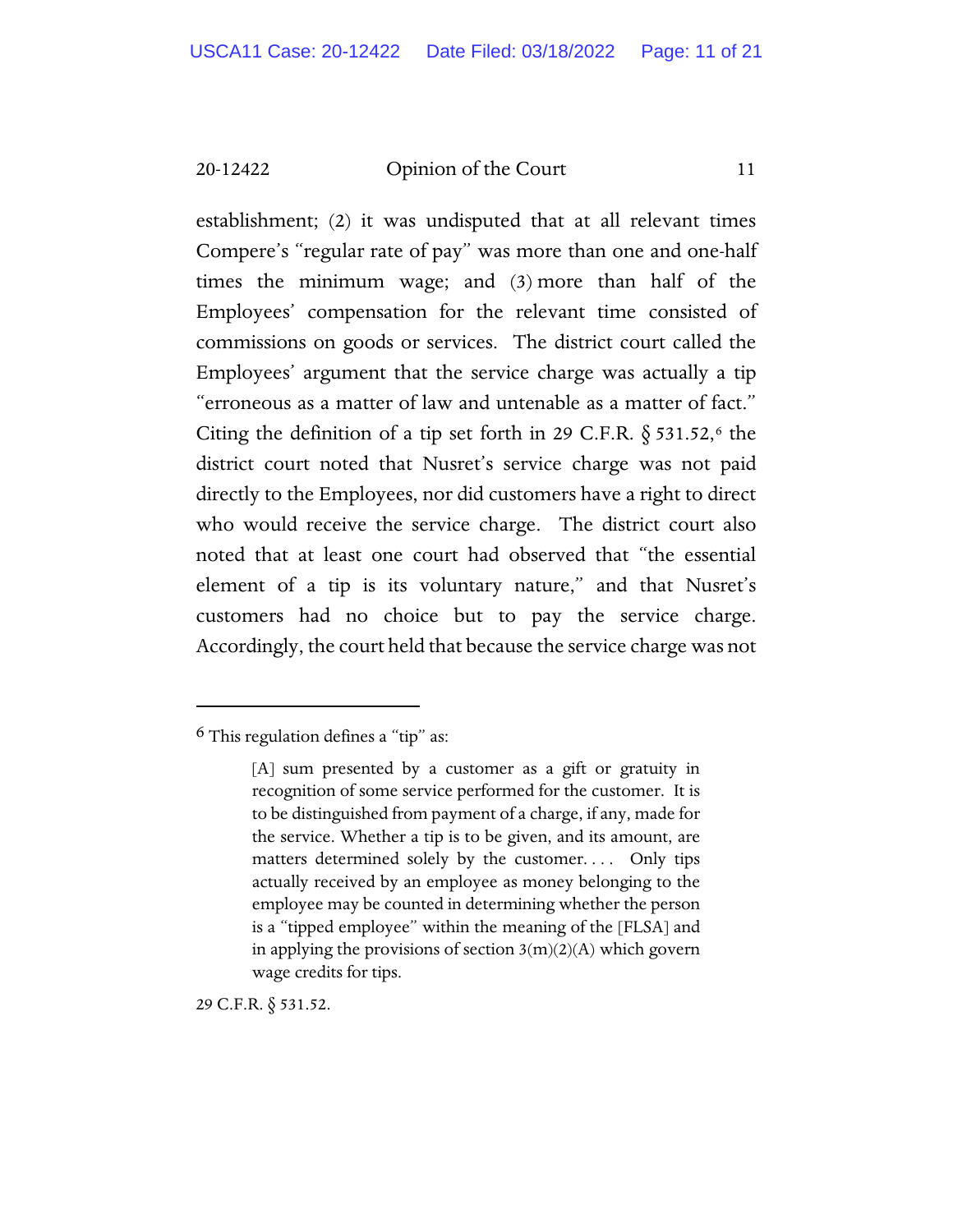12 Opinion of the Court 20-12422

a tip, it was properly considered part of the Employees' "regular rate of pay" so Nusret could lawfully use it to pay employee wages.[7](#page-47-0) Summary judgment was therefore appropriate, the court said, because Nusret's compensation scheme complied with the FLSA. This appeal followed.

\* \* \*

On appeal, the Employees challenge the district court's grant of summary judgment to Nusret. They also appeal the denial of the joint motion to extend the pretrial and trial deadlines; the Employees' motion for extension of time to respond to Nusret's motion for summary judgment; and the Employees' motion for deferred consideration of the motion for summary judgment—all of which, they argue, should have been granted to give them time to conduct the deposition of Paperchase representative Nish Patel.

#### II. Discussion

#### A. The Service Charge

This Court reviews the grant or denial of summary judgment *de novo*, "applying the same legal standards used by the district court." Yarbrough v. Decatur Hous. Auth., 941 F.3d 1022, 1026 (11th Cir. 2019). "At the summary judgment stage, facts must be viewed in the light most favorable to the nonmoving party only if there is a genuine dispute as to those facts." *Scott v. Harris*, 550

<span id="page-47-0"></span><sup>&</sup>lt;sup>7</sup> The district court also found that "the undisputed evidence supports [that] the service charge became part of the Steakhouse's gross receipts."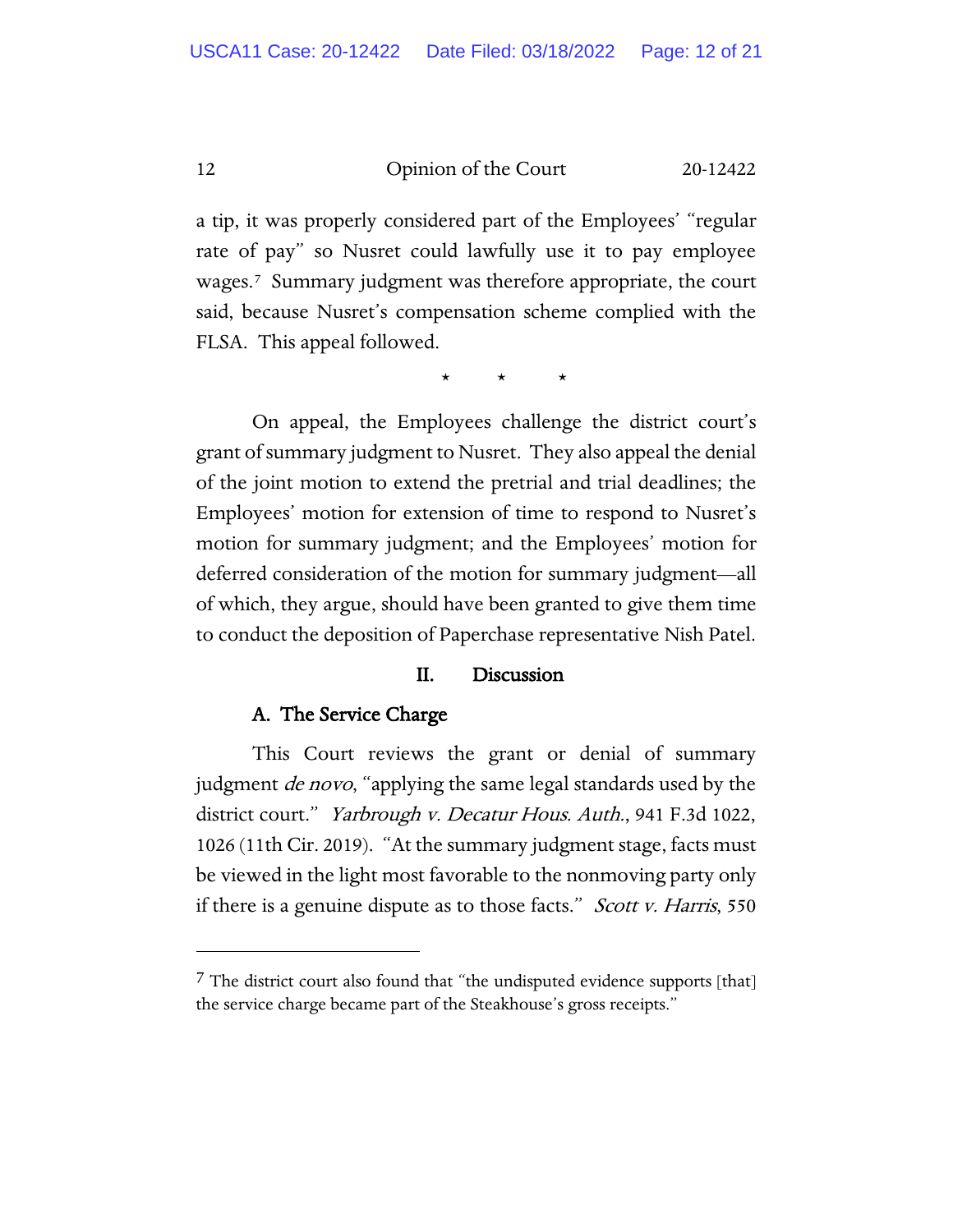20-12422 Opinion of the Court 13

U.S. 372, 380 (2007) (quotation omitted). Summary judgment is appropriate "if the movant shows that there is no genuine dispute as to any material fact and the movant is entitled to judgment as a matter of law." Fed. R. Civ. P. 56(a); Celotex Corp. v. Catrett, 477 U.S. 317, 322 (1986).

The parties do not dispute that if the service charge is properly considered part of the Employees' "regular rate of pay," Nusret satisfied its overtime and minimum wage obligations under the FLSA because the Employees were paid well above 1.5 times Florida's minimum wage per hour.<sup>[8](#page-48-0)</sup> But if the service charge counts as a tip, Nusret was not eligible to use those payments to satisfy its wage obligations under 29 U.S.C.  $\S 207(i)$ 's overtime exemption<sup>[9](#page-48-1)</sup> because tips cannot count toward the hourly "regular

<span id="page-48-0"></span><sup>&</sup>lt;sup>8</sup> The restaurant attached the following table to its motion for summary judgment purporting to show the lead plaintiff's pay for a representative period, and the Employees do not dispute its accuracy.

| <b>Check Date</b> | Work       | Days       | Hours | <b>Gross Pay</b>          | Hourly  |
|-------------------|------------|------------|-------|---------------------------|---------|
|                   |            |            |       |                           | Rate    |
| 06/01/2018        | 05/14/2018 | 05/27/2018 | 79.30 | \$2,890.61                | \$36.45 |
| 06/15/2018        | 05/28/2018 | 06/10/2018 | 68.63 | \$2,373.02                | \$34.58 |
| 06/29/2018        | 06/11/2018 | 06/24/2018 | 76.22 | $\frac{1}{2}$ \$ 2,520.69 | \$33.07 |
| 07/13/2018        | 06/25/2018 | 07/08/2018 | 52.58 | \$1,798.91                | \$34.21 |

<span id="page-48-1"></span>9 29 U.S.C. § 207(i) provides, in full:

No employer shall be deemed to have violated subsection (a) by employing any employee of a retail or service establishment for a workweek in excess of the applicable workweek specified therein, if (1) the regular rate of pay of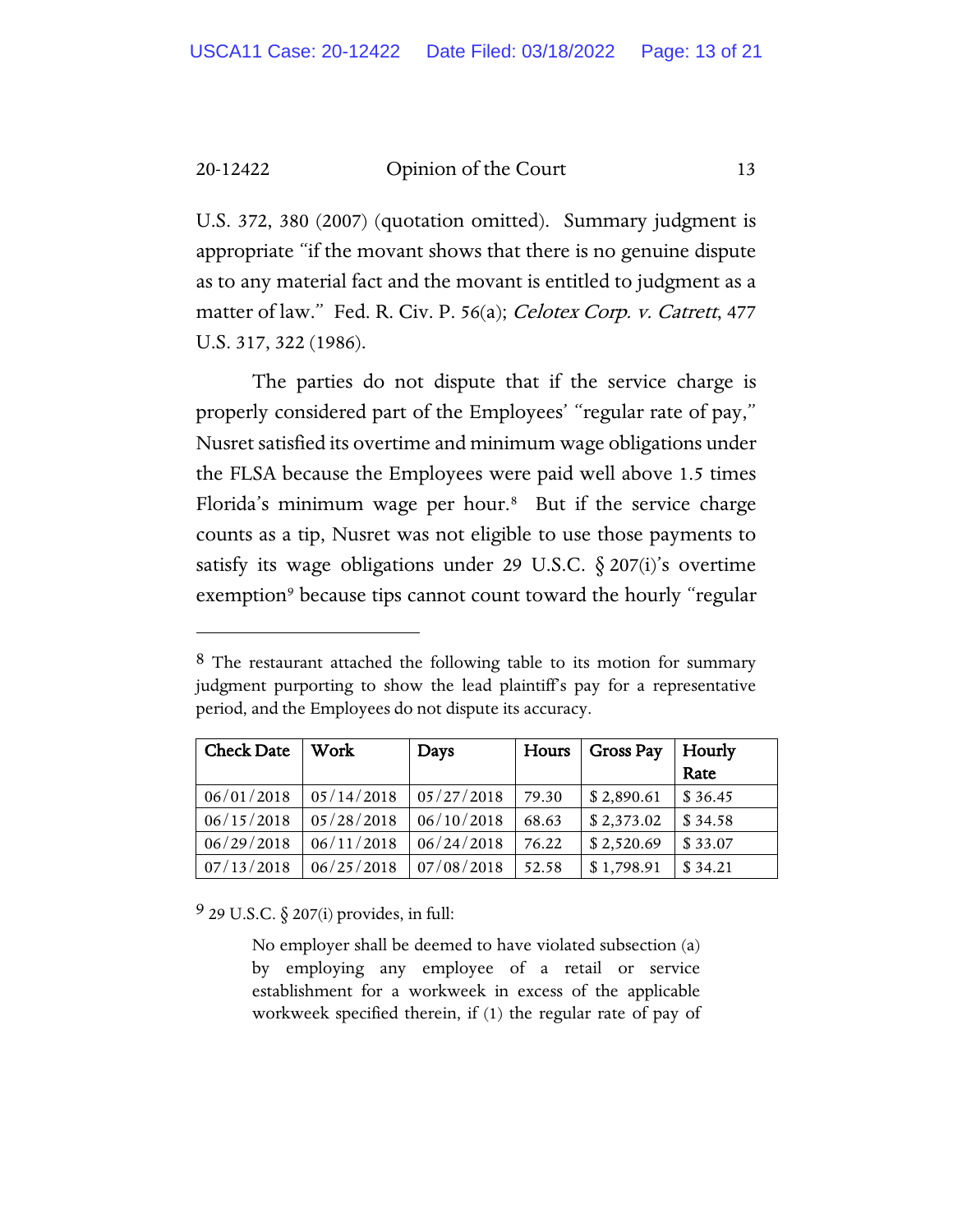#### 14 Opinion of the Court 20-12422

rate of pay."[10](#page-49-0) See Walling, 325 U.S. at 424 ("The regular rate refers to the hourly rate actually paid the employee for the normal, non-overtime workweek for which he is employed."); see also 29 U.S.C. § 207(e) (defining "regular rate" in part, as including "all remuneration for employment paid to, or on behalf of, the employee" (emphasis added)).<sup>11</sup>

> such employee is in excess of one and one-half times the minimum hourly rate applicable to him under section 206 of this title, and (2) more than half his compensation for a representative period (not less than one month) represents commissions on goods or services. In determining the proportion of compensation representing commissions, all earnings resulting from the application of a bona fide commission rate shall be deemed commissions on goods or services without regard to whether the computed commissions exceed the draw or guarantee.

Section 207(a) (referenced above in  $\S$  207(i)) provides for a forty-hour workweek and one and one-half times compensation for time worked over forty hours. *Id.*  $\oint$  207(a)(1).

<span id="page-49-0"></span><sup>10</sup> The "regular rate" of pay is calculated by dividing the total compensation an employee receives by the total number of hours worked. 29 C.F.R. § 778.118. And to be clear, this case is not about whether tips are part of the regular rate of pay (they are not, and neither party claims otherwise), but rather whether Nusret's mandatory service charge is a tip.

<span id="page-49-1"></span><sup>11</sup> As quoted above, the regular rate of pay includes "remuneration for employment paid to . . . the employee" but it does not include, for example, "sums paid as gifts" or, in general, "[s]ums paid in recognition of services performed." And DOL regulations explain that, outside of circumstances not applicable here  $(i.e.,$  where an employer claims a "tip credit" under 29 U.S.C.  $\S 203(m)$ , tips "need not be included in the regular rate" because they "are not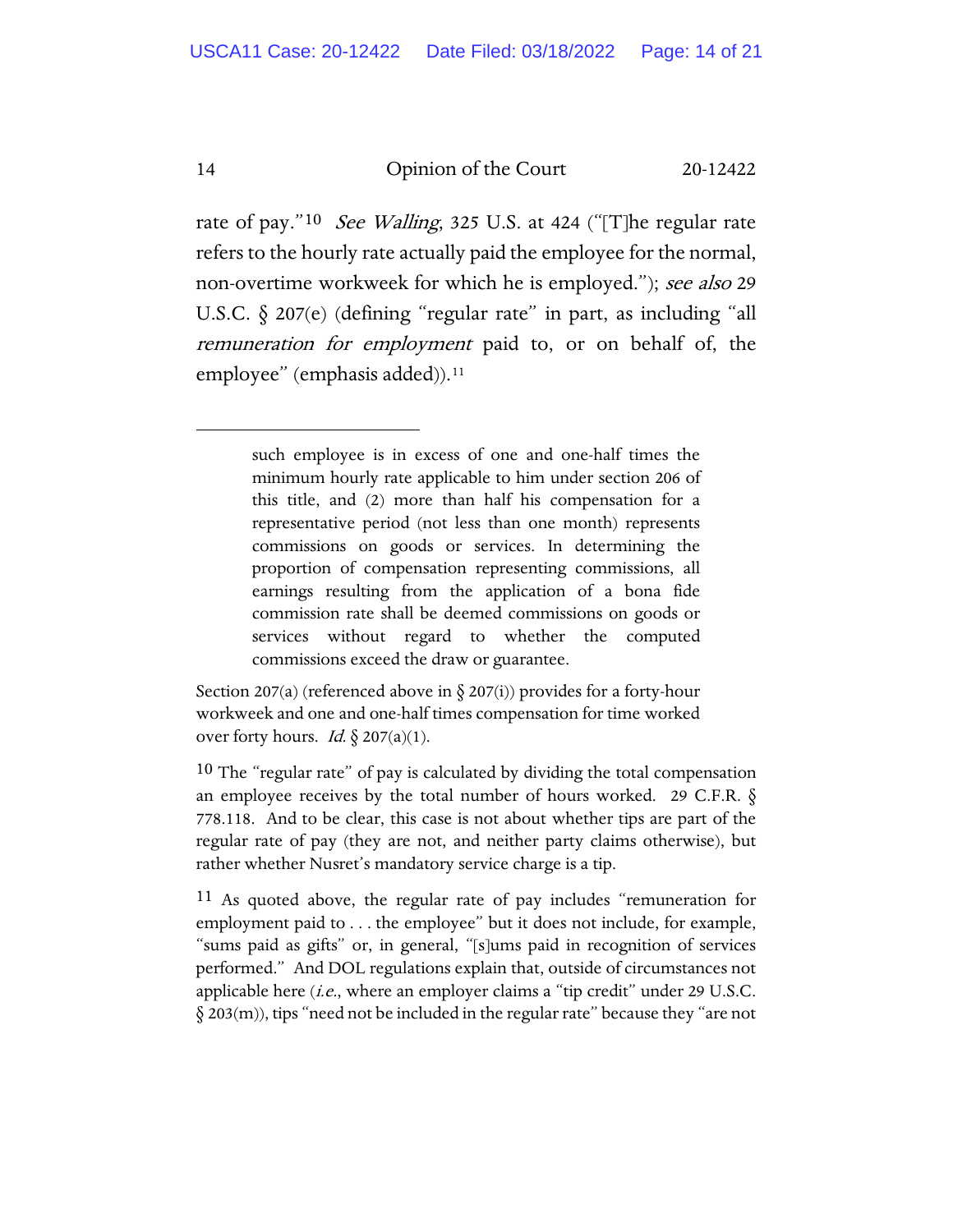20-12422 Opinion of the Court 15

For the reasons explained below, we hold Nusret's service charge was not a tip under the FLSA or other DOL regulations and was therefore part of the Employees' "regular rate of pay." Accordingly, the unrebutted record evidence shows that the restaurant satisfied its wage obligations under the FLSA.

The FLSA defines neither "tip" nor "service charge." But as noted in Department of Labor ("DOL") regulations, the critical feature of a "tip" is that "[w]hether a tip is to be given, and its amount, are matters *determined solely by the customer.*" See 29 C.F.R. § 531.52(a) (emphasis added). Distinct from "a payment of a charge, if any made for the service," a tip is presented by a customer "as a gift or gratuity in recognition of some service performed for the customer." Id.

By this measure, Nusret's service charge is not a tip. Critically, whether and how much to pay are not "determined solely by the customer." Indeed, those decisions are not determined by the customer at all. As the lead plaintiff, Compere, conceded in her deposition, "[Employees] were told that the service charge was supposed to be mandatory as if it was an item that a person ordered it, it had to be on the check."

Moreover, our conclusion that Nusret's charge was not a tip is bolstered by another DOL regulation providing "examples of amounts not received as tips" and speaking directly to the type of

payments made by the employer to the employee as remuneration for employment within the meaning of the Act." 29 C.F.R. § 531.60.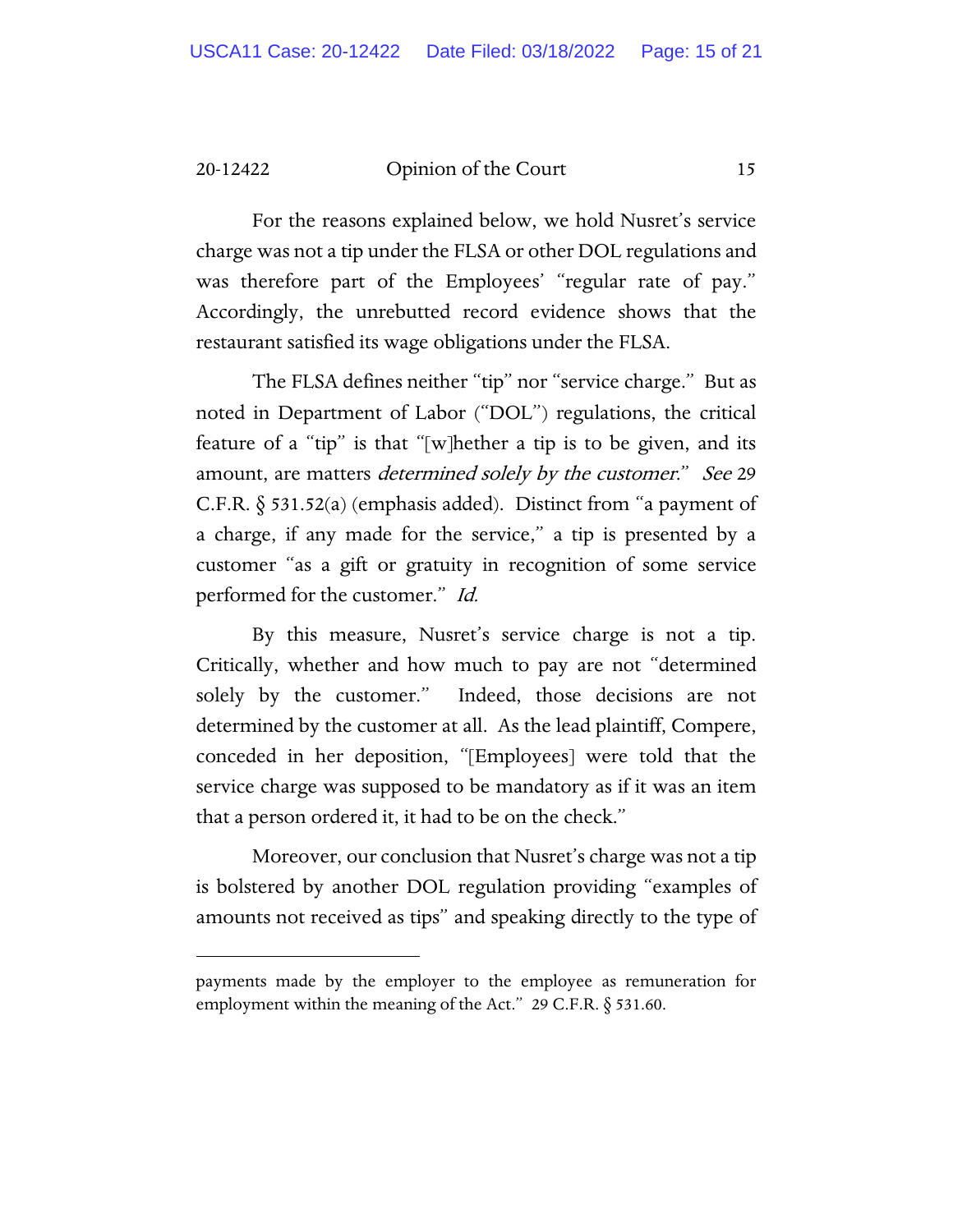16 Opinion of the Court 20-12422

charge at issue. *See* 29 C.F.R.  $\S$  531.55. Section 531.55 (a) explains that:

A compulsory charge for service, such as 15 percent of the amount of the bill, imposed on a customer by an employer's establishment, is not a tip . . . .

*Id.*  $\S$  531.55(a). We simply cannot distinguish between Nusret's service charge and this example. The only difference between the two—that Nusret's service charge is 18% of the final bill and the example is only 15%—is obviously immaterial. Nusret's charge was therefore a service charge and not a tip.<sup>[12](#page-51-0)</sup>

<span id="page-51-0"></span><sup>&</sup>lt;sup>12</sup> Our reading of the FLSA and DOL regulations is in line with the Fourth Circuit's decision in Wai Man Tom v. Hospitality Ventures LLC, 980 F.3d 1027 (4th Cir. 2020), where our sister circuit held that a restaurant's automatic gratuity of 20% for parties of six or more was not a "tip" and could be used to offset the restaurant's minimum and overtime wage obligations. *Id.* at 1038. The court considered and rejected the employees' argument that the charges were tips because the manager would sometimes remove them from the bill. Relying only on the definition of "tip" in 29 C.F.R.  $\S$  531.52—and not mentioning the other regulations discussed here or "gross receipts"—the court emphasized that "the material issue is not whether customers always paid a twenty-percent automatic gratuity. The material issue is who determined whether and how much to pay." Id.

Our holding is also supported by an opinion letter from the DOL Wage and Hour Division on a similar question. That letter opined that a chauffeur service's "imposed gratuity" of 15%, which the company transferred directly to the chauffeur, was not a "tip" even though "[t]his imposed gratuity would not be included in the company's gross receipts." See DOL Opinion Letter, 2005 WL 3308602 (Sept. 2, 2005). Agency interpretations in opinion letters are "'entitled to respect' . . . to the extent that those interpretations have the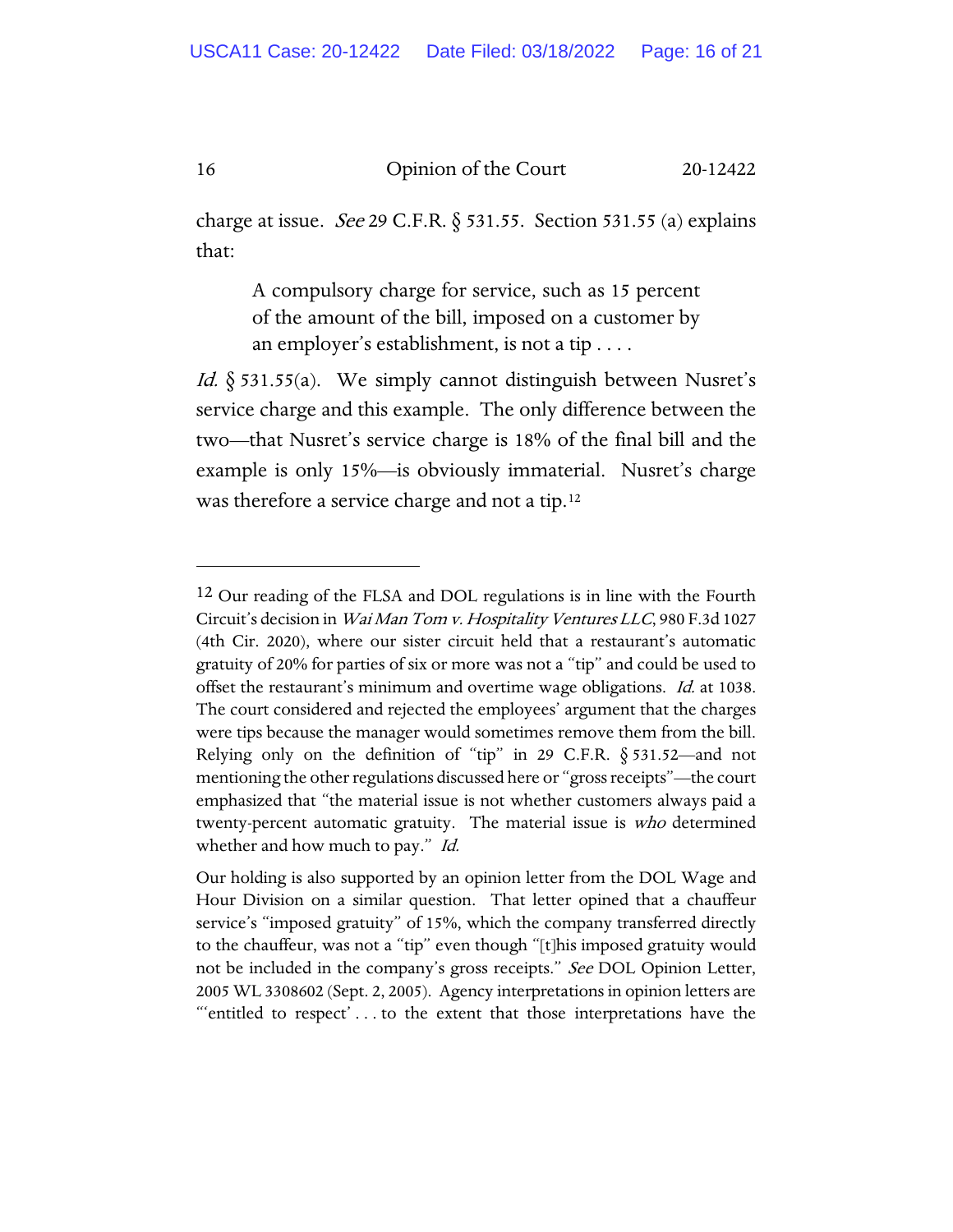20-12422 Opinion of the Court 17

The Employees disagree. Their argument rests mainly on the theory that a service charge is a tip unless an employer "include[s] the service charges in their gross receipts for tax purposes." Because, according to the Employees, Nusret has failed to show that it included the service charges in its federal tax returns, there is a genuine issue of material fact as to whether the service charge is a tip, thereby precluding summary judgment.

Contrary to the Employees' contention, Nusret's tax forms are irrelevant. To be sure, 29 C.F.R.  $\S$  531.55(b) provides another example of an "amount not received as  $\lceil \frac{1}{2} \rceil$  and reads: "[a]s stated above, service charges and other similar sums which become part of the employer's gross receipts are not tips for the purposes of the Act," id. (emphasis added). But this section merely provides "examples" of non-tips. It does not purport to define—for purposes of the FLSA—"tips." By contrast,  $\S$  531.52(a) does. See 29 C.F.R.  $\S$  531.52(a) ("A tip is . . . ."). And, as discussed above, that definition of "tip" does not encompass Nusret's service charge.

Moreover, the "service charges and other similar sums" example in subsection (b) cannot be fairly read to require that an employer include a service charge in its gross receipts for tax purposes to avoid treating it as a tip. First, (b) references the example of a service charge in subsection (a) through the "as stated above" language and thereby reiterates that service charges are not

<sup>&#</sup>x27;power to persuade." Christensen v. Harris Cnty., 529 U.S. 576, 587 (2000) (quoting *Skidmore v. Swift & Co.*, 323 U.S. 134, 140 (1994)).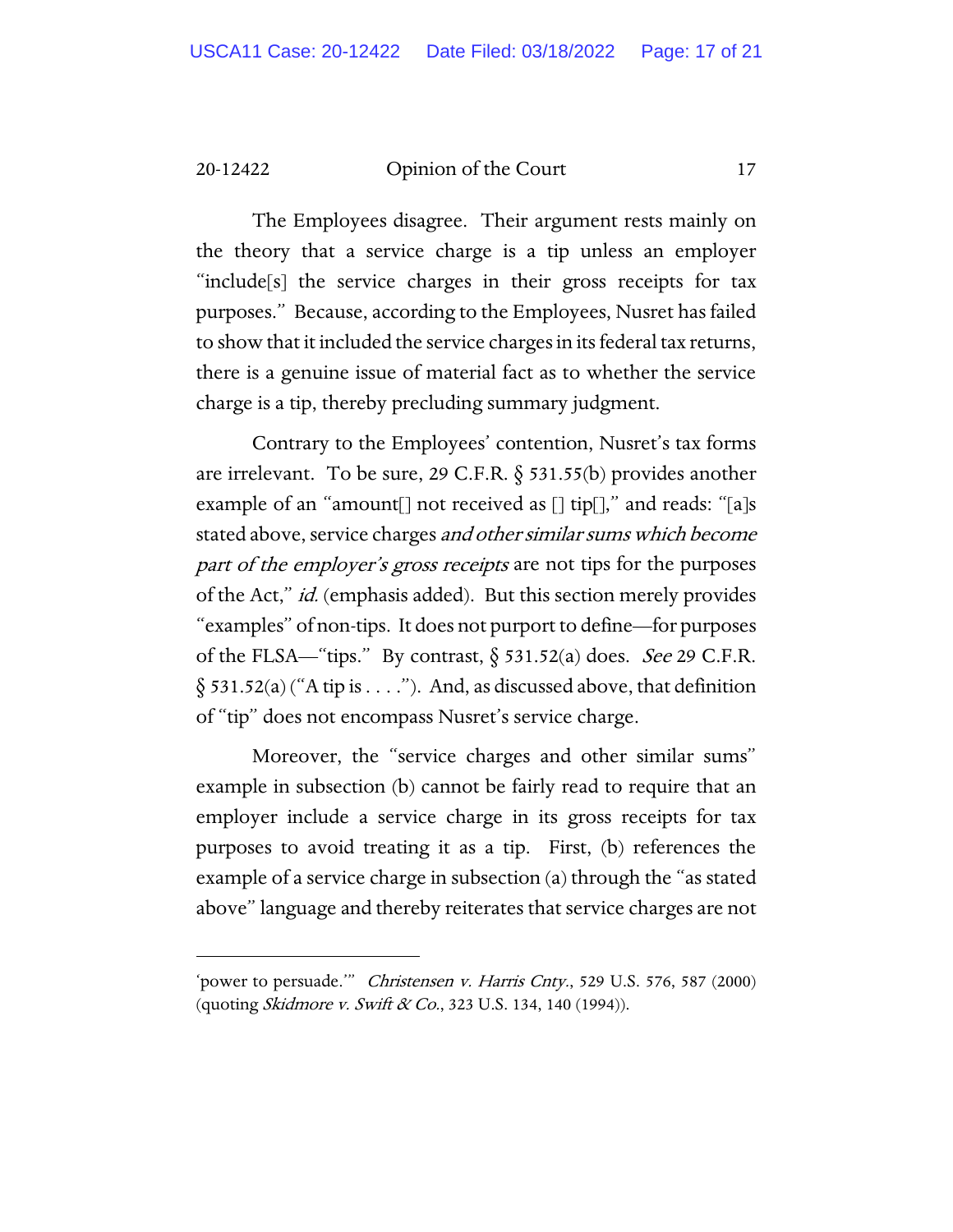#### 18 Opinion of the Court 20-12422

tips for purposes of the FLSA. *See id.*  $\S$  531.55(b). Second, nothing in the text of subsection (b) affirmatively requires that the service charges be included in the employer's gross receipts to not be considered a tip; it simply gives examples of non-tips. [13](#page-53-0) Third, the

And even assuming that service charge payments must be included in an employer's gross receipts to constitute a bona fide service charge, the record

<span id="page-53-0"></span><sup>&</sup>lt;sup>13</sup> The Employees point to several district court decisions holding that the relevant sums must be recorded in the employer's gross receipts to be considered a service charge countable toward the employer's wage obligations. See, e.g., Hart v. Rick's Cabaret Int'l, Inc., 967 F. Supp. 2d 901, 927–30 (S.D.N.Y. 2013); *Henderson v. 1400 Northside Drive, Inc.*, 110 F. Supp. 3d 1318, 1322 (N.D. Ga. 2015); Shaw v. Set Enters., Inc., 241 F. Supp. 3d 1318, 1328–29 (S.D. Fla. 2017). Of course, we are not bound by the decision of any district court. But, in any event, these cases are distinguishable because they involved clubs where customers paid fees, in cash, as well as tips, directly to dancers. In contrast, the service charges paid by Nusret's customers never went directly to employees, but went directly to Nusret through its POS system.

The Employees also cite one circuit court decision, McFeeley v. Jackson Street Ent., LLC, 825 F.3d 235 (4th Cir. 2016), in which the Fourth Circuit held that a performance fee paid by club patrons directly to dancers, which the dancers kept for themselves, was not a service charge for FLSA purposes. Id. at 245– 46. The court stated that one prerequisite to use the "service charge" as an offset to an employer's overtime and minimum wage obligations is that "the service charge 'must have been included in the establishment's gross receipts." Id. (quoting Hart, 967 F. Supp. 2d at 929). McFeeley is not persuasive as it relates to this case because it is factually distinct—it's another case in which charges and tips were both paid in cash directly to the dancers. Moreover, we are far more persuaded by the later Fourth Circuit decision in Wai Man Tom, discussed above in footnote 12, which considered a scenario much closer to our case and held that a mandatory 20% gratuity was not a tip. See Wai Man Tom, 980 F.3d at 1038.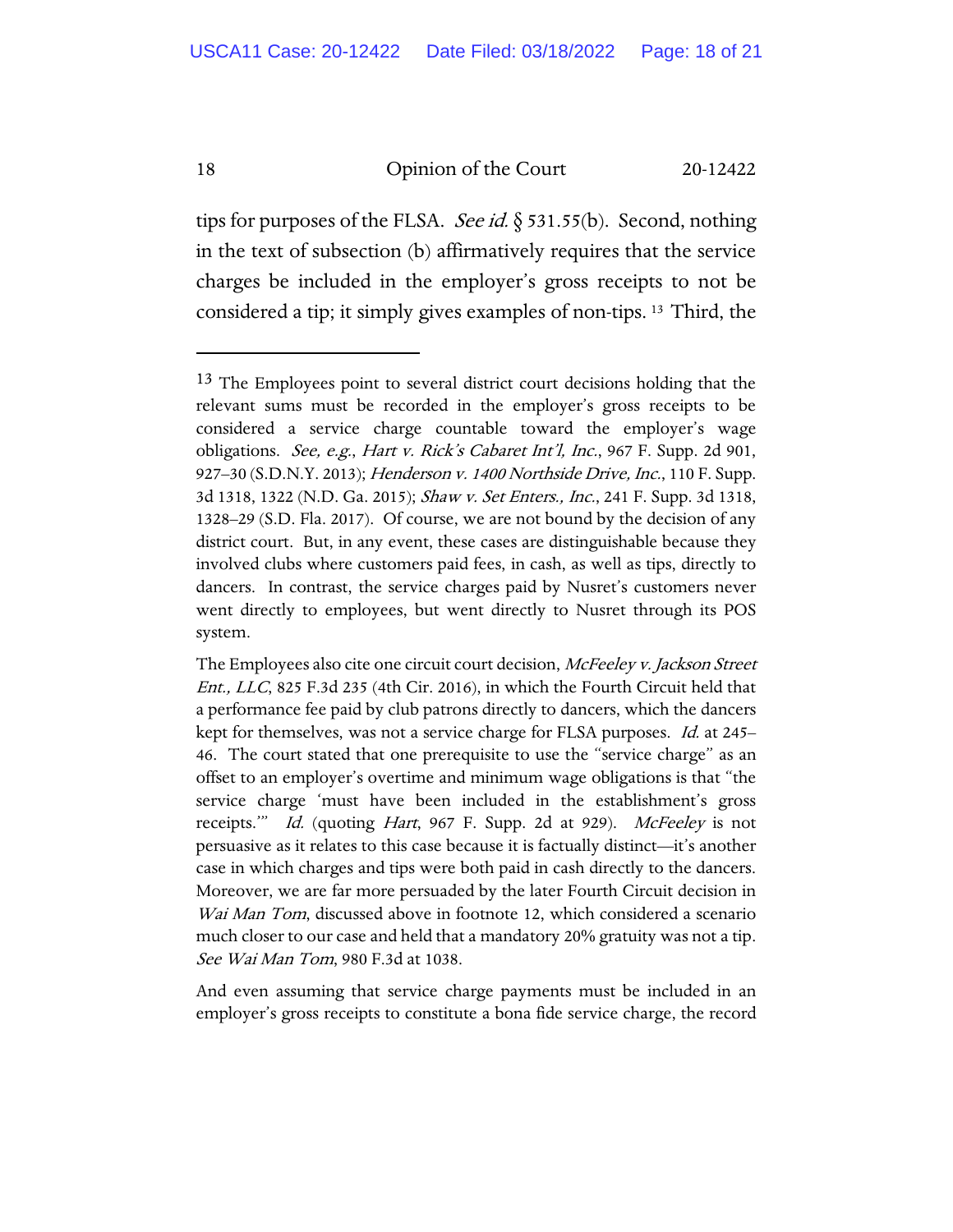20-12422 Opinion of the Court 19

Employees have cited no binding authority for reading an "include in gross receipts *for tax purposes*" requirement into the FLSA or its accompanying regulations. Such a requirement is absent even from 29 C.F.R.  $\S$  531.52(b), which mentions gross receipts. Pointing to no binding authority, the Employees ask this Court to ignore the plain text of the regulations and read an additional recordkeeping requirement into the FLSA's already extensive and burdensome requirements. We decline to do so.[14](#page-54-0)

The Employees also argue that Nusret's service charge was not, in fact, mandatory because managers had discretion to remove the charges on the bills of dissatisfied customers (much like a manager might "comp" an entrée). But what the Employees miss is that the relevant question is whether the decision to pay the given sum is "determined solely by the *customer." See* 29 C.F.R. § 531.52(a) (emphasis added). Here, it is not. The customers had

evidence on this issue demonstrates that Nusret satisfied this requirement. Black's Law Dictionary defines "Gross Receipts" as "[t]he total amount of money or other consideration received by a business taxpayer for goods sold or services performed in a taxable year, before deductions." *Gross Receipts*, Black's Law Dictionary (11th ed. 2019). Here, the undisputed record evidence shows that Nusret received the service charges and recorded them in its POS system before redistributing them to employees. Thus, the charges "bec[a]me part of [Nusret's] gross receipts." See 29 C.F.R.  $\S$  531.52(b).

<span id="page-54-0"></span><sup>&</sup>lt;sup>14</sup> To be clear, we give no opinion on whether Nusret complied with federal tax law in its treatment of the service charge on its tax returns. Our holding is simply that Nusret's tax returns are irrelevant to determining whether the service charge is a tip.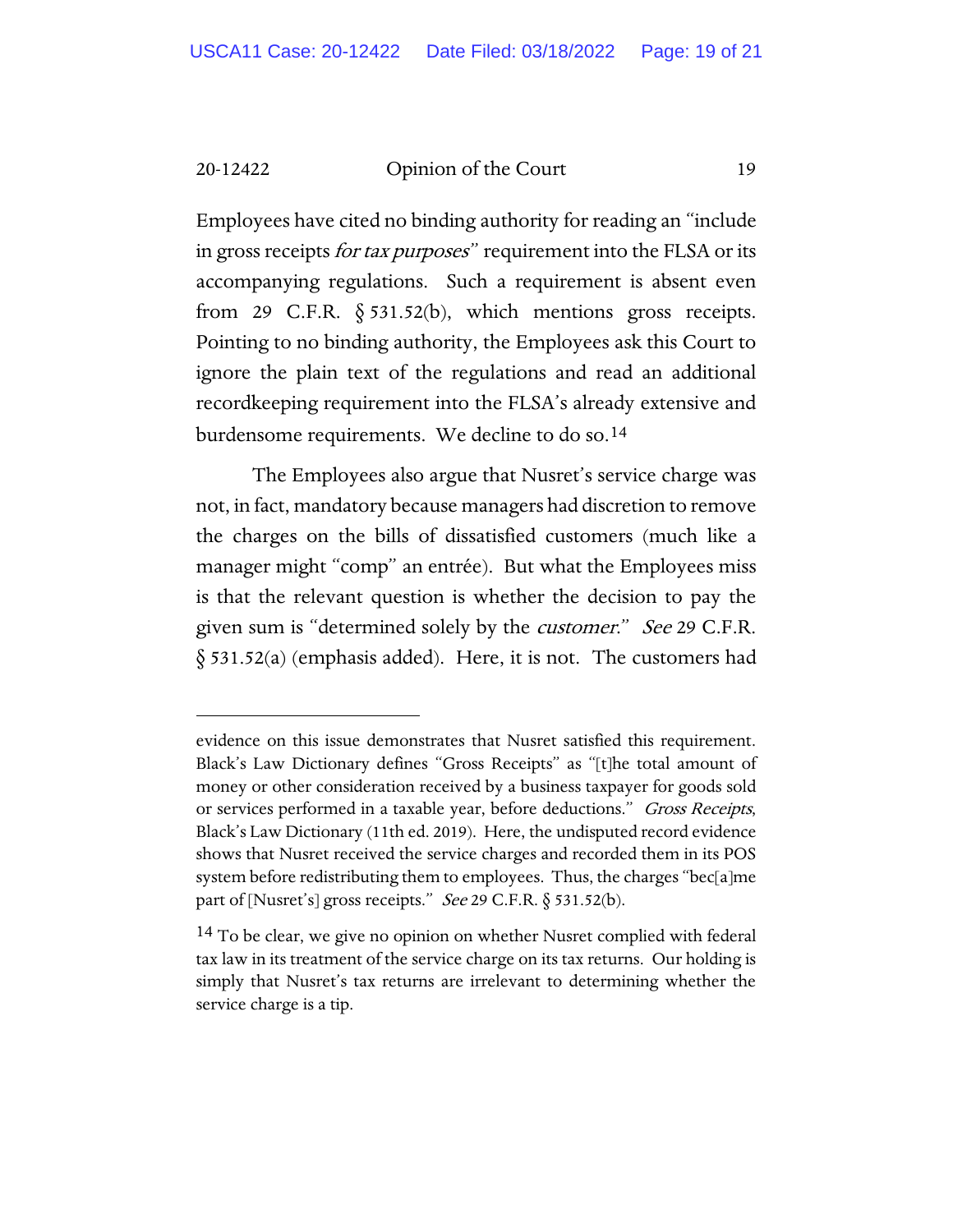20 Opinion of the Court 20-12422

no ability to determine on their own whether they would pay the service charge. It is irrelevant that *managers* would sometimes remove the service charge for dissatisfied customers.

Accordingly, we agree with the district court that Nusret's mandatory 18% service charge was a bona fide service charge and not a tip because it was a "compulsory charge for service," and the decision to pay it—and the amount to pay—were not "determined solely by the customer." See 29 C.F.R. §§ 531.52, 531.55.

#### B. Discovery and Rule 56(d) Motions

As discussed above, the Employees unsuccessfully sought extensions of the pretrial and trial deadlines and the deadline for responding to the motion for summary judgment, as well as deferred consideration of summary judgment to conduct the inperson deposition of Nish Patel of Paperchase, Nusret's outside accountant, which was delayed because of the pandemic. The Employees expected Patel "to confirm that the service charges were not included in [Nusret's] gross receipts," which they asserted would have defeated Nusret's § 207(i) exemption.

Because we hold that, as a matter of law, Nusret's mandatory 18% service charge was not a "tip" no matter how it was treated on Nusret's tax returns, Patel's purported testimony